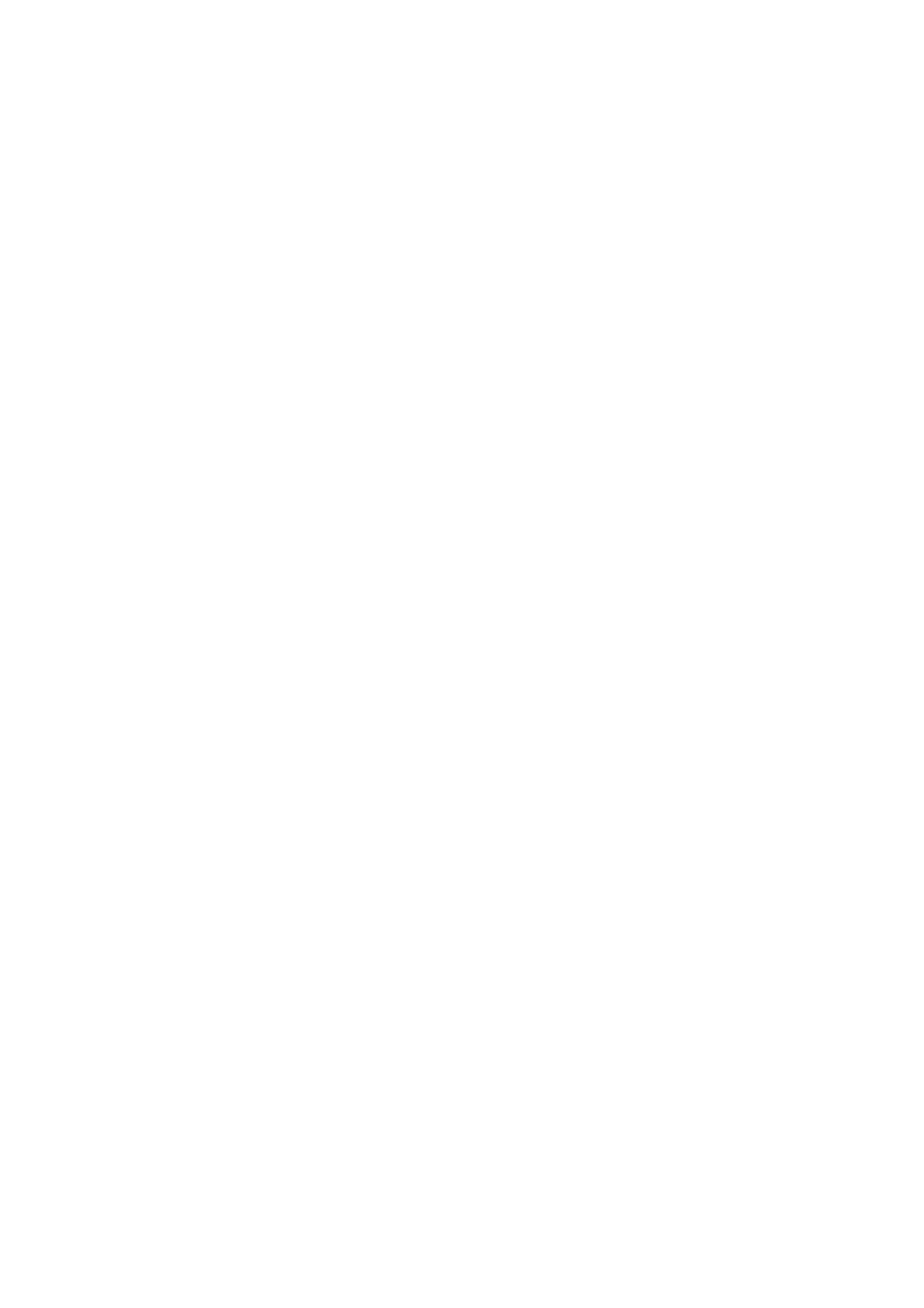### **EUROPEAN UNIVERSITY INSTITUTE DEPARTMENT OF ECONOMICS**

*Testing for the Cointegrating Rank of a Vector Autoregressive Process with Uncertain Deterministic Trend Term* 

**MATEI DEMETRESCU, HELMUT LÜTKEPOHL**

**and** 

**PENTTI SAIKKONEN**

EUI Working Paper **ECO** 2008/24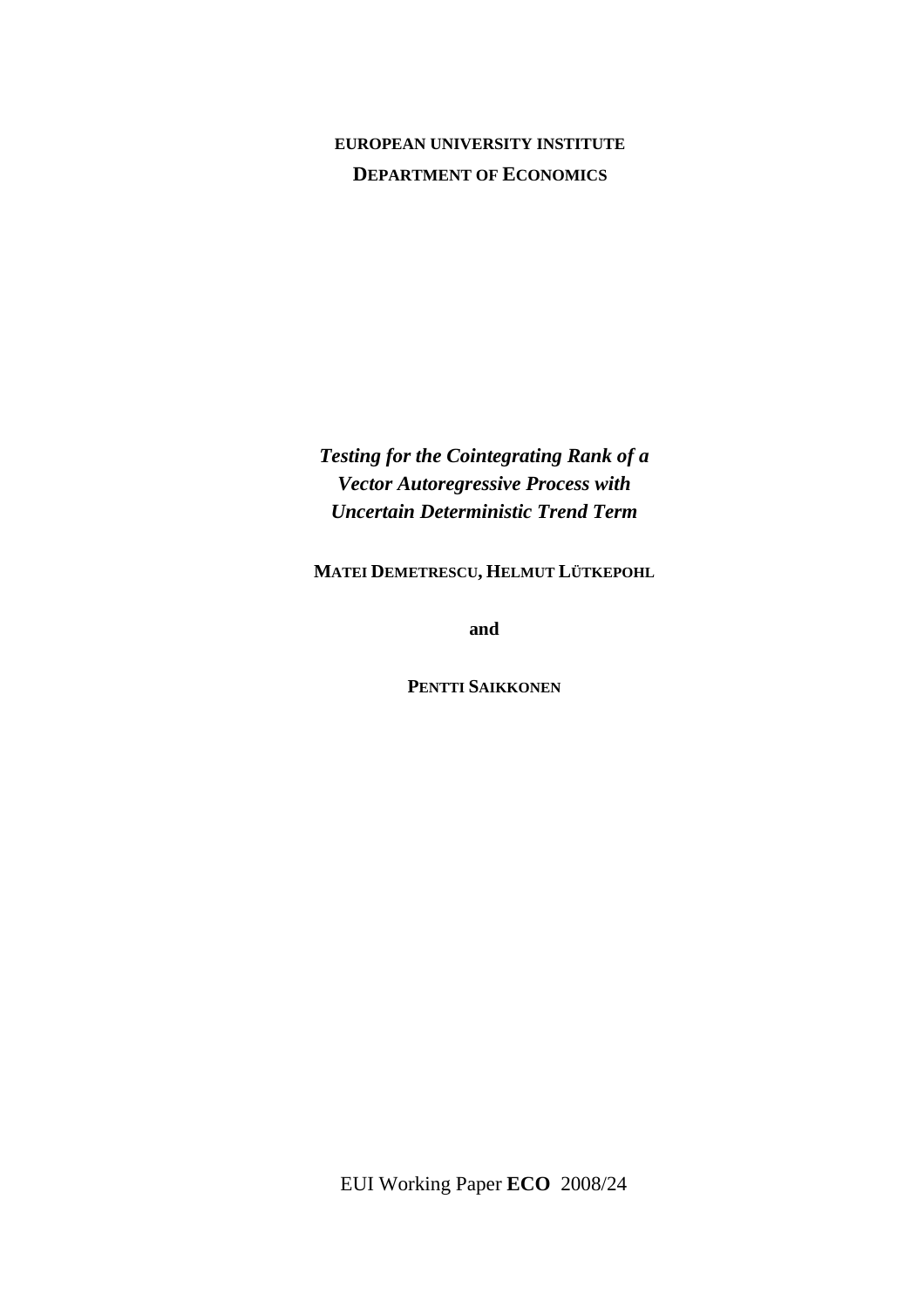This text may be downloaded for personal research purposes only. Any additional reproduction for other purposes, whether in hard copy or electronically, requires the consent of the author(s), editor(s). If cited or quoted, reference should be made to the full name of the author(s), editor(s), the title, the working paper or other series, the year, and the publisher.

The author(s)/editor(s) should inform the Economics Department of the EUI if the paper is to be published elsewhere, and should also assume responsibility for any consequent obligation(s).

ISSN 1725-6704

© 2008 Matei Demetrescu, Helmut Lütkepohl and Pentti Saikkonen

Printed in Italy European University Institute Badia Fiesolana I – 50014 San Domenico di Fiesole (FI) Italy

> http://www.eui.eu/ http://cadmus.eui.eu/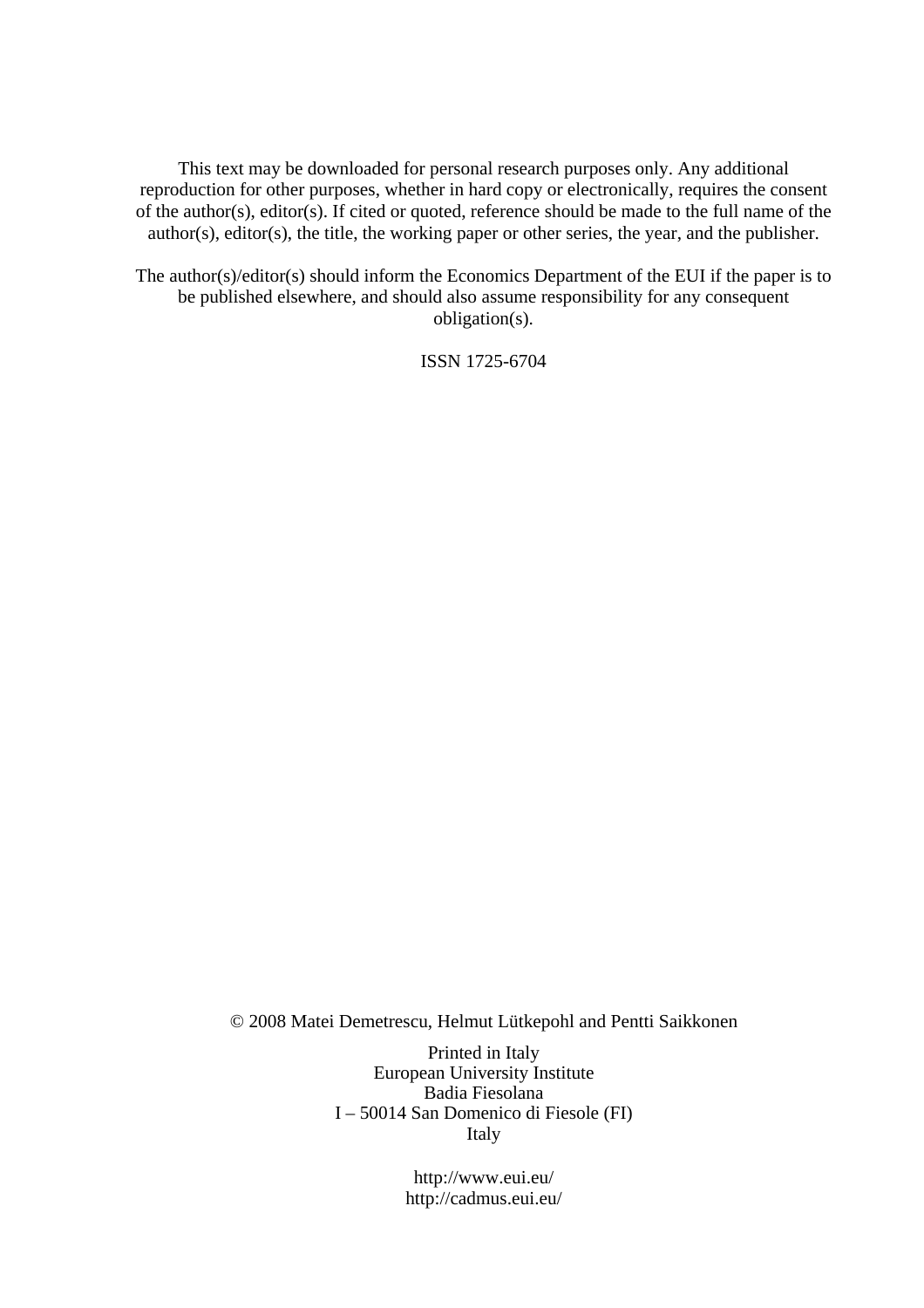# Testing for the Cointegrating Rank of a Vector Autoregressive Process with Uncertain Deterministic Trend Term<sup>1</sup>

Matei Demetrescu

European University Institute, Florence and Goethe University Frankfurt email: matei.demetrescu@eui.eu

> Helmut Lütkepohl European University Institute email: helmut.luetkepohl@eui.eu

#### Pentti Saikkonen University of Helsinki email: saikkone@valt.helsinki.fi

Abstract. When applying Johansen's procedure for determining the cointegrating rank to systems of variables with linear deterministic trends, there are two possible tests to choose from. One test allows for a trend in the cointegration relations and the other one restricts the trend to be orthogonal to the cointegration relations. The first test is known to have reduced power relative to the second one if there is in fact no trend in the cointegration relations, whereas the second one is based on a misspecified model if the linear trend is not orthogonal to the cointegration relations. Hence, the treatment of the linear trend term is crucial for the outcome of the rank determination procedure. We compare two alternative testing strategies which are applicable if there is uncertainty regarding the proper trend specification. In the first one a specific cointegrating rank is rejected if one of the two tests rejects and in the second one the trend term is decided upon by a pretest. The first strategy is shown to be preferable in applied work.

Key Words: Cointegration analysis, likelihood ratio test, vector autoregressive model, vector error correction model JEL classification: C32

<sup>1</sup>The research for this paper was carried out while the first author was a Max Weber Fellow and the third author was a Fernand Braudel Fellow at the European University Institute in Florence.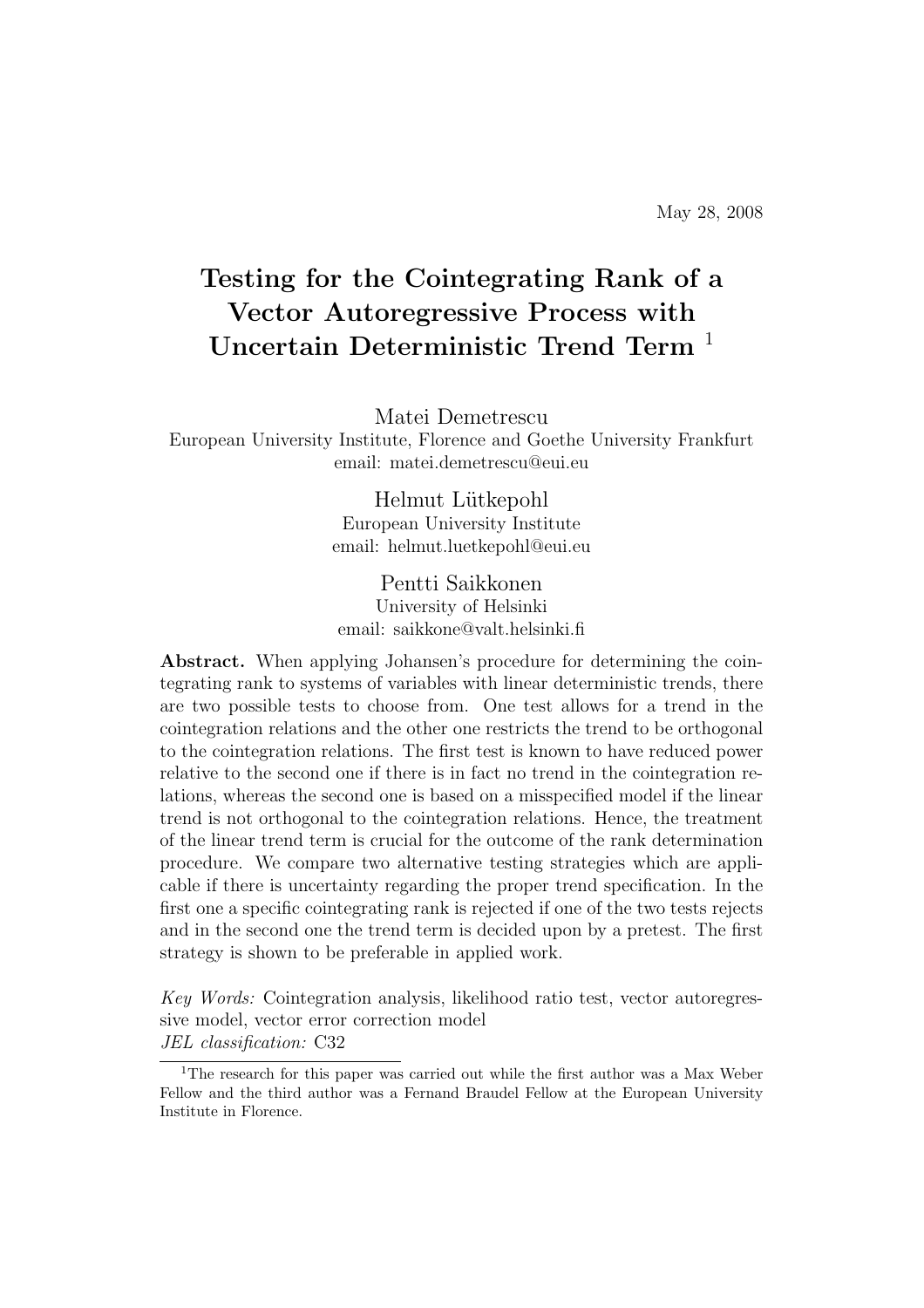### 1 Introduction

In a vector autoregressive (VAR) analysis with integrated variables determining the cointegrating rank is central for setting up a well specified model. The most popular method used for this purpose is the Johansen (1995) sequence of cointegrating rank tests which are based on the likelihood ratio (LR) principle. It is well-known that the asymptotic distributions of these tests depend on the deterministic term which is present in the data generation process (DGP). Moreover, it is also known that the power of the tests depends on the deterministic term allowed for in the model. More precisely, if the deterministic term is over-specified the power may suffer substantially (Doornik, Hendry and Nielsen (1998), Saikkonen and Lütkepohl (1999, 2000)); if a linear trend is allowed for while a constant is sufficient to capture the data properties, a more powerful version of the cointegrating rank test can be obtained by allowing only for a constant and no linear trend. Johansen (1995) also proposes tests that can help in choosing the deterministic term. Hence, given a null hypothesis of a specific cointegrating rank, one may test for the deterministic term first and then use the cointegrating rank test with the deterministic term suggested by the pretest. Pretesting has in fact been reported in the literature, e.g., by Crowder and Hoffman (1996) and Peytrignet and Stahel (1998).

On the other hand, practitioners often proceed in a different way if there is uncertainty regarding the deterministic term. They perform tests based on models with different possible deterministic terms and then decide on the cointegrating rank in some way taking into account all the test results (e.g., Hubrich (2001)). In this study we will formalize this procedure and compare it to the aforementioned pretest procedure.

In this context, the three most popular model versions in applied work are: (i) a model for variables without linear trend, (ii) a model where at least one of the variables has a linear trend but the cointegration relations are trend free and (iii) a model with a general linear trend which may also be part of the cointegration relations. In practice many economic variables are known to have a deterministic time trend. Moreover, it can be checked by univariate tests whether some of the variables are well modelled by including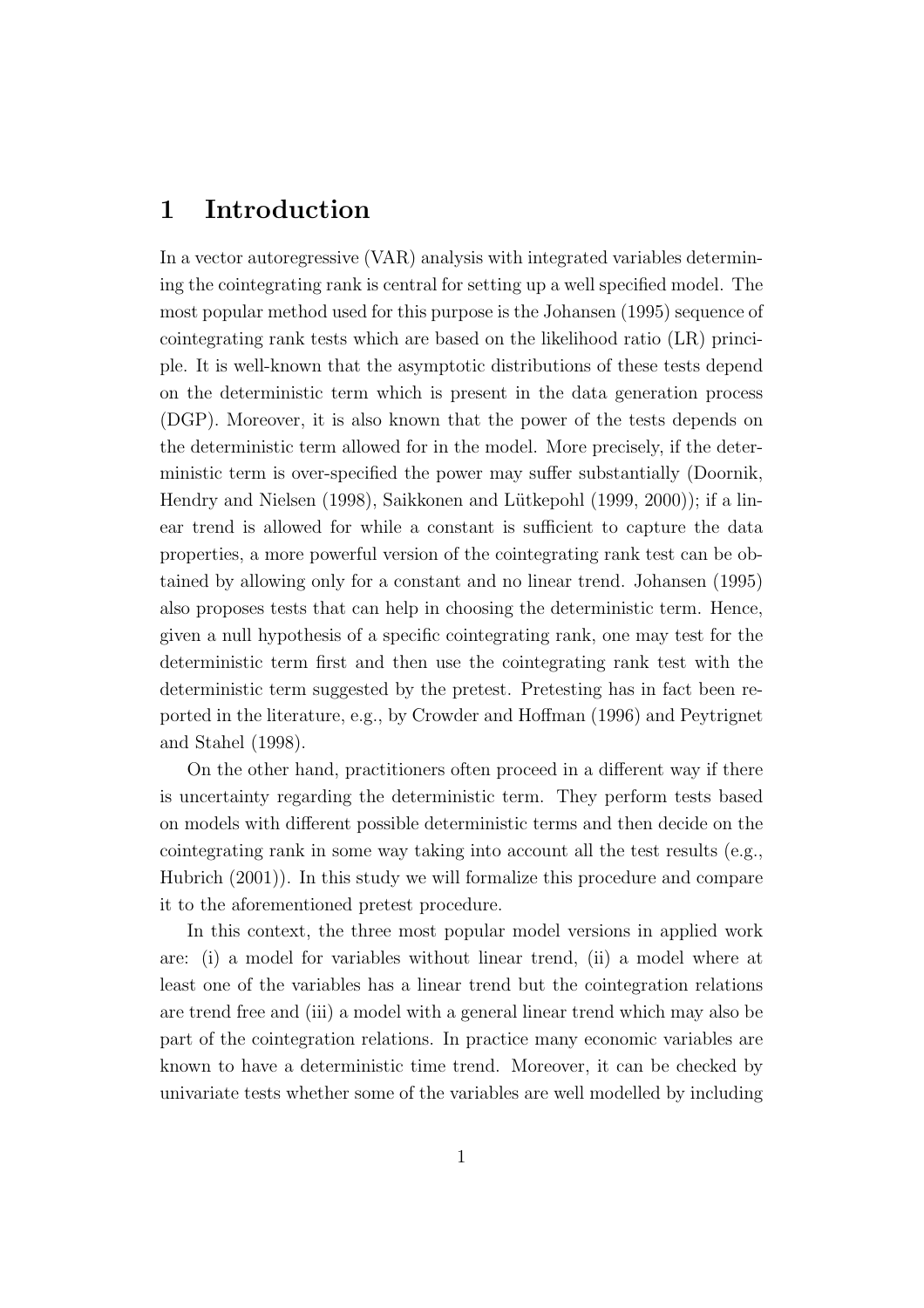a linear trend. If so, the choice between (ii) and (iii) becomes relevant. For the practitioner the main problem in the multivariate case becomes thus the choice between (ii) and (iii). Hence, we will focus on this case in the following.

Clearly, focussing on a decision between (ii) and (iii) assumes that some pretesting has been done on the univariate series. Such pretesting gives rise to additional questions regarding the properties of the overall procedure. These questions are quite delicate and challenging as is known from Harvey, Leybourne and Taylor (2006), for example. Still the problem of choosing between a model with a trend in the cointegration relations and one with a linear trend which is orthogonal to the cointegration relations is a relevant one and this is the subject of the present paper.

It appears that many applied economists have a preference for (ii) based on a priori grounds. If a cointegration relation is interpreted as an equilibrium relation, a linear trend in that relation may not be very plausible. For example, Lettau and Ludvigson (2001), Coenen and Vega (2001), Ericsson and Sharma (1998), Funke and Rahn (2005), Stephan (2006) and Ribba (2006) apply cointegration tests which allow for a linear trend in the variables but not in the cointegration relations in various contexts. On the other hand, Hubrich (2001) applies both tests with and without allowing for a linear trend in the cointegration relations and she checks the robustness of her results. Crowder and Hoffman (1996) perform a test for the correct trend specification and, based on its outcome, eliminate the trend from the cointegration relations.

It will be shown in this paper that a testing sequence for the cointegrating rank of a VAR process based on the LR test which assumes a trend orthogonal to the cointegration relations is asymptotically likely to end up with a cointegrating rank smaller than the true one if the linear trend is in fact also in the cointegration relations. This result suggests that in applied work, if there is uncertainty with respect to the correct trend specification, one may perform both tests, with and without trend in the cointegration relations, and reject a given cointegrating rank if one of the tests rejects. This procedure will be shown to work well relative to a procedure based on pretesting for the correct trend specification. A corresponding result for unit root tests was obtained by Harvey et al. (2006).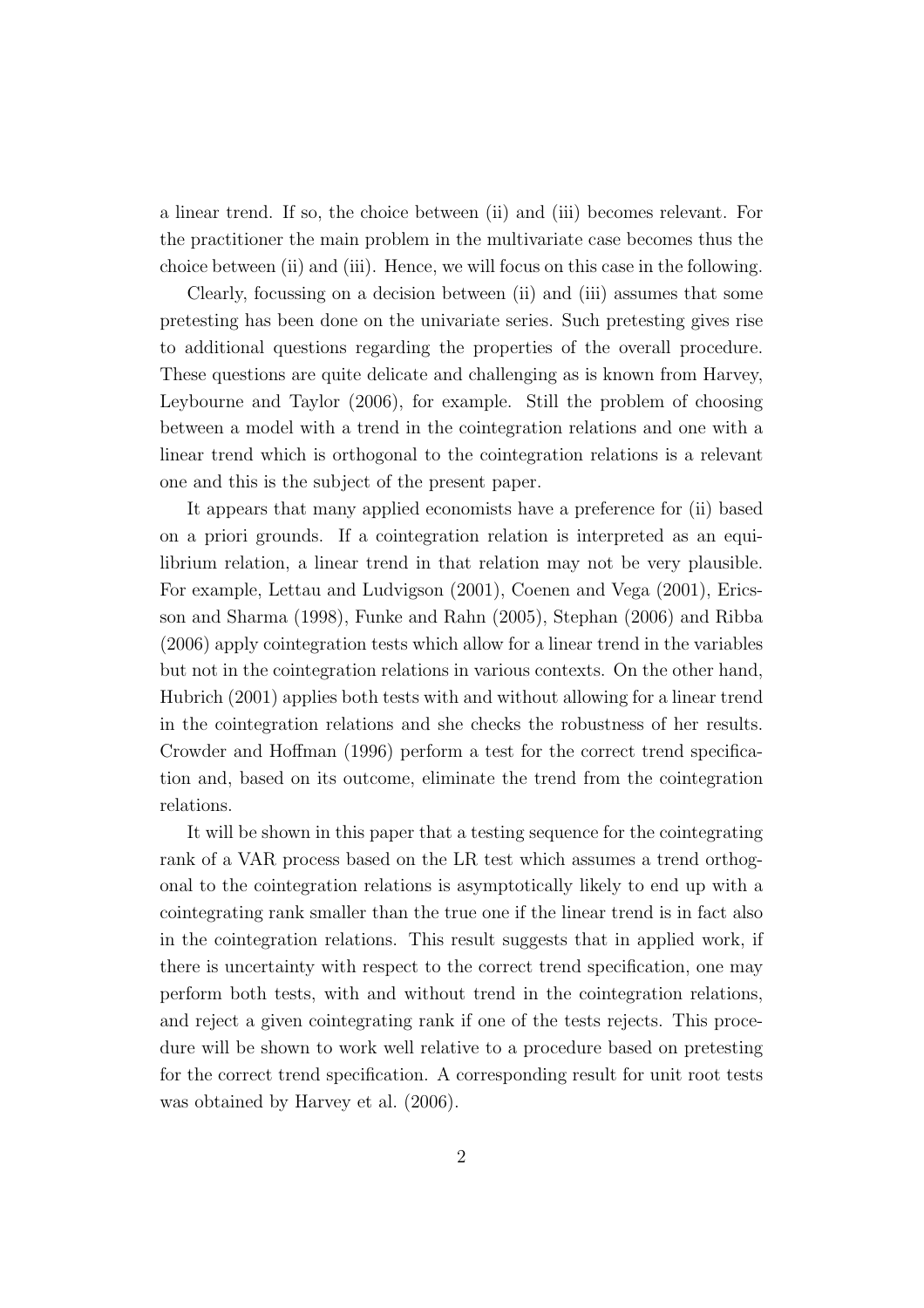The structure of this study is as follows: In the next section the general model setup is presented. In Section 3 the procedures for determining the cointegrating rank are discussed and in Section 4 the results of a small sample comparison of these procedures are reported. Section 5 concludes. Finally, the Appendix contains the derivation of the limiting distribution of the cointegrating rank test applied to a misspecified model which does not allow for a linear time trend in the cointegration relations although there is one.

Throughout the paper we use the following abbreviations: ML for maximum likelihood, LR for likelihood ratio, DGP for data generation process, VAR for vector autoregressive and VECM for vector error correction model. Moreover, the differencing operator is signified by  $\Delta$ , that is, for a stochastic process  $x_t$ ,  $\Delta x_t = x_t - x_{t-1}$ . A stationary (short memory) or asymptotically stationary process will sometimes be referred to as an  $I(0)$  process and a nonstationary process which becomes stationary after differencing once is called  $I(1)$  process. A normal (Gaussian) distribution with mean  $\mu$  and variance (covariance matrix)  $\Sigma$  is denoted by  $\mathcal{N}(\mu, \Sigma)$ . Furthermore, R stands for the set of real numbers. For a matrix A,  $rk(A)$  denotes its rank and  $A_{\perp}$  denotes an orthogonal complement.

### 2 The Model Setup

We consider a K-dimensional system of  $I(1)$  variables  $y_t = (y_{1t}, \ldots, y_{Kt})'$ with deterministic term  $\mu_t$  such that

$$
y_t = \mu_t + x_t,\tag{1}
$$

where  $\mu_t = \mu_0 + \mu_1 t$  is a K-dimensional linear trend term and  $x_t$  is a Kdimensional zero mean  $VAR(p)$  process with VECM representation

$$
\Delta x_t = \Pi x_{t-1} + \Gamma_1 \Delta x_{t-1} + \dots + \Gamma_{p-1} \Delta x_{t-p+1} + u_t. \tag{2}
$$

The  $(K \times K)$  matrix  $\Pi$  is assumed to have rank r which is the cointegrating rank of  $x_t$  and, hence, of  $y_t$ . The  $\Gamma_j$ 's  $(j = 1, \ldots, p-1)$  are  $(K \times K)$ coefficient matrices and the error term  $u_t$  is an independently, identically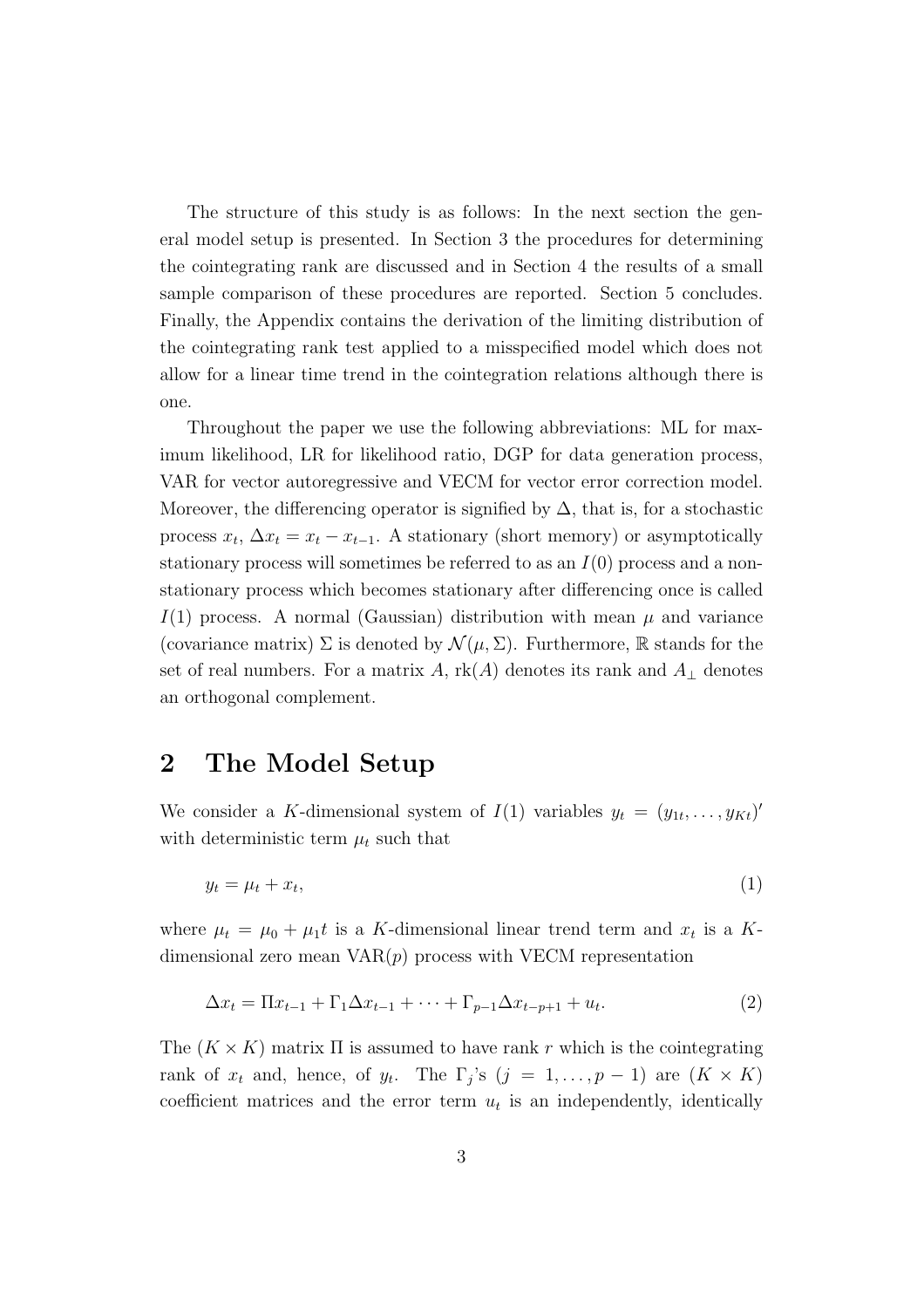distributed white noise process with zero mean and nonsingular covariance matrix  $E(u_t u'_t) = \Sigma_u$ . For simplicity we also assume that  $u_t$  is Gaussian. Thereby our tests are proper LR tests. For our arguments this assumption is not essential and our results hold under more general assumptions, as usual. In fact, our results are valid whenever the cointegrating rank tests to be discussed in the following have their usual asymptotic properties.

For the deterministic term we consider the following alternative possibilities:

- 1.  $\mu_1 \neq 0$  and  $\Pi \mu_1 = 0$ , that is, there is a trend in the variables which is, however, orthogonal to the cointegration relations.
- 2.  $\mu_1 \neq 0$  and  $\Pi \mu_1 \neq 0$ , that is, the trend is fully general and, hence, it is also part of the cointegration relations.

Notice that  $rk(\Pi) = r$  implies that  $\Pi = \alpha\beta'$  for suitable  $(K \times r)$  matrices  $\alpha$ and  $\beta$  of rank r and  $\beta' y_t$  represent the cointegration relations. Hence,  $\Pi \mu_1 =$ 0 is equivalent to  $\beta'\mu_1 = 0$  which shows that  $\Pi\mu_1 = 0$  is just another way of stating that the linear trend is orthogonal to the cointegration relations. For both linear trend specifications we can write the generation process of the observed variables  $y_t$  in VECM form as

$$
\Delta y_t = \nu + \Pi^{(i)} y_{t-1}^{(i)} + \Gamma_1 \Delta y_{t-1} + \dots + \Gamma_{p-1} \Delta y_{t-p+1} + u_t,
$$
\n(3)

where  $\nu$  is an intercept term and the superscript i refers to the two cases of deterministic terms. Hence,

$$
\Pi^{(i)} = \begin{cases} \Pi(K \times K), & \text{for } i = 1, \\ \Pi^* \left( K \times (K+1) \right), & \text{for } i = 2. \end{cases} \tag{4}
$$

Here the first K columns of  $\Pi^*$  are equal to  $\Pi$ . Accordingly,

$$
y_{t-1}^{(i)} = \begin{cases} y_{t-1}, & \text{for } i = 1, \\ (y_{t-1}', t-1)', & \text{for } i = 2 \end{cases}
$$
 (5)

(see, e.g., Lütkepohl  $(2005, Section 6.4)$  for details).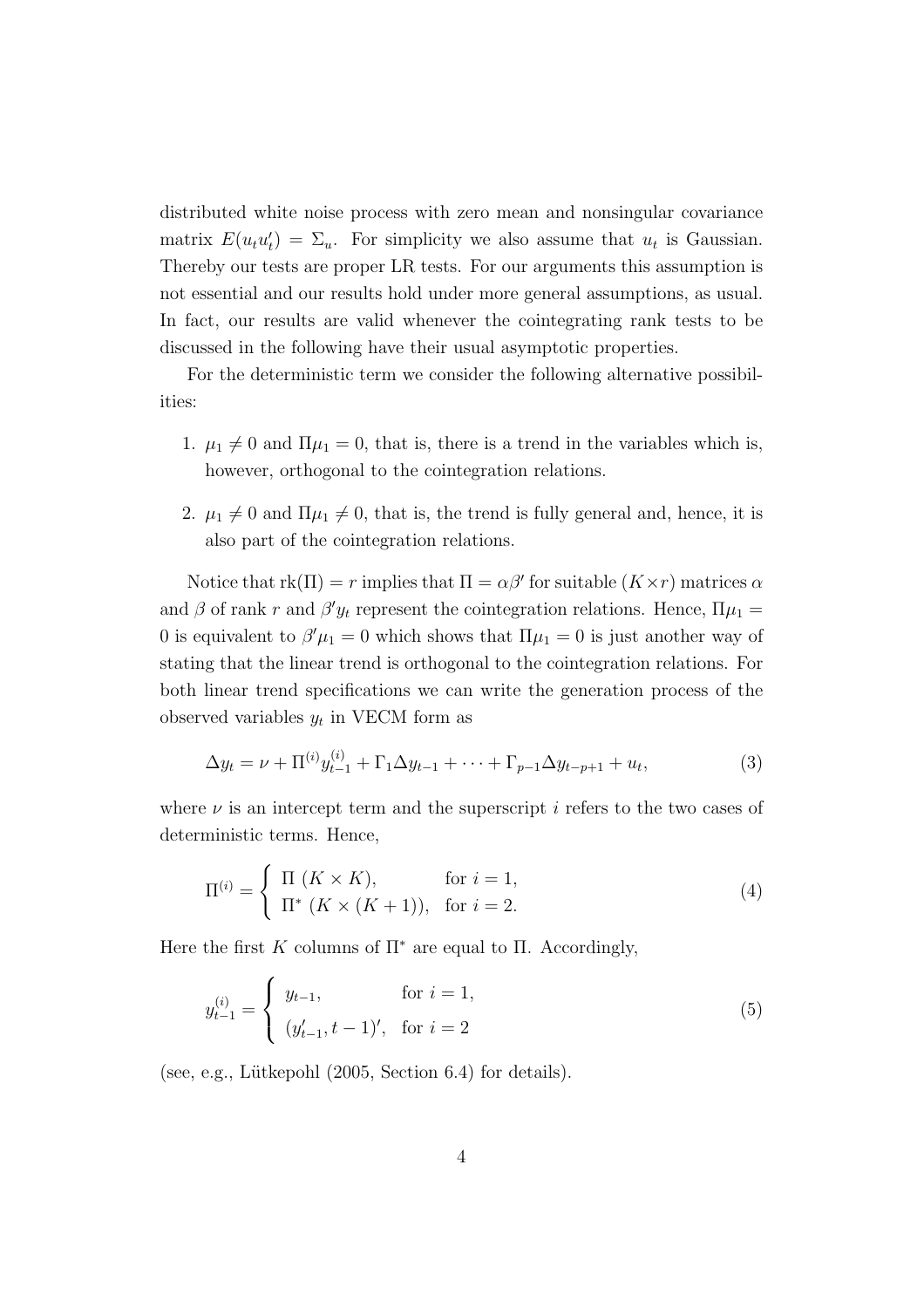For given cointegrating rank  $r$ , the relevant model can be estimated by Johansen's reduced rank regression method in both cases. Under our Gaussian assumptions this method delivers ML estimators. Since the cointegrating rank  $r$  is usually unknown, testing procedures for determining  $r$  will be discussed in the next section.

### 3 Testing for the Cointegrating Rank

In the context of the model setup presented in the previous section, we are interested in finding the cointegrating rank  $r$ . This quantity is typically chosen by testing a sequence of hypotheses

$$
H_0(r_0) : \text{rk}(\Pi) = r_0 \quad \text{versus} \quad H_1(r_0) : \text{rk}(\Pi) > r_0 \tag{6}
$$

for  $r_0 = 0, 1, \ldots, K - 1$ . The first rank  $r_0$  for which the null hypothesis cannot be rejected is then chosen as an estimate for  $r$ . Alternatively one may consider tests of  $H_0$ :  $rk(\Pi) = r_0$  versus  $H_1$ :  $rk(\Pi) = r_0 + 1$ . This choice would result in a completely analogous discussion and is therefore not treated here in order to save space.

Because Gaussian ML estimation is straightforward, LR tests can readily be used for testing (6) (Johansen (1995)). In the following we will denote by  $LR(r_0)$  the LR statistic based on a model with intercept only,

$$
\Delta y_t = \nu + \Pi y_{t-1} + \Gamma_1 \Delta y_{t-1} + \dots + \Gamma_{p-1} \Delta y_{t-p+1} + u_t, \tag{7}
$$

and we use  $LR^*(r_0)$  for the LR statistic based on the model with linear trend term in the cointegration relations. Using this notation, the asymptotic null distributions and the asymptotic distributions under local alternatives are known for both test statistics if the deterministic term is specified properly (see Johansen  $(1995)$  and Saikkonen and Lütkepohl  $(1999, 2000)$ ).

Since we are interested in analyzing the properties of  $LR(r_0)$  more closely, it is useful to provide a more explicit expression of this statistic. Let  $R_0$ and  $R_1$  be the residuals of a regression of  $\Delta y_t$  and  $y_{t-1}$ , respectively, on  $1, \Delta y_{t-1}, \ldots, \Delta y_{t-p+1}$  and define  $S_{ij} = T^{-1}R_iR_j$ ,  $i = 0, 1$ . Moreover, let  $\lambda_1 \geq \cdots \geq \lambda_K \geq 0$  be the ordered eigenvalues of the matrix  $S_{01}S_{11}^{-1}S_{10}S_{00}^{-1}$ .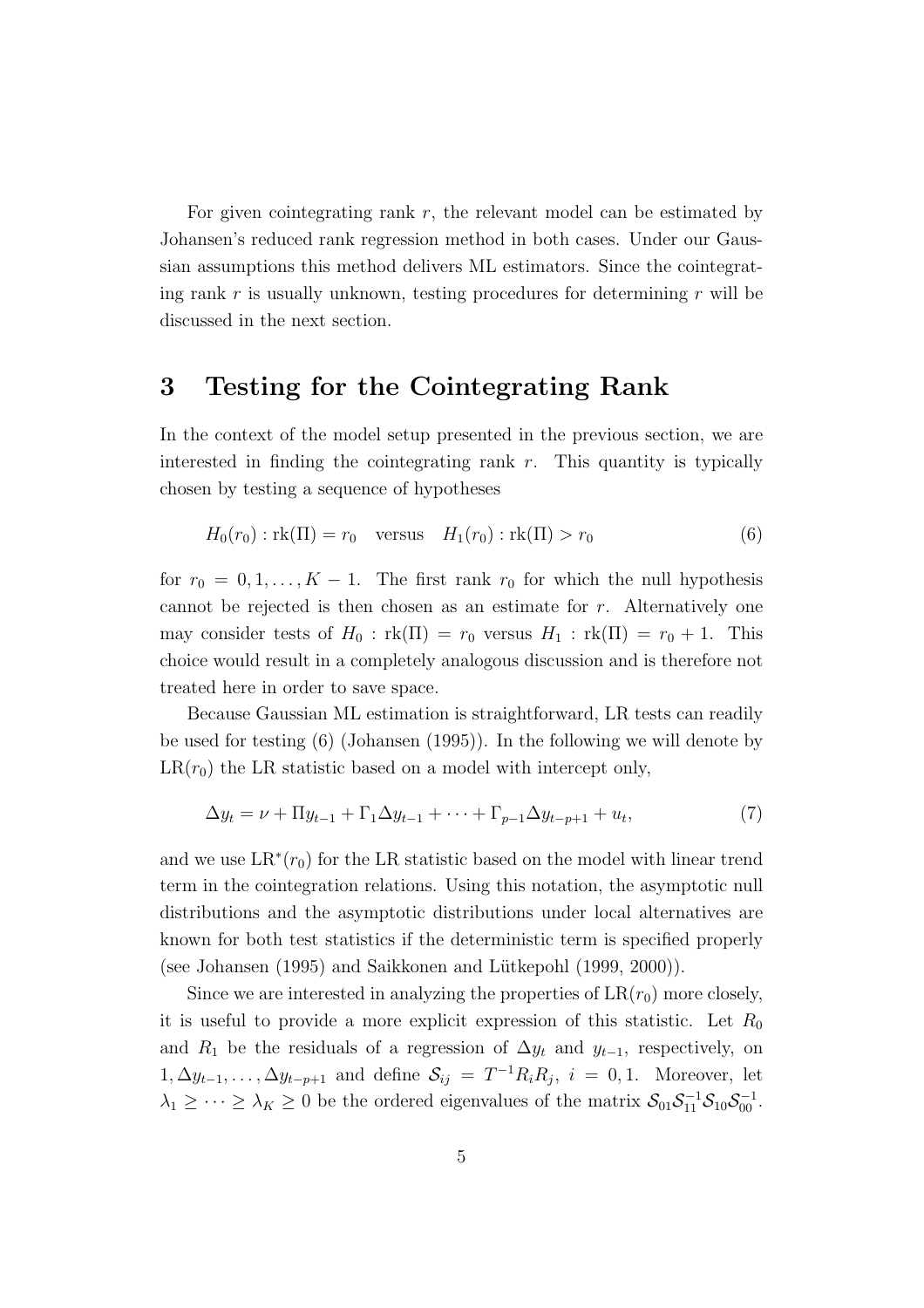Then

$$
LR(r_0) = -T \sum_{k=r_0+1}^{K} \log(1 - \lambda_k).
$$
 (8)

In other words, the test statistic is made up of the  $K - r_0$  smallest eigenvalues of  $S_{01}S_{11}^{-1}S_{10}S_{00}^{-1}$ . If the true cointegrating rank  $r = r_0$ , the matrix converges in probability to a matrix with rank  $r_0$  which has  $K - r_0$  zero eigenvalues, as the sample size  $T \to \infty$ . Hence, the limiting values of the  $K - r_0$  smallest eigenvalues are zero. If the true cointegrating rank is greater than  $r_0$ , at least one of the eigenvalues  $(\lambda_{r_0+1})$  in the test statistic in (8) will be nonzero asymptotically and, hence,  $-T \log(1 - \lambda_{r_0+1})$  as well as  $LR(r_0)$  diverge to infinity as the sample size gets large. Thereby the test is consistent. The following proposition shows that the number of zero eigenvalues increases by one if the true DGP contains a linear trend in the cointegration relations which is not accounted for in  $LR(r_0)$ . This result will be useful in motivating one of the test procedures for the cointegrating rank when the actual trending properties are unknown.

#### Proposition 1.

If  $r = \text{rk}(\Pi) > 0$  and  $\Pi\mu_1 \neq 0$ , then  $S_{01}S_{11}^{-1}S_{10}S_{00}^{-1}$  converges in probability to a matrix with exactly  $K - r + 1$  zero eigenvalues, as  $T \to \infty$ .  $\Box$ 

In the Appendix we will derive the limiting distribution of  $LR(r)$  under the conditions of Proposition 1, that is, for the case where the rank test is applied to a model with misspecified trend term. As a byproduct we will also prove Proposition 1. Unfortunately, under the conditions of the proposition, the limiting distribution of  $LR(r)$  depends in a complicated way on nuisance parameters and is therefore not directly useful for devising a rank test. The derivation of the limiting distribution of  $LR(r)$  is based on writing the DGP as

$$
\Delta y_t = \nu + \alpha \beta'(y_{t-1} - \mu_1(t-1)) + \Gamma_1 \Delta y_{t-1} + \dots + \Gamma_{p-1} \Delta y_{t-p+1} + u_t
$$
  
\n
$$
= \nu + \alpha_2 \beta'_2 \mu_0 + \alpha_1 \beta'_1 y_{t-1} + \alpha_2 \beta'_2 (y_{t-1} - \mu_0 - \mu_1(t-1))
$$
  
\n
$$
+ \Gamma_1 \Delta y_{t-1} + \dots + \Gamma_{p-1} \Delta y_{t-p+1} + u_t
$$
  
\n
$$
= \nu_* + \alpha_1 \beta'_1 y_{t-1} + \Gamma_1 \Delta y_{t-1} + \dots + \Gamma_{p-1} \Delta y_{t-p+1} + e_t,
$$
 (9)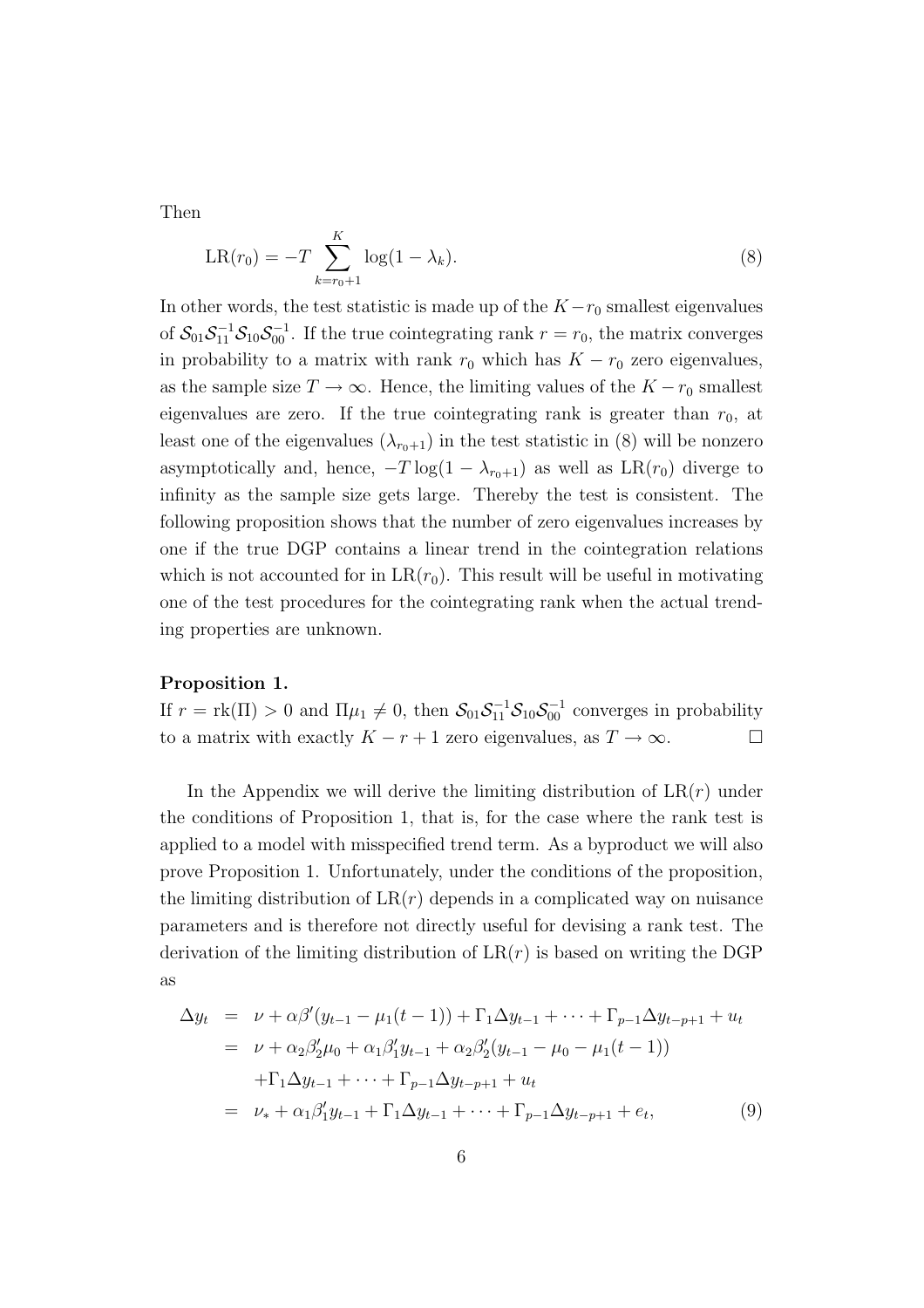where the cointegration matrix  $\beta$  ( $K \times r$ ) is chosen to have orthogonal columns and such that  $\beta = [\beta_1 : \beta_2]$ , where  $\beta_1$   $(K \times (r-1))$  and  $\beta_2$  $(K \times 1)$  have the properties  $\beta'_1 \mu_1 = 0$  and  $\beta'_2 \mu_1 \neq 0$ ,  $\nu_* = \nu + \alpha_2 \beta'_2 \mu_0$ , and  $e_t = u_t + \alpha_2 \beta'_2 x_{t-1}$ . The representation in (9) suggests that the test procedure tries to test the null hypothesis that there are  $r - 1$  stationary linear combinations of  $y_t$  given by  $\beta'_1 y_{t-1}$  and  $K - r + 1$  nonstationary linear combinations of which one,  $\beta'_2 y_t$ , is trend stationary and the others,  $\beta'_\perp y_t$ , are  $I(1)$ . The main reason why the limiting distribution of the test becomes complicated is that the error term of the relevant model,  $e_t$ , is autocorrelated (although stationary). Consequently, the resulting limiting distribution suffers from problems similar to those previously encountered in unit root tests with autocorrelated errors (see, e.g., Phillips (1987) or Phillips and Perron (1988)). In particular, the limiting distribution involves 'second order bias' terms and complications resulting from the fact that the covariance matrix of the error term differs from the long run covariance matrix. Although the residual autocorrelation may be taken care of if data dependent lag order selection procedures are used, as is often the case in applied work, this will not fully eliminate the dependence of the limiting distribution on nuisance parameters because the lagged differences of  $y_t$  cannot fully capture the autocorrelation in  $\alpha_2 \beta_2' x_{t-1}$ .

Proposition 1 implies, however, that a test based on a model with misspecified (or better under-specified) deterministic term is likely to terminate a testing sequence for the cointegrating rank too early and, hence, chooses the rank too small because, even for large  $T$  there is a positive probability for not rejecting a rank  $r_0 = r - 1$ . Given this result, the procedure used by many practitioners may not be implausible when they do not know the precise deterministic term. They perform tests for both alternative trend specifications and reject a cointegrating rank if one of the tests rejects. If  $LR(r_0)$  is applied although there is a trend in the cointegration relations, then the test tends to terminate too early whereas in this case  $LR^*(r_0)$  will find the true cointegrating rank,  $r$ , or even overestimate  $r$  at least asymptotically because a test based on  $LR^*(r_0)$  is also consistent. On the other hand, if there is no trend in the cointegration relations,  $LR^*(r_0)$  will have reduced power and will hence have a tendency to choose too small a cointegrating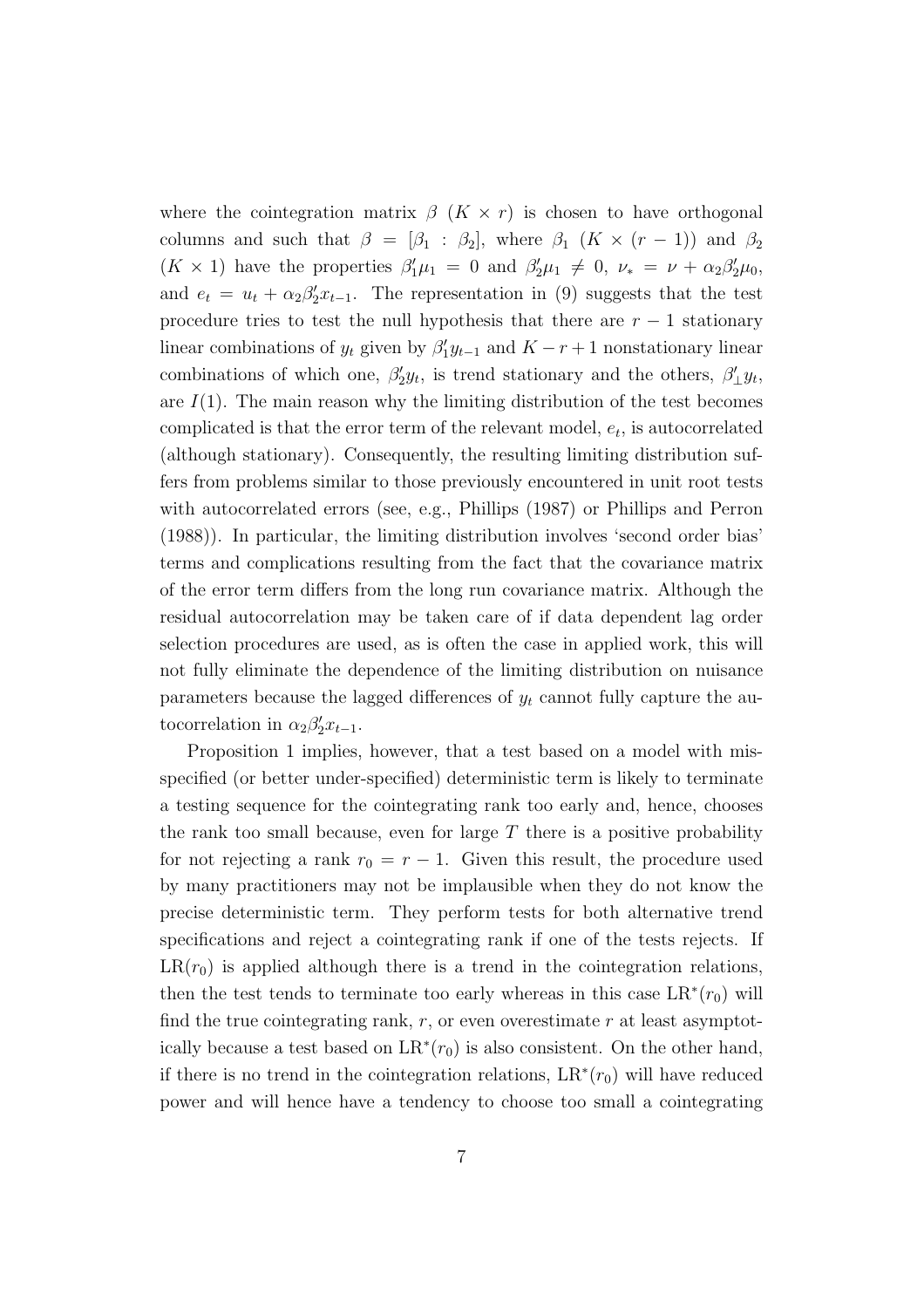rank while in this case  $LR(r_0)$  has its usual properties and, in particular, the associated test is consistent so that it will reject all cointegrating ranks below the true one at least asymptotically.

The procedure which decides on the basis of the outcome of both tests can be compared formally to a pretest procedure which also tests the deterministic term. As mentioned earlier, pretesting is, for instance, reported by Crowder and Hoffman (1996) and Peytrignet and Stahel (1998). Thus, the following two procedures for choosing an estimate  $\hat{r}$  of the true cointegrating rank r will be considered in the following.

**Procedure 1:** For a given  $r_0$ , starting with  $r_0 = 0$ , use both LR( $r_0$ ) and  $LR^*(r_0)$  to test  $H_0(r_0)$ . Choose  $\hat{r} = r_0$  if none of the tests rejects. Otherwise proceed to testing  $r_0+1$  etc. until a given rank is not rejected by both tests.  $\Box$ 

**Procedure 2:** Choose  $\hat{r} = 0$  if none of the tests rejects  $H_0(0)$ . Otherwise proceed with  $r_0 = 1$ . For a given  $r_0 > 0$ , test  $H_0 : \Pi \mu_1 = 0$  versus  $H_1$ :  $\Pi \mu_1 \neq 0$ . If  $H_0$  is not rejected, use  $LR(r_0)$  to test  $H_0(r_0)$ . If  $H_0$  is rejected, use  $LR^*(r_0)$ . Choose  $\hat{r} = r_0$  if the appropriate test does not reject  $H_0(r_0)$ . Otherwise proceed to rank  $r_0 + 1$  etc. until a given rank is not re- $\Box$  jected.

If  $r_0 = 0$ , a pretest is not possible in Procedure 2 because there are no cointegration relations under the null hypothesis. Still  $LR(0)$  and  $LR^*(0)$ differ because they are based on different models. The null hypothesis  $r_0 = 0$ is rejected if one of the tests rejects, as in Procedure 1. Thus, the two procedures differ only for  $r_0 > 0$ .

In the pretest procedure the null hypothesis  $H_0$ :  $\Pi \mu_1 = 0$  can be checked by an LR test (e.g., Johansen (1995)). Proposition 1 suggests that this procedure may have reduced power because a pretest may not reject  $H_0$ :  $\Pi \mu_1 = 0$  even if the trend is not orthogonal to the cointegration relations. In that case  $LR(r_0)$  is used which may then have low power. In the next section we will report the results of a Monte Carlo study to explore the small sample properties of the two aforementioned procedures for choosing the cointegrating rank.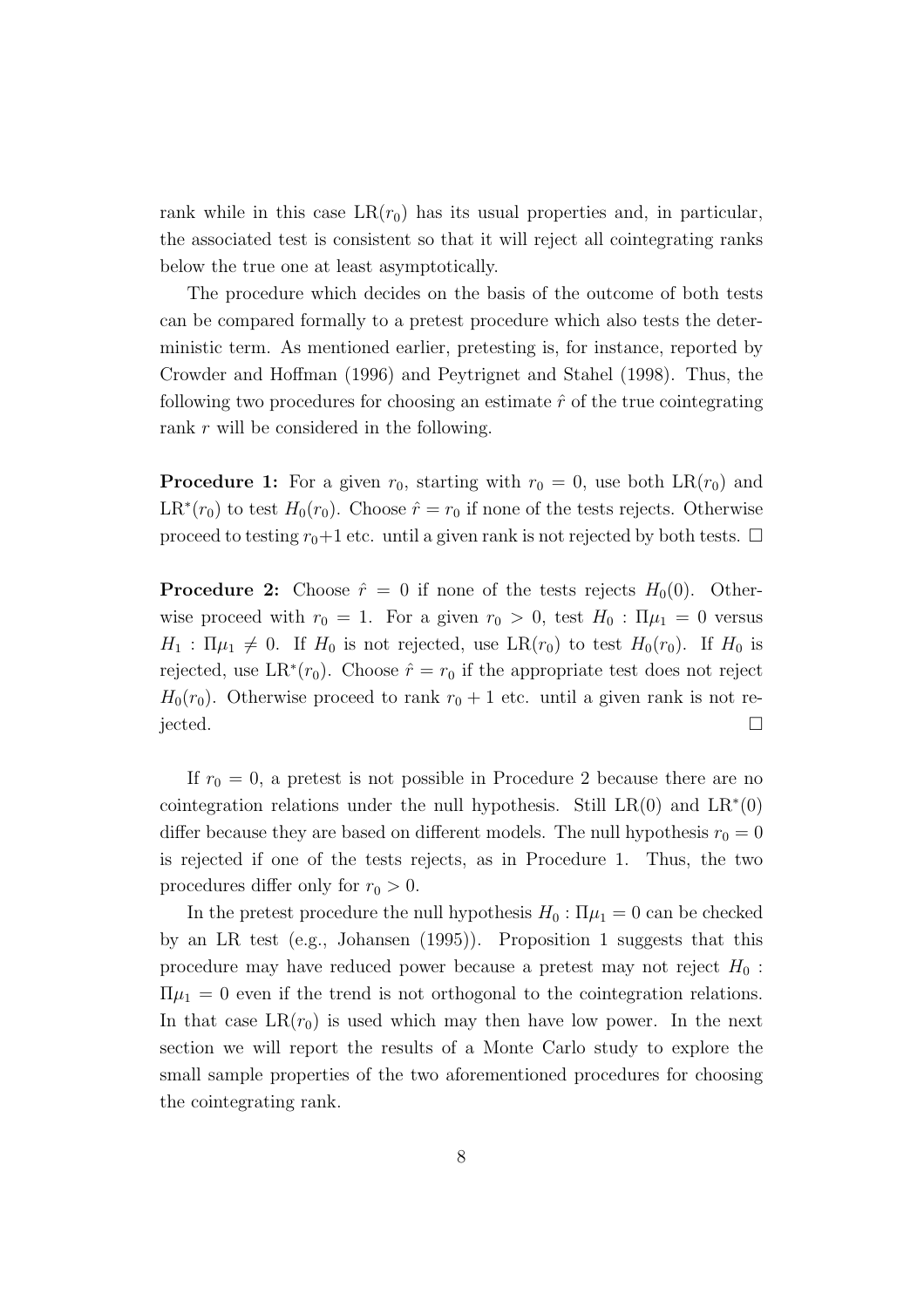### 4 Simulation Study

In this section we investigate the empirical small sample properties of the two tests and the procedures for choosing the cointegrating rank if there is uncertainty about the correct trend specification. We will consider both types of DGPs with and without trend in the cointegration relations. All simulations are done with R programs.

#### 4.1 Monte Carlo Setup

Time series from DGPs with linear trend in the cointegration relations are generated as

$$
y_t = \mu_0 + \mu_1 t + x_t \qquad t = 1, \dots, T,
$$
\n(10)

with

$$
\mu_0 = 0
$$
 and  $\mu_1 = c\iota_K$ ,  $c = 0.1, 0.5$ ,

where  $\iota_K$  is a  $(K \times 1)$  vector of ones, and

$$
x_t = \begin{bmatrix} \psi I_r & 0 \\ 0 & I_{K-r} \end{bmatrix} x_{t-1} + u_t, \quad x_0 = 0, \quad u_t = \varphi u_{t-1} + \varepsilon_t.
$$
 (11)

Moreover,

$$
\varepsilon_t \sim \mathcal{N}\left(0, \Sigma_u = \begin{bmatrix} I_r & \Theta \\ \Theta' & I_{K-r} \end{bmatrix}\right) \tag{12}
$$

is Gaussian white noise. Here the parameter  $|\psi| < 1$  and  $\Theta$  is an  $(r \times (K - r))$ matrix. The error process  $u_t$  is a VAR(1) with scalar parameter  $\varphi, |\varphi| < 1$ , for which we have used different values. Equivalently, we could have written  $x_t$  as a VAR(2) process. In (11) this process is expressed such that the unit root and short-term properties are easy to disentangle. For  $\varphi = 0, x_t$  is a VAR(1), of course. This type of VAR(1) process was also used by Toda (1994) and subsequently in a number of other simulation studies where properties of cointegrating rank tests were explored (see, e.g., Hubrich, L¨utkepohl and Saikkonen (2001)). Toda argues that this process is useful for investigating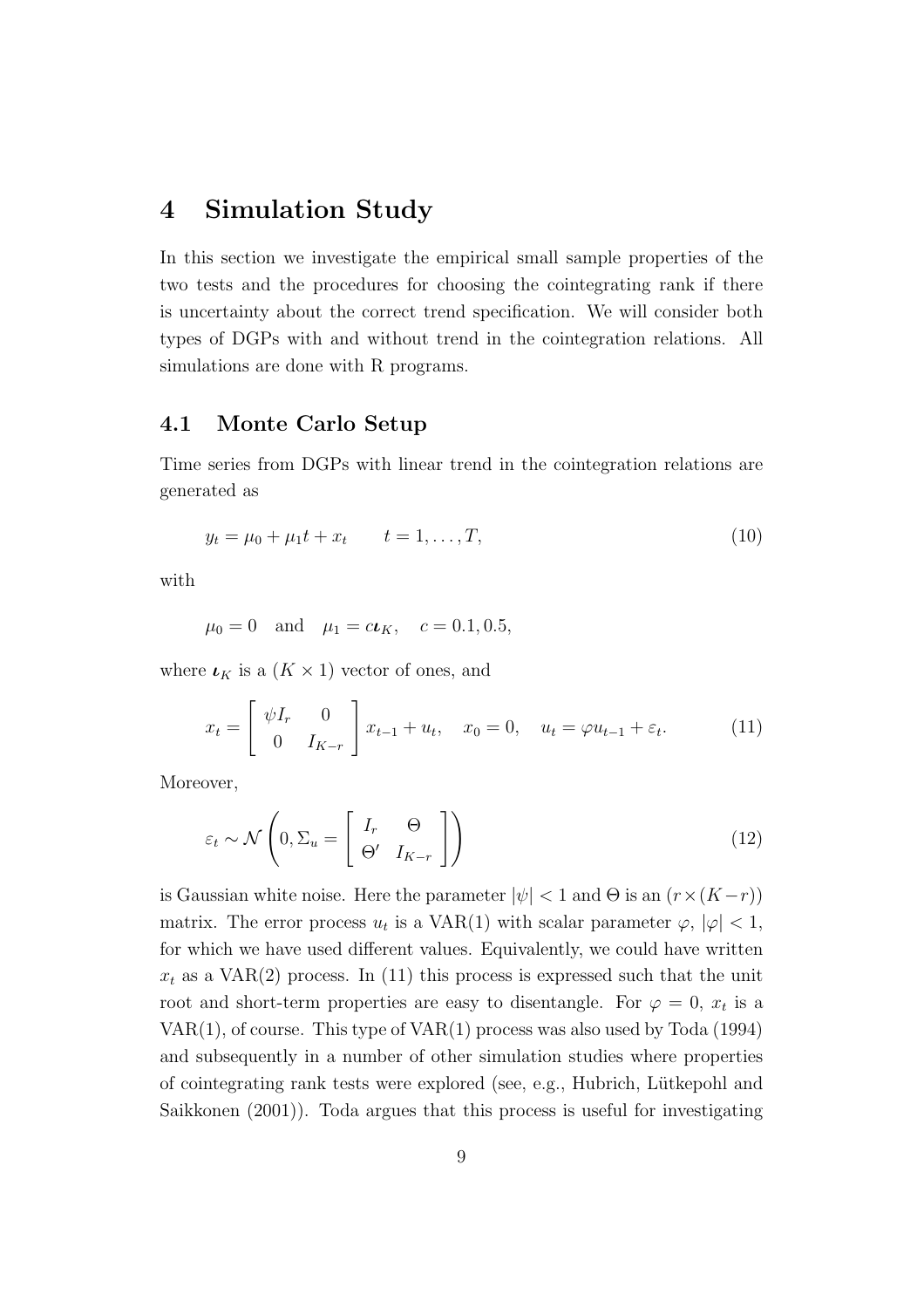the properties of LR tests for the cointegrating rank because other  $VAR(1)$ processes can be obtained from it by linear transformations which leave the tests invariant. Thus, this process allows us to explore the properties of the tests for a wide range of DGPs. We have also used VAR(2) processes because the short-term dynamics play a role in the asymptotic distribution of the  $LR(r_0)$  tests if the trend is under-specified. In the following results for three- and five-dimensional DGPs will be presented.

Time series from DGPs with trend orthogonal to the cointegration relations will be generated as

$$
y_t = c \begin{bmatrix} 0 \\ \mathbf{t}_{K-r} \end{bmatrix} + \begin{bmatrix} \psi I_r & 0 \\ 0 & I_{K-r} \end{bmatrix} y_{t-1} + u_t, \quad y_0 = 0,
$$
 (13)

with  $u_t$  as in (11). For both types of DGPs we generated 50 presample values to reduce the effects of initial values.

For cointegrating rank  $r_0$ , the LR statistic for testing  $H_0$ :  $\Pi \mu_1 = 0$  is easy to compute as

$$
LR = T \sum_{k=1}^{r_0} \log[(1 - \lambda_k)/(1 - \lambda_k^*)],
$$

where the  $\lambda_k$  are the eigenvalues based on the model (7) without linear trend term in the cointegration relations and the  $\lambda_k^*$  are the corresponding eigenvalues from a reduced rank regression of a model with such a term. The test statistic has a standard  $\chi^2$  limiting distribution with  $r_0$  degrees of freedom if the null hypothesis holds.

#### 4.2 Monte Carlo Results

We have generated three- and five-dimensional time series from the two types of DGPs specified in (10)-(12) and (13) with a range of different values for the parameters  $\psi$ , c,  $\varphi$ ,  $\Theta$  and cointegrating rank r. We have also used different sample sizes and data-driven VAR order selection based on AIC in some of our simulations. A small selection of results is presented in Tables 1 - 8. The nominal significance level for all tests is 5% because this is the leading case considered in practice. In a range of simulations we have used  $\varphi = 0$  and in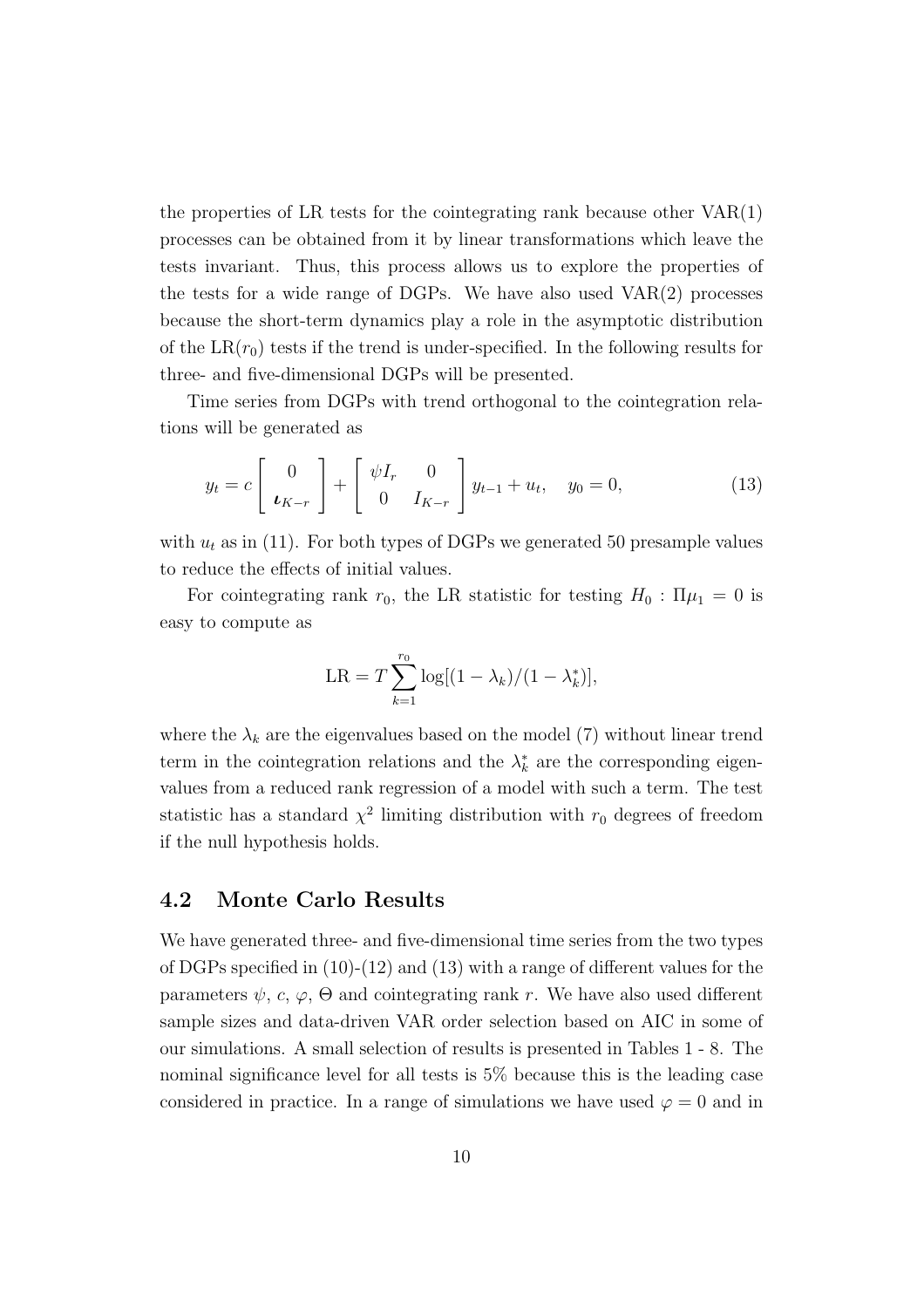that case the VAR order  $p = 1$  is assumed to be known. Although in practice the VAR order is typically unknown we have also generated results for known VAR order to separate the two problems of choosing the cointegrating rank and the VAR order. It is not obvious, however, that the VAR order should be fixed at the true order of the DGP if the deterministic trend is underspecified because the misspecification may result in autocorrelated errors, as we have shown in Section 3. Therefore it is of interest to compare the known VAR order case with results based on a data-driven VAR order selection.

In Table 1 results for three-dimensional VAR(1) processes ( $\varphi = 0$ ) with linear trend in the cointegration relations are presented. Here the VAR order is fixed at  $p = 1$ . In this case the trend is under-specified in the LR( $r_0$ ) tests. Clearly this case requires that the true cointegrating rank  $r$  is at least one because otherwise there cannot be a trend in the cointegration relations. In Table 1 rejection frequencies for the two tests and the two selection procedures (under the headings Proc 1 and Proc 2) are shown. Notice that the test results are not conditioned on the outcome of the tests for a smaller cointegrating rank. In other words, in Table 1 we are not considering the properties of the testing sequence but those of individual tests.

Testing  $H_0(0)$ , i.e.,  $r_0 = 0$ , gives an idea about the power of the different tests and procedures. As mentioned in Section 3, for this null hypothesis the two selection procedures are identical. If the true cointegrating rank is  $r = 1$  the LR(0) test has very little power relative to LR<sup>\*</sup>(0) and a similar result is obtained for LR(1) and LR<sup>\*</sup>(1) if  $r = 2$ . This shows the effects of under-specifying the trend on the performance of a test based on  $LR(r_0)$ .

In Table 2 the relative frequencies of the different cointegrating ranks obtained with the two procedures are presented. In that table it is clearly seen that following Procedure 1 leads to a substantially higher success rate than Procedure 2 if the true cointegrating rank is  $r = 2$  and  $\Theta = 0$ . As expected, both procedures lead to similar results if the true cointegrating rank  $r = 1$ . Note that in this case there is no pretest involved in the only test for which power is needed, i.e., the test of  $r_0 = 0$ . Thus, for a threedimensional process the only case where a clear advantage of any of the procedures can be expected is the  $r = 2$  case and here Procedure 1 has a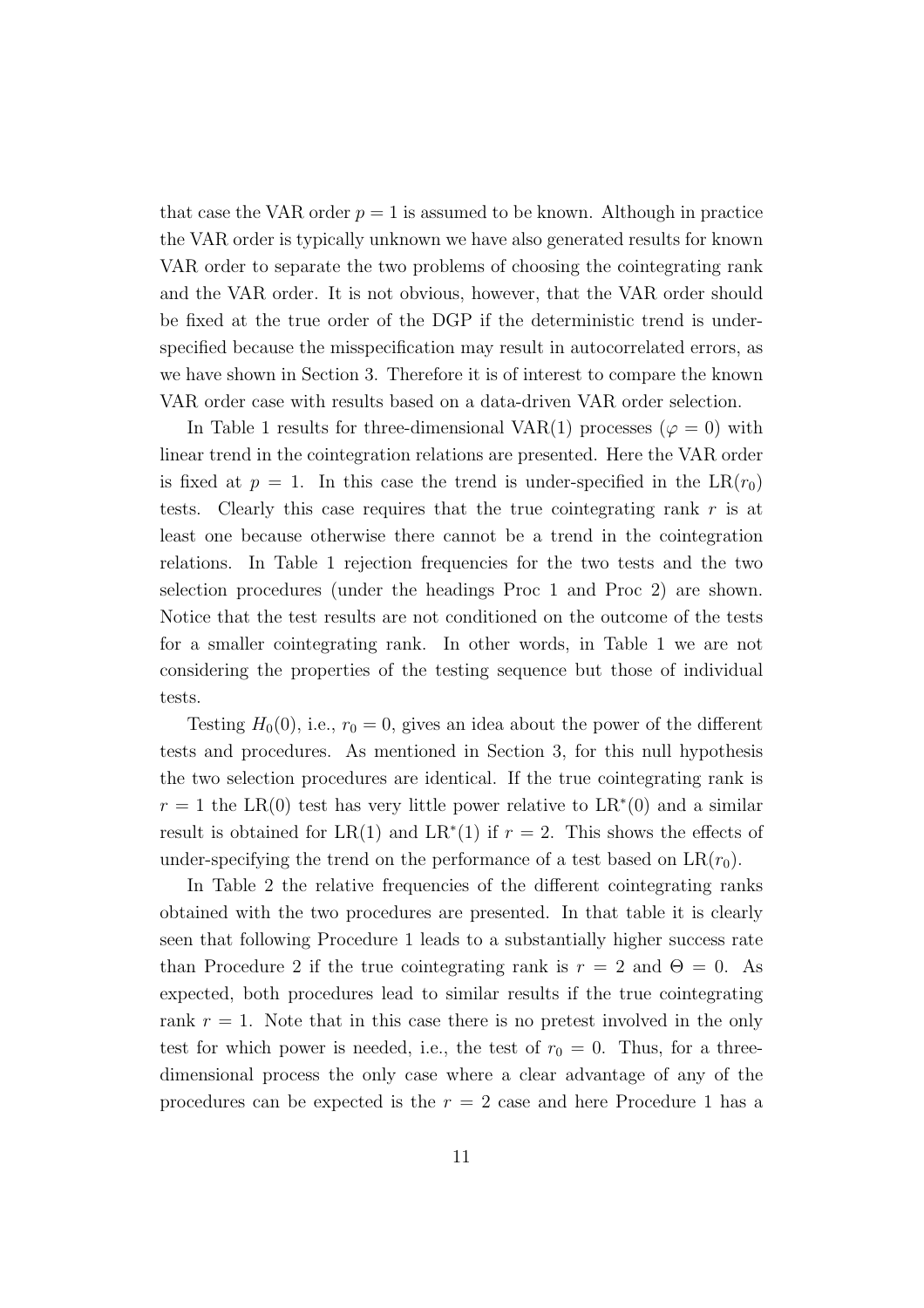clear lead if  $\Theta = 0$ . Its relative advantage is reduced, however, if our choice of nonzero Θ matrix is used. In other words, there are processes where the performance of both procedures is similar or Procedure 2 even has a small lead. On the other hand, we have not found a single case where the advantage of Procedure 2 over Procedure 1 was of the same magnitude as the lead of Procedure 1 over Procedure 2 for, e.g., the case  $r = 2$ ,  $\Theta = 0$ . Notice also that Procedure 1 does not suggest a cointegrating rank in excess of the true one much more often than Procedure 2 in any of the cases and, hence, the actual levels of both procedures are in fact comparable.

In fact, the rejection frequencies presented in Table 1 for Procedure 1 are not substantially greater than the nominal significance level of 5\%, if  $\Theta = 0$ and the true cointegrating rank is tested. This is especially true when the trend slope is large  $(c = 0.5)$ . In that case the level of Procedure 1 is not much higher than that of Procedure 2. Of course, for true cointegrating rank  $r = 1$ , one would not expect great differences between the two procedures because for the null hypothesis  $H_0(0)$  they are identical by definition and for  $H_0(1)$ we can only learn about the actual size properties of the two procedures. Under the rather ideal conditions of our Monte Carlo setup, one would hope for a rejection frequency close to 5% if the null hypothesis is true. In any case, looking at the actual ranks selected in Table 2 it is clear that Procedure 1 selects the true cointegrating rank much more often than Procedure 2 in some cases.

There is one slight problem, however, when a three-dimensional process is considered. In applied work a practitioner may not consider testing  $H_0(2)$  in this situation if s/he believes that the trend is orthogonal to the cointegration relations because this would be incompatible with the alternative hypothesis  $rk(\Pi) = K$ , that is, the process is stationary under the alternative hypothesis and cannot have a linear trend in model (7) with intercept only which would be in contradiction to the assumption that there is a linear trend in the variables. Therefore it makes sense to check how well our procedures do for higher-dimensional processes for which they may be even more relevant and closer to what practitioners really do in empirical studies.

In Table 3 the relative frequencies of ranks selected by the two procedures for five-dimensional VAR(1) processes are presented. The VAR order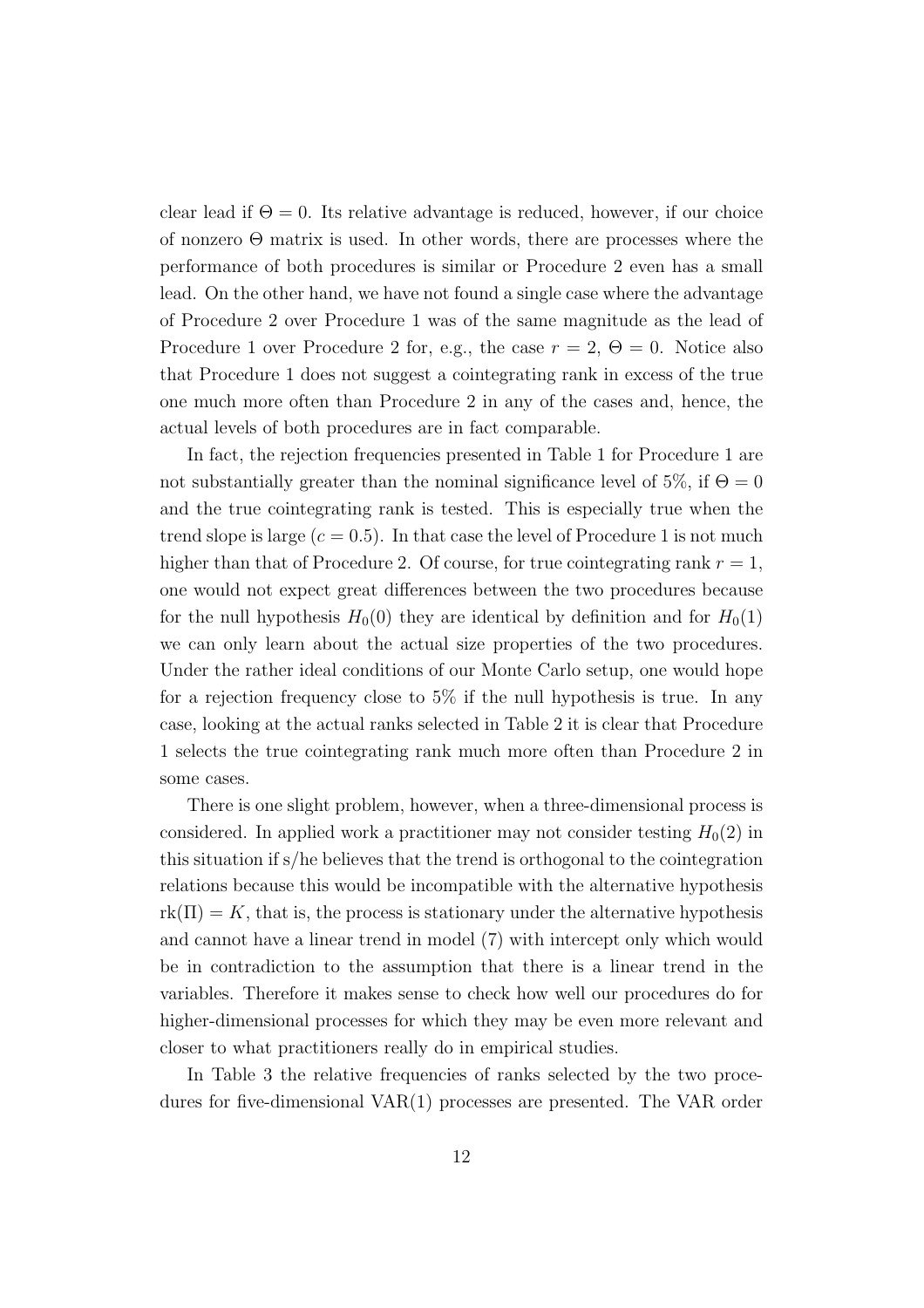is again assumed to be known and fixed at  $p = 1$ . Again we show results for sample size  $T = 100$  although that may be regarded as fairly low for a five-dimensional system. We use this sample size because it is not uncommon in applied work and the general results did not change much for substantially larger sample sizes (e.g.,  $T = 250$ ). It can be seen in Table 3 that the differences between the two procedures are not great if the true cointegrating rank is  $r = 1$  or if processes with  $\Theta \neq 0$  are considered. On the other hand, substantially better results are obtained with Procedure 1 if  $\Theta = 0$  and the true cointegrating rank is greater than one. In fact, the true rank may be chosen more than 50% more often by Procedure 1 than by Procedure 2 (see, e.g., the case where  $r = 2$  and  $c = 0.5$ .

Thus, from the results presented so far it is clear that if there is indeed a trend in the cointegrating relations, a researcher who uses Procedure 1 is on the safe side. S/he never looses much relative to the pretest procedure (Procedure 2) and may choose the true cointegrating rank substantially more often for some of the DGPs considered. This general impression was reinforced by experiments with other DGPs and sample sizes even when the VAR order was chosen by AIC. This result was also obtained with  $\psi$ 's closer to one. In that case, depending on the actual value of  $\psi$ , the true cointegrating rank may be underestimated considerably by both procedures, however, in particular for relatively high dimensional processes and sample size  $T = 100$ . Only for substantially larger sample sizes, e.g.,  $T = 250$ , can the true cointegrating rank be expected to be found with high probability.

To illustrate this point we present results for a more difficult case in Table 4. The DGP underlying that table is a five-dimensional VAR(2) of the type (10)-(12) with  $\varphi = -0.8$  and  $\psi = 0.8$ . The sample size is again  $T = 100$  and the VAR order is now chosen by AIC using a maximum order of four.<sup>2</sup> Order selection is based on a VAR model in levels with an intercept term because this appears to be a common approach in practice. We have also used VAR order selection based on trend adjusted data in other experiments and found

<sup>&</sup>lt;sup>2</sup>Generally we have chosen the maximum VAR order as the integer part of  $4(T/100)^{1/4}$ as recommended in some of the related literature (e.g., Schwert (1989), Demetrescu, Kuzin and Hassler (2008)). This choice leads, for example, to  $p_{\text{max}} = 4$  for  $T = 100$  and  $p_{\text{max}} = 5$ for  $T = 250$ .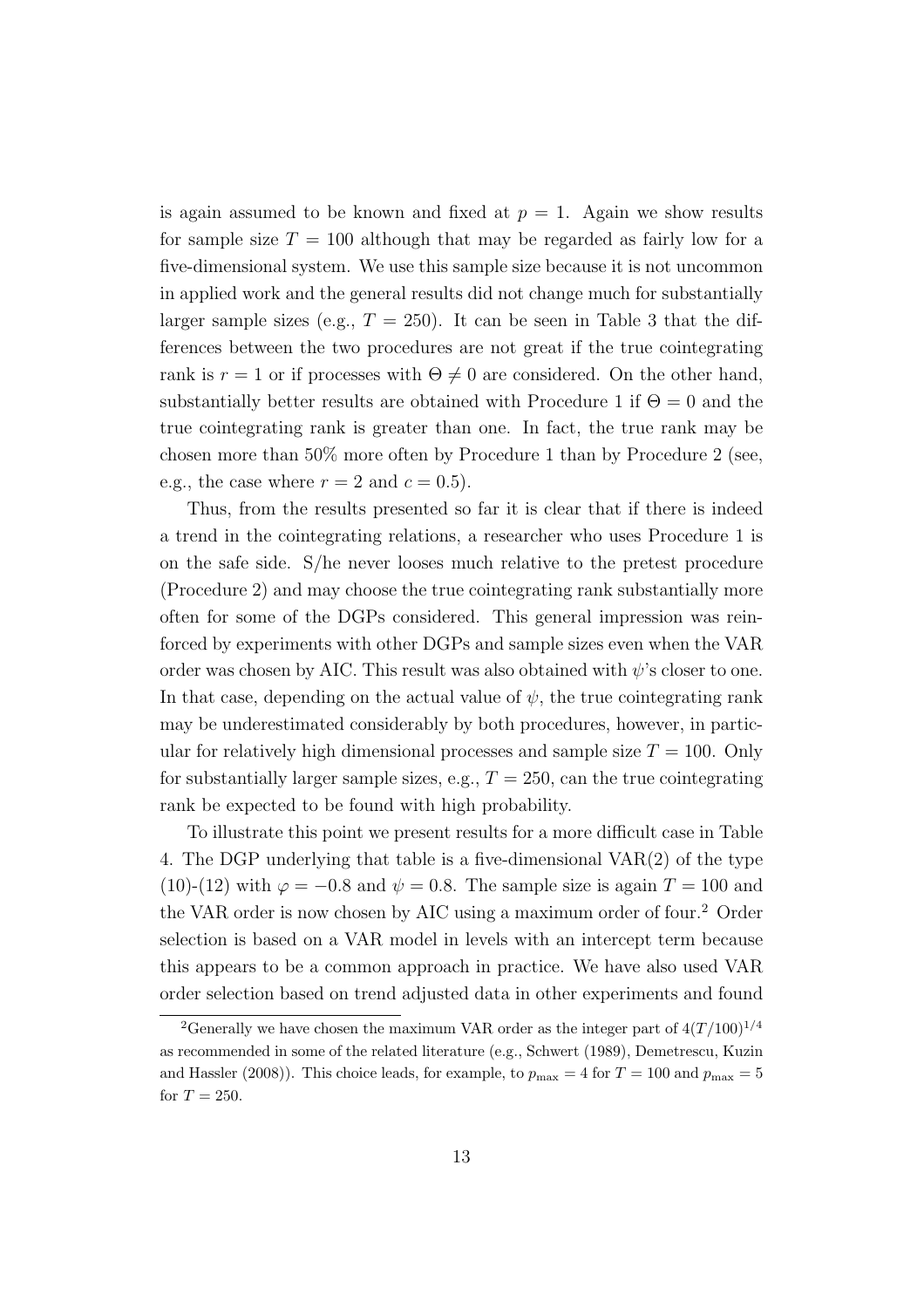qualitatively similar results. In Table 4, if  $r > 1$ , Procedure 1 still finds the true rank much more often than Procedure 2. Both procedures are not very successful in this respect, however. For example, for  $r = 3$  and  $\Theta = 0$ , Procedure 1 finds the correct rank only in about 2% of the replications while Procedure 2 performs even worse and ends up with only about 1% correct choices. The message of these results is clearly that the probability of finding the correct order with so little sample information in such a difficult situation is very small. Procedure 1 at least tends to get closer to the true rank.

In Table 5 results for the same DGPs but with sample size  $T = 250$  are reported and a substantial improvement regarding the correct choice of the cointegrating rank can be noticed. Still, one may regard success rates of  $50\%$  as low. These rates are, e.g., obtained by Procedure 1 if  $r = 3$  and  $\Theta = 0$ . Obviously, Procedure 2 is considerably less successful in this respect for  $r > 1$ . Thus, our results suggest that Procedure 1 has a particularly great advantage in difficult situations where sample information is scarce.

Of course, the question arises how the tests behave for processes which in fact have no trend in the cointegration relations. This question is considered next by analyzing results obtained for DGP (13). Some results based on three-dimensional versions of DGP (13) are presented in Tables 6 and 7. Now both tests are in principle applicable and should have their usual asymptotic null distributions because both of them are based on properly specified models under the present conditions. Despite this fact, the  $LR(r_0)$ test rejects far too often in some cases, although it is designed especially for this situation. For example, if the trend is not very pronounced  $(c = 0.1)$ , it rejects the true null hypothesis  $H_0(2)$  in more than 25% of the cases, that is, its actual level can be more than 25% when the nominal level is 5%. Of course, one may argue that in practice, for a three-dimensional process, one would not test  $H_0(2)$  with the LR test because it leads to a contradiction under the alternative, as argued earlier. On the other hand, even for  $r = 1$ the test rejects a true null hypothesis in about 10% of the cases when the nominal significance level is 5%. Thus, even under ideal conditions it overrejects considerably. This property is also reflected in the rejection frequencies of Procedures 1 and 2 in Table 6.

Looking at the frequencies of ranks chosen in Table 7, it is seen that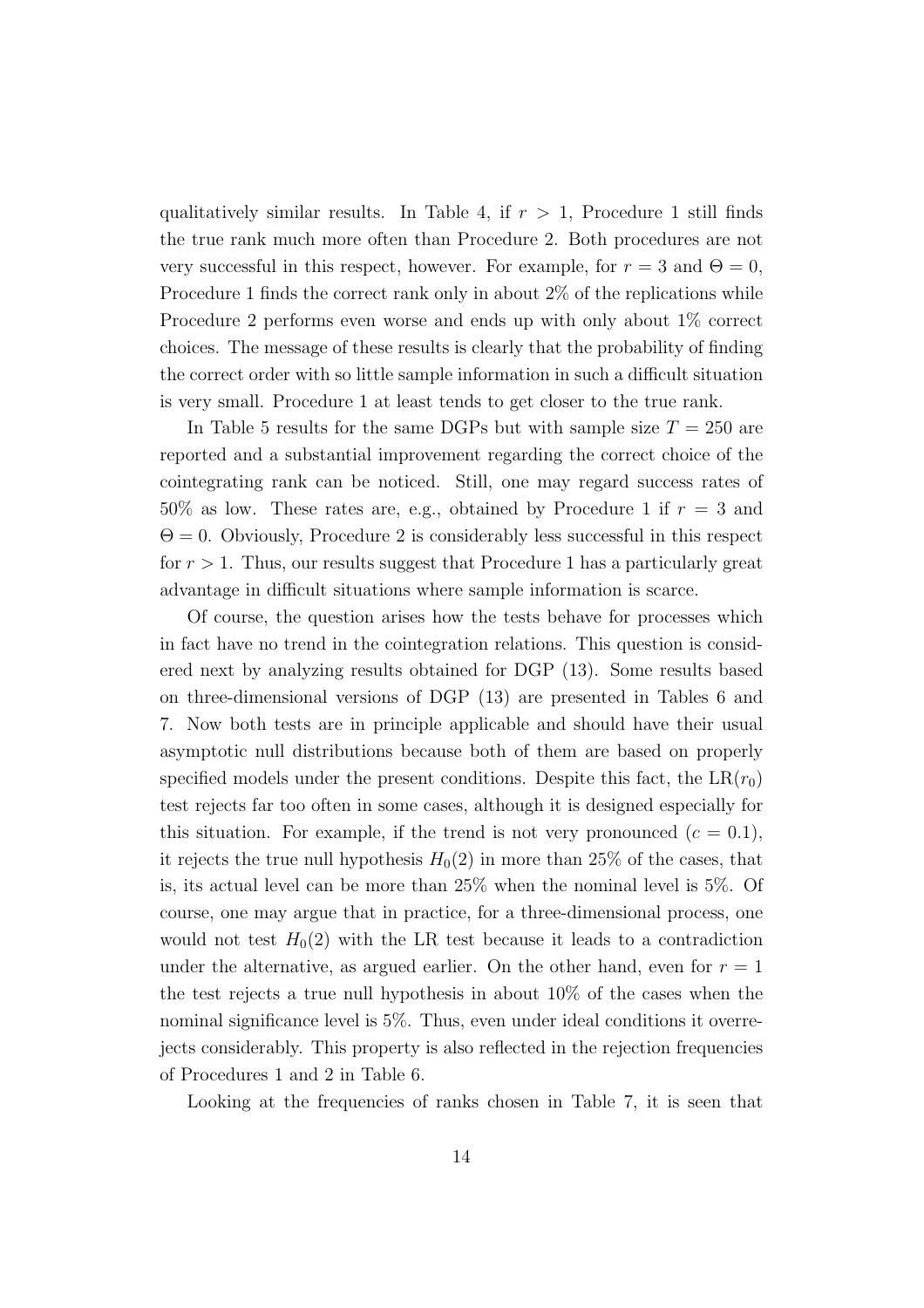there is not much difference between the two procedures in any of the cases although Procedure 2 finds the true rank slightly more often in most situations. We have also considered five-dimensional DGPs and show some results in Table 8. Here again none of the two procedures has a substantial lead over the other in any of the cases shown. In fact, now there are cases were Procedure 1 is more successful in finding the true cointegrating rank than Procedure 2 and there are also cases where the reverse is true. But in any case the differences are not large. Given the substantial overrejection of  $LR(r_0)$  in some cases, it is also not surprising that there is some chance to overestimate the cointegrating rank if it is in fact small. Thus, the overall conclusion from looking at processes with trend in the variables but not in the cointegration relations is that using either one of the procedures does not result in substantial gains or losses relative to the other one.

This conclusion was also confirmed with other DGPs in difficult situations where VAR(2) processes ( $\varphi \neq 0$ ) and data-dependent order selection were used. In these situations both procedures have a tendency in small samples to overestimate small cointegrating ranks and underestimate large ones. Clearly this reflects the tendency of  $LR(r_0)$  to reject the null hypothesis too often in some situations on the one hand, while on the other hand, the power may be quite low in difficult situations when the sample size is small. Overall the results for these cases are qualitatively similar to those shown in Figures 6-8 and are therefore not presented here to save space.

Summarizing the results from all of the experiments, the overall conclusion is that there are DGPs for which Procedure 1, which is based on the outcome of both tests, finds the true cointegrating rank much more often than the pretest procedure (Procedure 2) whereas in other cases both procedures perform in a very similar way. Thus, a practitioner who has based the decision on the cointegrating rank on the outcome of both tests may in fact have done the right thing. In some cases a better decision might have been possible by applying a pretest procedure, however.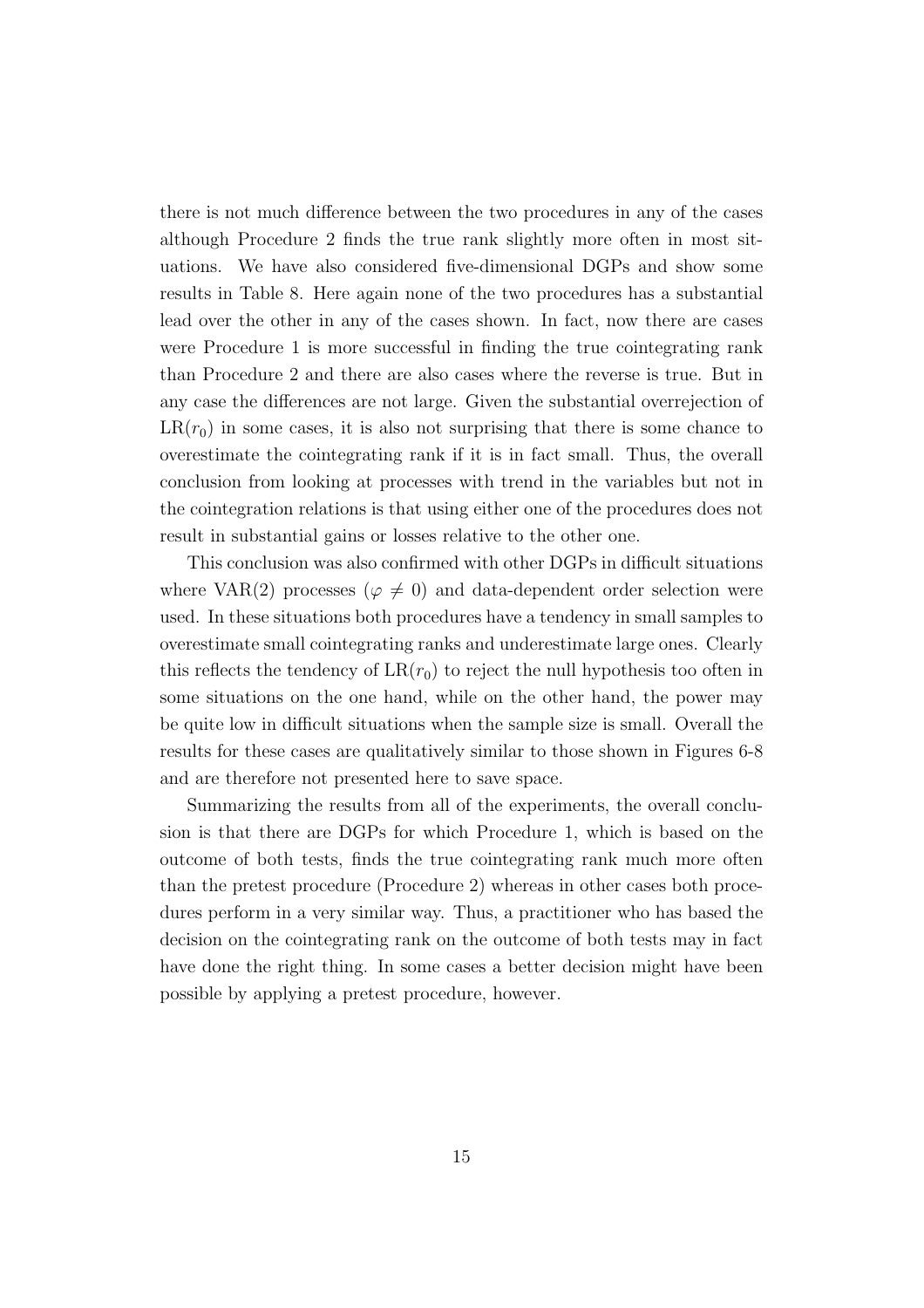### 5 Conclusions

In this study we have compared two procedures for choosing the cointegrating rank of a VECM when the variables have a deterministic linear time trend of unknown form. In that case there is a choice of two LR tests for the cointegrating rank, the first one allows for a trend not only in the variables but also in the cointegration relations, whereas the second one assumes that the linear trend is orthogonal to the cointegration relations. If there is no linear trend in the cointegration relations (i.e., the linear trend is orthogonal to the cointegration relations), then the second test is preferable because it may be substantially more powerful than the first one. We have derived the asymptotic distribution of the second test if there is actually a linear trend in the cointegration relations and, hence, the test is based on a misspecified model. Unfortunately, in this case the limiting distribution depends in a complicated way on nuisance parameters. It turns out, however, that if the deterministic trend term is under-specified the test tends to be conservative.

Taking into account the asymptotic properties of the tests, two promising procedures for choosing the cointegrating rank of a VAR process are (1) to apply both tests and reject any rank for which one of the tests rejects the null hypothesis and (2) to perform a pretest for the deterministic trend and choose the test for the cointegrating rank on the basis of the outcome of the pretest. Although it is not always fully clear how practitioners actually choose their tests, both possibilities appear to have been used in the literature. Given our theoretical results regarding the properties of the test which ignores a trend in the cointegration relations and, hence, may be applied to a misspecified model, both procedures have an asymptotic justification.

We have performed a Monte Carlo study to investigate the small sample properties of the two procedures. In our simulations the first procedure which is based on the outcome of both tests is overall preferable. It tends to find the true cointegrating rank much more often than the pretest procedure for some of the processes we have considered. Moreover, in those cases where the pretest procedure dominates, it usually has only a small lead over the first procedure. Therefore, based on our simulation results, the first procedure can be recommended. Unfortunately, the LR tests for the cointegrating rank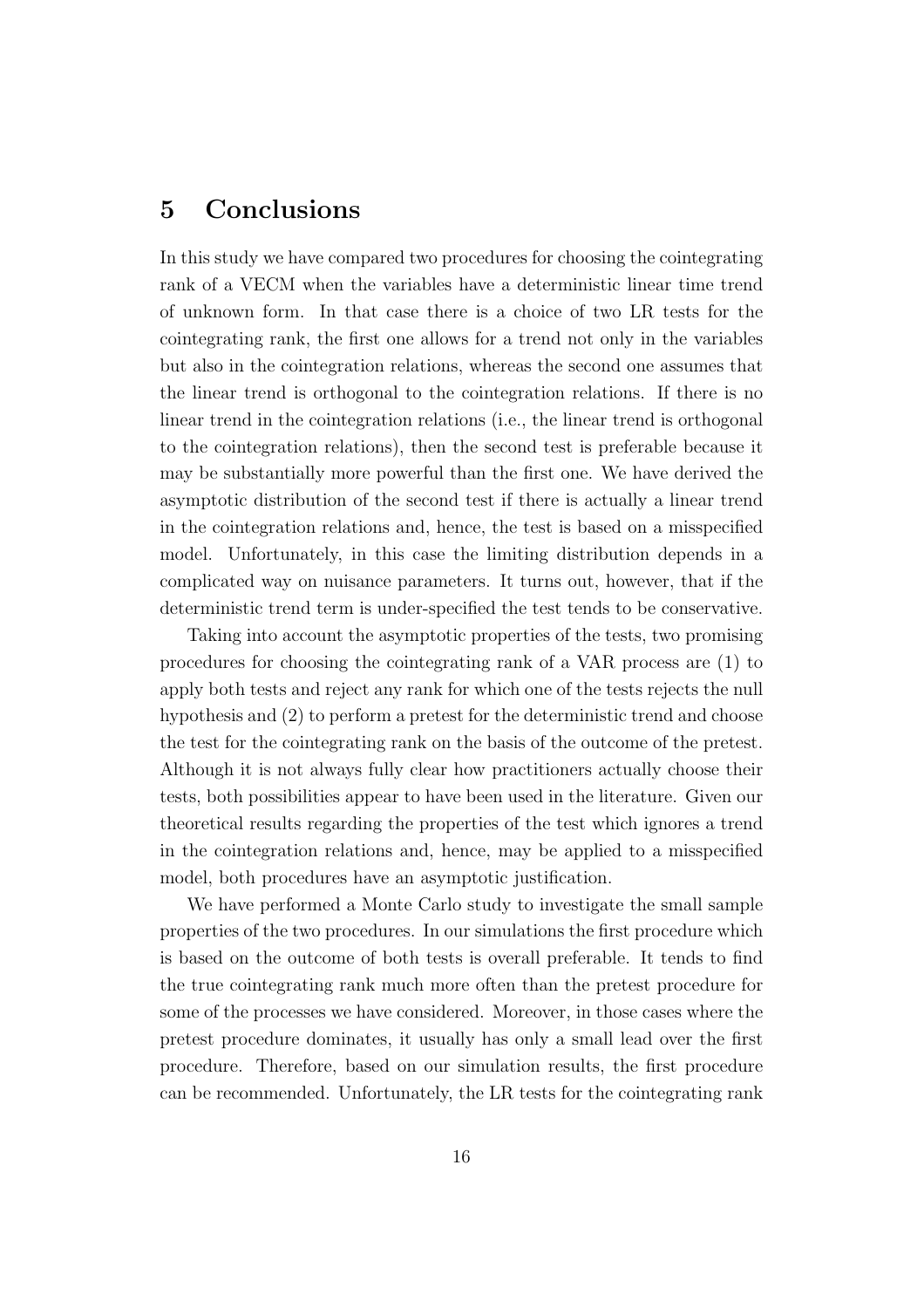are known to have poor power for processes with large dimension and/or order. Therefore both procedures may not find the true cointegrating rank very often in extreme situations, which do arise in practice, however. Without a reasonably large sample size, finding the true cointegrating rank of a large VAR process cannot be expected. Considering also lower-dimensional subsystems and building up a higher-dimensional model by taking into account the cointegration relations from the lower-dimensional analysis may be worthwhile in this case. This type of specific-to-general specification procedure may in fact be a good strategy more generally when cointegrated variables are considered (e.g., Lütkepohl  $(2007)$ ).

One possible direction for future research may be to develop a procedure and the related theory which allows applied researchers to decide whether or not a linear trend in the variables should be considered. Recall that we have assumed that a linear deterministic trend is known to be present in at least some of the variables. Although the trending properties of individual variables can be explored with univariate methods, knowing the properties of the overall procedure would be of interest.

## Appendix: The Limiting Distribution of  $LR(r)$

We use the notation and model setup of Section 2. Moreover, the space of right-continuous functions on the interval [0, 1] which have left limits is denoted by  $D[0, 1]$  and weak convergence on  $D[0, 1]$  with respect to the uniform topology is denoted by  $\stackrel{w}{\rightarrow}$ . Convergence in probability is signified by  $\stackrel{p}{\rightarrow}$ . Furthermore,  $o_p(\cdot)$  and  $O_p(\cdot)$  are the usual symbols for stochastic sequences which converge to zero or are bounded, respectively.

The test statistic LR( $r_0$ ) is made up of the ordered eigenvalues  $\lambda_1 \geq$  $\cdots \geq \lambda_K \geq 0$  of the matrix  $S_{01}S_{11}^{-1}S_{10}S_{00}^{-1}$ . In what follows,  $r_0 = r$  will be assumed. As in Johansen (1995) these eigenvalues can alternatively be computed as solutions to the determinantal equation

$$
\det(\mathcal{S}(\lambda)) = \det(\lambda \mathcal{S}_{11} - \mathcal{S}_{10} \mathcal{S}_{00}^{-1} \mathcal{S}_{01}) = 0,
$$
\n(A.1)

where  $S(\lambda)$  abbreviates  $\lambda S_{11} - S_{10} S_{00}^{-1} S_{01}$ .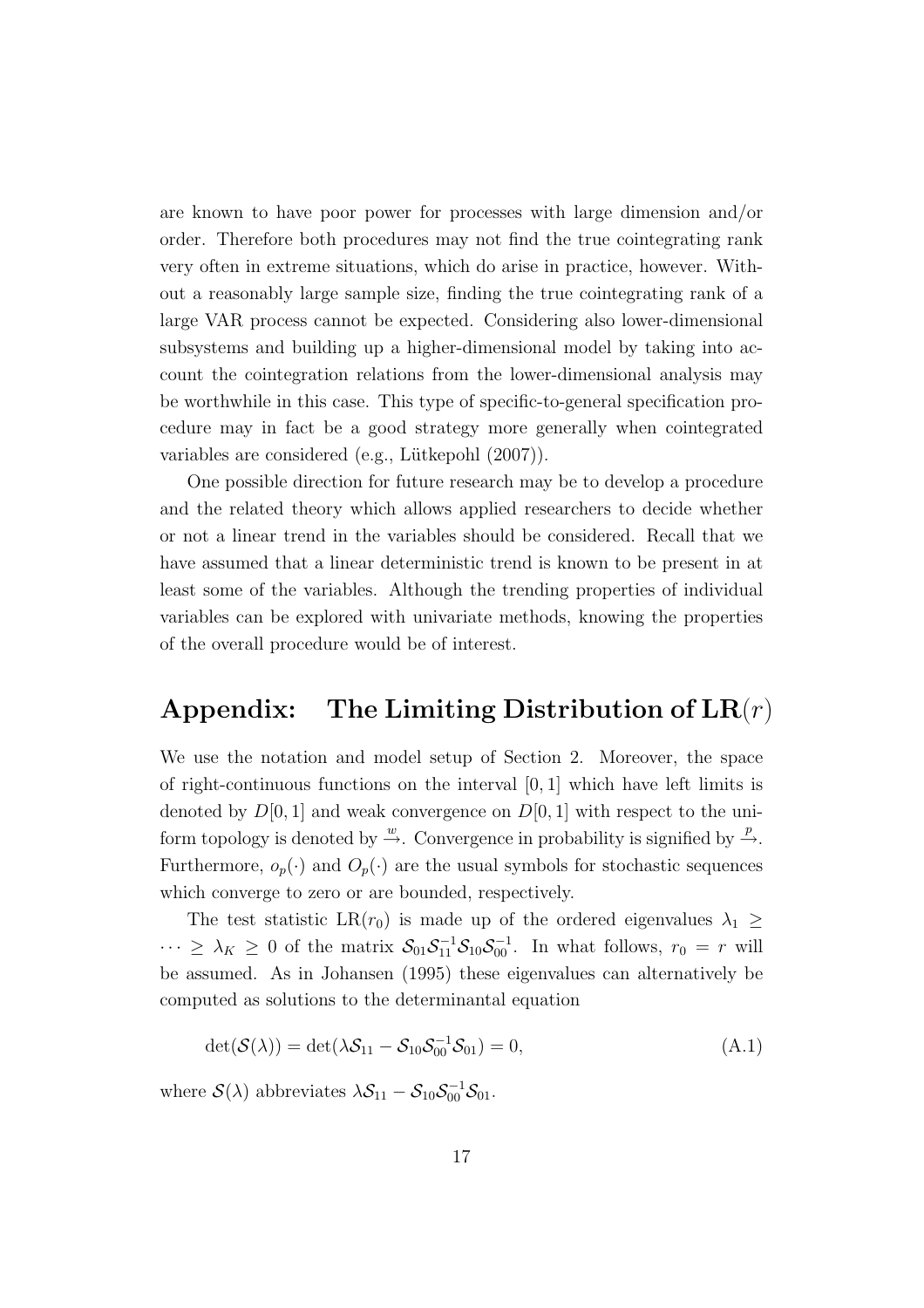To obtain the limiting distribution of test statistic  $LR(r)$  under the conditions of Proposition 1, we follow the pattern in Johansen (1995, p. 158- 160) with appropriate modifications. First we have to transform the matrix  $\mathcal{S}(\lambda)$  in a suitable manner. To this end, recall from equation (1) that  $y_t = \mu_0 + \mu_1 t + x_t$ , where  $x_t$  is a zero mean cointegrated VAR $(p)$  process with cointegrating rank r. Let  $\beta$  ( $K \times r$ ) be a matrix of cointegrating vectors with orthogonal columns. Proposition 1 assumes that  $\beta'\mu_1 \neq 0$  and postmultiplying  $\beta$  by a suitable orthogonal matrix, we can transform this matrix to the form  $[\beta_1 : \beta_2]$  where  $\beta_1$   $(K \times (r-1))$  and  $\beta_2$   $(K \times 1)$  have the properties  $\beta'_1\mu_1 = 0$  and  $\beta'_2\mu_1 \neq 0$ , which will henceforth be assumed. Define the matrix  $\eta = [\beta_{\perp} : \beta_2]$   $(K \times (K - r + 1))$ . The columns of the matrix  $\eta$  are orthogonal and we can find a nonsingular matrix  $\xi$  such that  $\eta \xi = [\gamma : \beta_2]$ , where  $\gamma$  $(K \times (K - r))$  satisfies  $\gamma'\mu_1 = 0$ . The last column of  $\xi$  is a vector with last component unity and all other components zero and the first  $K - r$  columns of  $\xi$  can be taken as  $(\eta'\mu_1)_\perp$ . Note that by construction the matrix  $\gamma'\beta_\perp$  is nonsingular. One way to see this is to premultiply the identity  $\eta \xi = [\gamma : \beta_2]$ by the orthogonal matrix  $[\eta : \beta_1]' = [\beta_1 : \beta_2 : \beta_1]'$  which, by the definitions, yields

$$
\left[\begin{array}{c}(\eta'\eta)\xi\\0\end{array}\right]=\left[\begin{array}{cc}\beta'_\perp\gamma&0\\ \beta'_2\gamma&\beta'_2\beta_2\\0&0\end{array}\right],
$$

where there are  $r-1$  zero rows on both sides. Because the matrices  $\eta' \eta$  and  $\xi$ are nonsingular the matrix on the left hand side has rank  $K - r + 1$ . For the matrix on the right hand side to have the same rank, the rows of the matrix  $\beta'_{\perp}\gamma$  must be linearly independent, implying the nonsingularity of  $\gamma'\beta_{\perp}$ .

Now consider weak convergence of the process  $T^{-1/2}y_{T_s}$ ,  $s \in [0,1]$ , in the directions of the matrices  $\gamma$  and  $\beta_2$ . We use the notation  $\bar{\gamma} = \gamma(\gamma'\gamma)^{-1}$ and similarly for any matrix of full column rank. Recall that, by Granger's representation theorem (e.g., Johansen (1995, Theorem 4.2)), the process  $x_t$ can be expressed as

$$
x_t = C \sum_{j=1}^t u_j + \Phi(L)u_t + A,
$$
\n(A.2)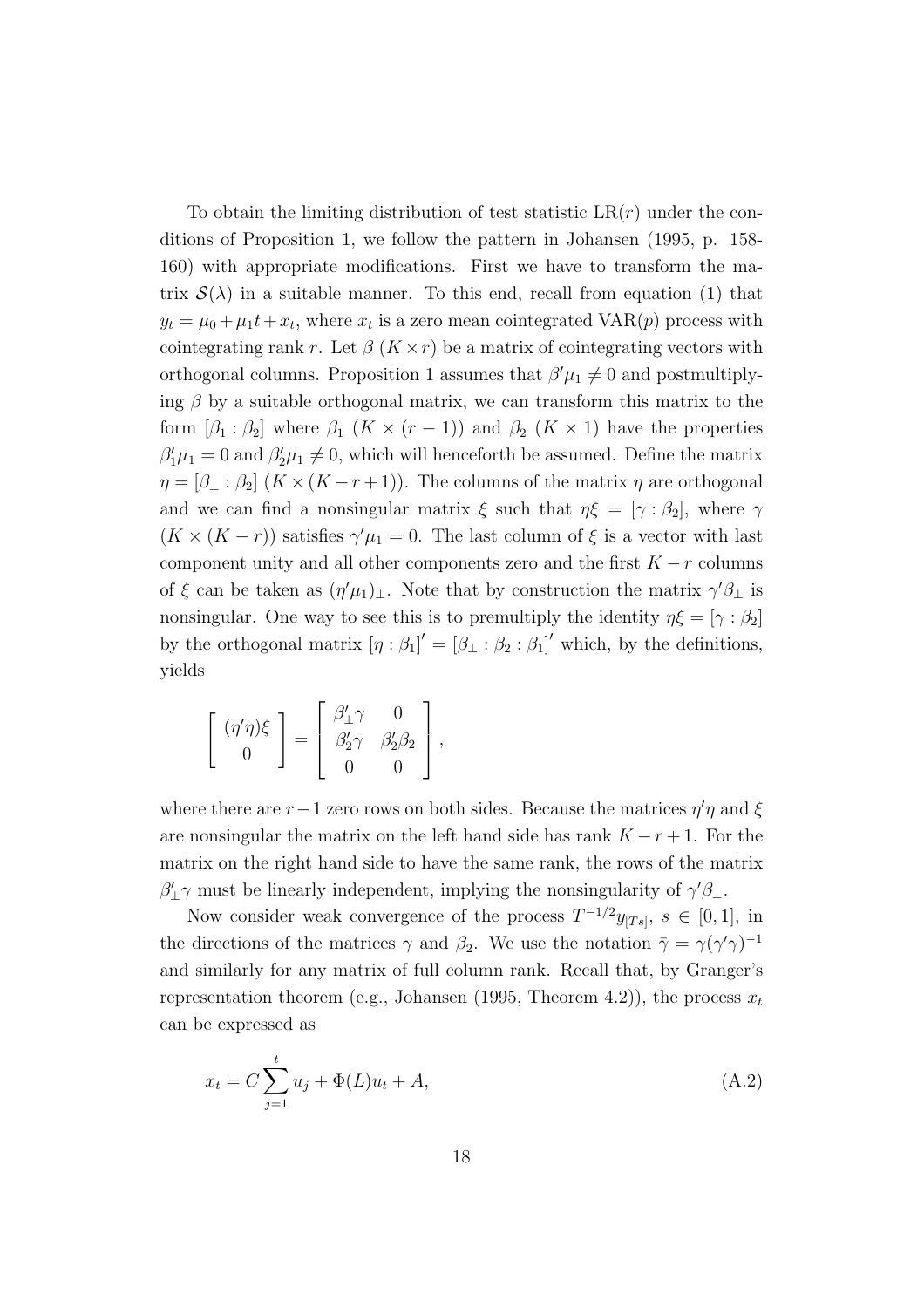where  $C = \beta_{\perp} (\alpha'_{\perp} \Psi \beta_{\perp})^{-1} \alpha'_{\perp}$  with  $\Psi = I_K - \Gamma_1 - \cdots - \Gamma_{p-1}$ ,  $\Phi(L) =$  $\sum_{n=1}^{\infty}$  $\sum_{j=0}^{\infty} \Phi_j L^j$  with L the lag operator and the coefficient matrices  $\Phi_j$  decaying to zero exponentially fast, and  $A$  depends on initial values and satisfies  $\beta' A = 0$ . Thus, because  $\gamma' \mu_1 = 0$ , equations (1) and (A.2) yield

$$
T^{-1/2}\bar{\gamma}'y_{[Ts]} = T^{-1/2}\bar{\gamma}'C \sum_{j=1}^{[Ts]} u_j + o_p(1), \qquad (A.3)
$$

where the latter term on the right hand side is  $o_p(1)$  in  $D[0, 1]$ . Similarly, denoting  $\tau = (\beta_2'\mu_1)^{-1}\beta_2$  and observing that  $\tau'\mu_1 = 1$  and  $\tau'C = 0$  we can write

$$
T^{-1}\tau' y_{[Ts]} = \frac{[Ts]}{T} + o_p(1)
$$
\n(A.4)

with the latter term on the right hand side again  $o_p(1)$  in  $D[0, 1]$ . These results can be justified in the same way as their counterparts in the proof of Lemma 10.2 of Johansen (1995) (or by using Theorem B.13 of the same reference). Note, however, that in the latter result the  $o_p(1)$  term is only due to a stationary process whereas in Johansen's (1995) Lemma 10.2 it also contains a random walk component. In the same way as in that lemma we find that

$$
T^{-1/2}\bar{\gamma}'y_{[Ts]} \stackrel{w}{\rightarrow} \bar{\gamma}'CW(s)
$$
 and  $T^{-1}\tau'y_{[Ts]} \stackrel{w}{\rightarrow} s$ ,

where  $W(s)$  is a Brownian motion with covariance matrix  $\Sigma_u$ . Using the matrix  $B_T = \left[\bar{\gamma} : T^{-1/2}\tau\right]$  these two results can be expressed as

$$
T^{-1/2}B'_T y_{[Ts]} \xrightarrow{w} G_0(s) \stackrel{def}{=} \left[ \begin{array}{c} \bar{\gamma}' CW(s) \\ s \end{array} \right]
$$

and the corresponding demeaned version can also be obtained as in Johansen's (1995) Lemma 10.2, giving

$$
T^{-1/2}B'_T(y_{[Ts]} - \bar{y}) \xrightarrow{w} G(s) \stackrel{def}{=} G_0(s) - \overline{G}_0 = \begin{bmatrix} \bar{\gamma}'C(W(s) - \overline{W}) \\ s - \frac{1}{2} \end{bmatrix}, \text{ (A.5)}
$$

where  $\overline{G}_0 =$  $r<sup>1</sup>$  $\int_0^1 G_0(s)ds$  and analogously for  $\overline{W}$ .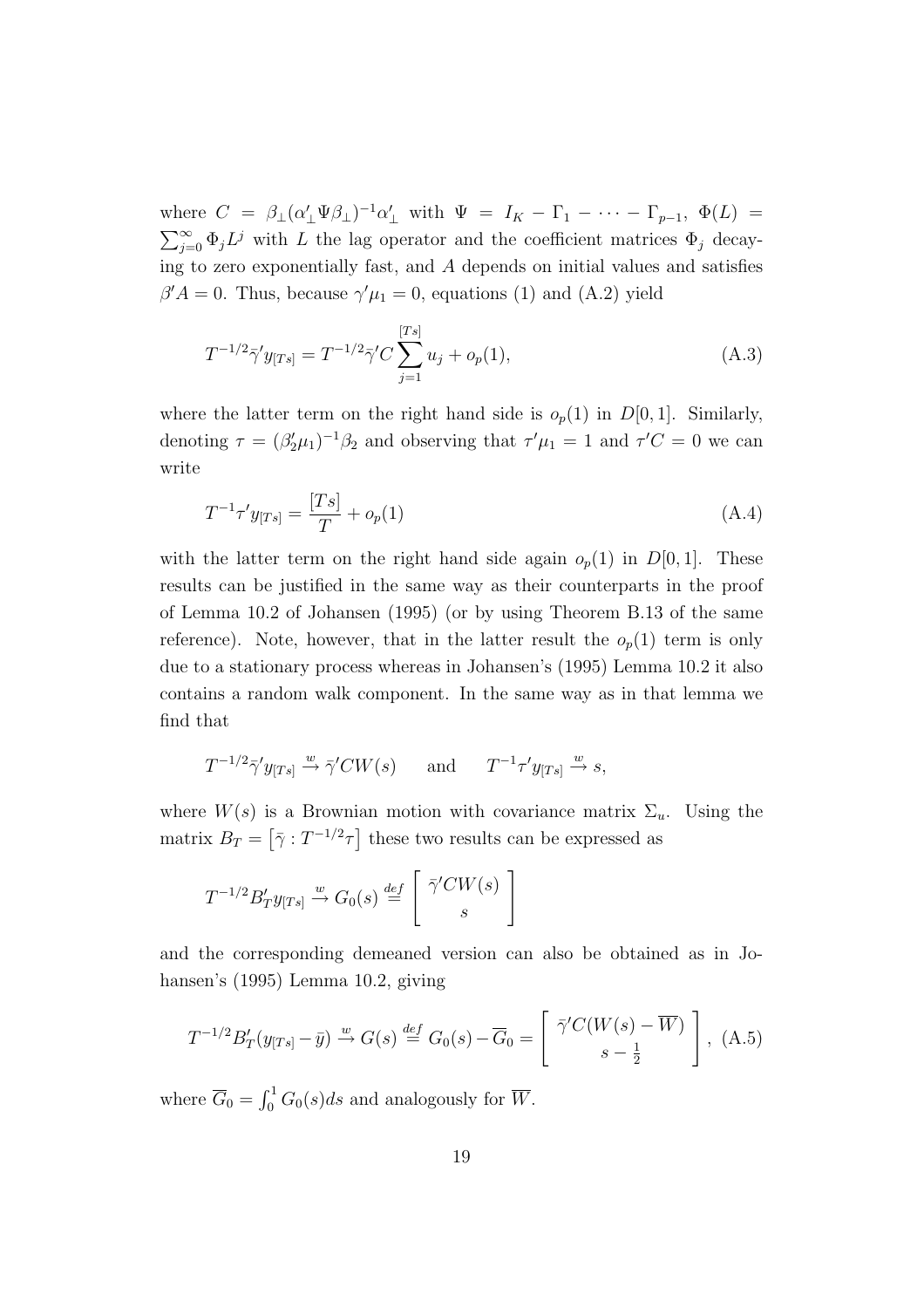Similarly to Johansen (1995, p. 158) we now introduce the transformation matrix  $A_T =$ ¤<br>⊤  $\beta_1$  :  $T^{-1/2}B_T$ ا<br>and transform the generalized eigenvalue problem (A.1) used to obtain test statistic LR(r). Instead of  $det(S(\lambda))$  we can consider  $\det(A'_T \mathcal{S}(\lambda) A_T)$  and its weak limit. To this end, we need some notation. As in Johansen (1995, p. 141) we define

$$
Cov\left[\begin{array}{c} \Delta x_t \\ \beta' x_{t-1} \end{array} \middle| \Delta x_{t-1}, ..., \Delta x_{t-p+1} \right] = \left[\begin{array}{cc} \Sigma_{00} & \Sigma_{0\beta} \\ \Sigma_{\beta 0} & \Sigma_{\beta \beta} \end{array} \right].
$$

By  $\Sigma_{0\beta_1}$   $(K \times (r-1))$  we denote the submatrix of  $\Sigma_{0\beta}$   $(K \times r)$  obtained by deleting the last column so that  $\Sigma_{0\beta_1}$  is the conditional covariance matrix between  $\Delta x_t$  and  $\beta'_1 x_{t-1}$ , given  $\Delta x_{t-1}$ , ...,  $\Delta x_{t-p+1}$ . Similarly,  $\Sigma_{\beta\beta_1}$   $(r \times (r-1))$ is used for the matrix obtained by deleting the last column from  $\Sigma_{\beta\beta}$  ( $r \times r$ ) and  $\Sigma_{\beta_1,\beta_1}((r-1)\times(r-1))$  signifies the matrix obtained by deleting the last row and last column from  $\Sigma_{\beta\beta}$ . Properties of these matrices are given in the following lemma.

#### Lemma 1.

$$
\Sigma_{0\beta_1} = \alpha \Sigma_{\beta\beta_1},\tag{A.6}
$$

$$
\Sigma_{00} = \alpha \Sigma_{\beta\beta} \alpha' + \Sigma_u,\tag{A.7}
$$

and

$$
\Sigma_{00}^{-1} - \Sigma_{00}^{-1} \Sigma_{0\beta_1} (\Sigma_{\beta_1 0} \Sigma_{00}^{-1} \Sigma_{0\beta_1})^{-1} \Sigma_{\beta_1 0} \Sigma_{00}^{-1} = a (a' \Sigma_{00} a)^{-1} a', \tag{A.8}
$$

where  $a = (\alpha \Sigma_{\beta \beta_1})_{\perp} (K \times (K - r + 1)).$ 

**Proof:** Result (10.3) in Lemma 10.1 of Johansen (1995) shows that  $\Sigma_{0\beta} =$  $\alpha \Sigma_{\beta\beta}$  so that deleting the last columns from both sides gives (A.6). From result (10.4) of the same lemma we also get (A.7). Because the matrix  $\Sigma_{\beta\beta}$  $(r \times r)$  is positive definite, the matrix  $\Sigma_{\beta\beta_1}$   $(r \times (r-1))$  is of full column rank implying that  $\Sigma_{0\beta_1} = \alpha \Sigma_{\beta\beta_1}$  is of full column rank (see (A.6)). Noting that  $a_{\perp} = \Sigma_{0\beta_1}$ , we can demonstrate the last result of Lemma 1 by multiplying (A.8) from the right by the matrices  $a_{\perp}$  and  $\Sigma_{00}a$ . Multiplication by  $a_{\perp}$  =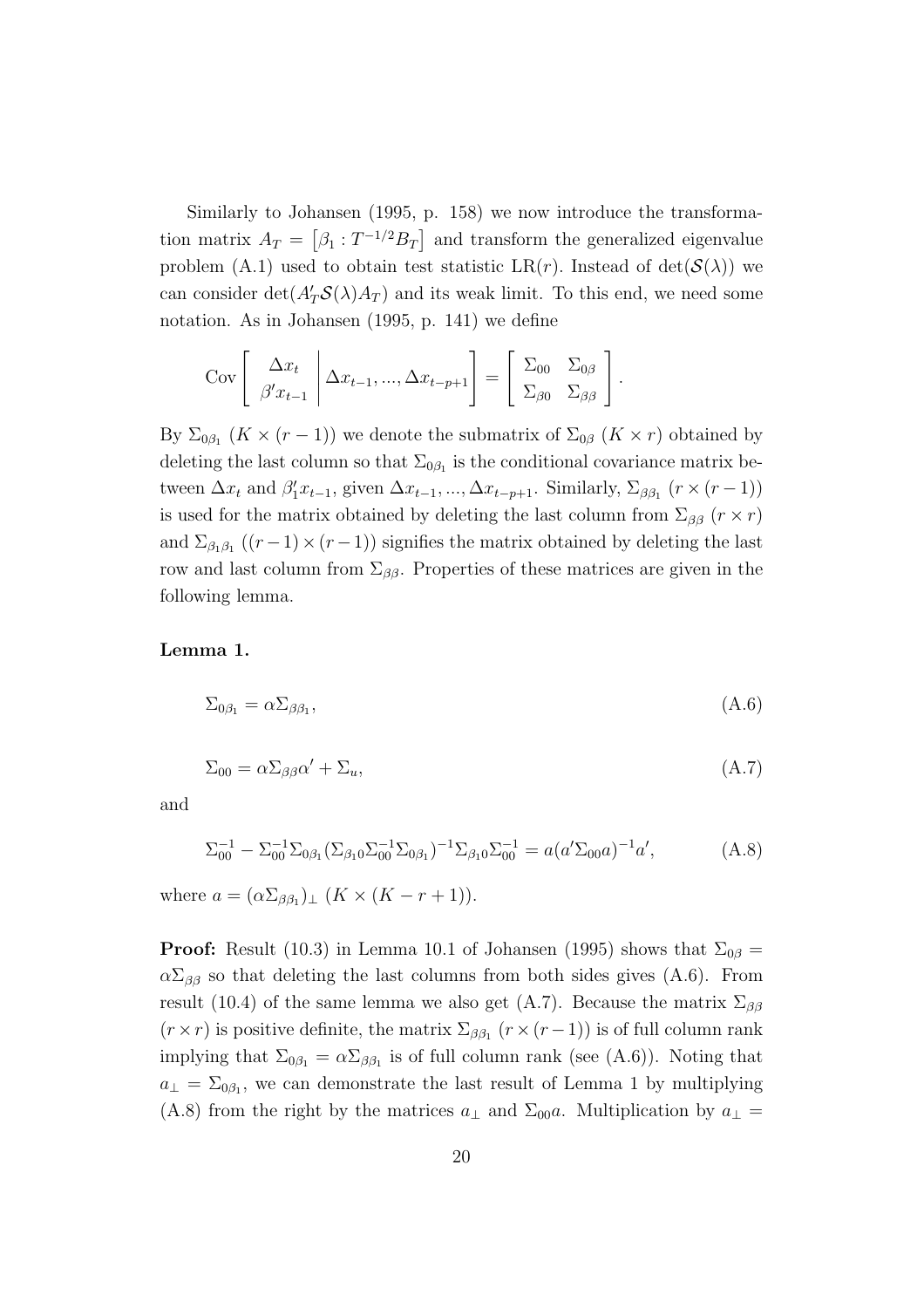$\Sigma_{0\beta_1}$  clearly yields zero on both sides whereas multiplication by  $\Sigma_{00}a$  yields a on the right hand side and on the left hand side we get

$$
a - \Sigma_{00}^{-1} (\Sigma_{\beta_1 0} \Sigma_{00}^{-1} \Sigma_{0\beta_1})^{-1} \Sigma_{\beta_1 \beta} \alpha' a = a.
$$

This proves Lemma 1.  $\Box$ 

The following intermediate results are similar to those in Lemma 10.3 of Johansen (1995).

#### Lemma 2.

Under the conditions of Proposition 1,

$$
\mathcal{S}_{00} \stackrel{p}{\rightarrow} \Sigma_{00},\tag{A.9}
$$

$$
\beta_1 \mathcal{S}_{11} \beta_1 \xrightarrow{p} \Sigma_{\beta_1 \beta_1},\tag{A.10}
$$

$$
\beta_1' \mathcal{S}_{10} \xrightarrow{p} \Sigma_{\beta_1 0}, \tag{A.11}
$$

$$
T^{-1}B'_T S_{11}B_T \xrightarrow{w} \int_0^1 GG' ds,
$$
\n(A.12)

$$
B'_{T}(\mathcal{S}_{10} - \mathcal{S}_{11}\beta\alpha') \xrightarrow{w} \int_{0}^{1} GdW', \qquad (A.13)
$$

$$
B'_T S_{11} \beta_1 = O_p(1), \tag{A.14}
$$

$$
B'_{T}S_{10} = O_p(1). \tag{A.15}
$$

**Proof:** From (1) and the fact  $\beta'_1\mu_1 = 0$  it follows that  $\Delta y_t$  and  $\beta'_1y_t$  are jointly stationary and ergodic processes so that the first three results ((A.9) - (A.11)) can be justified by using the definitions and the law of large numbers in the same way as in the proof of Johansen's (1995) Lemma 10.3. The results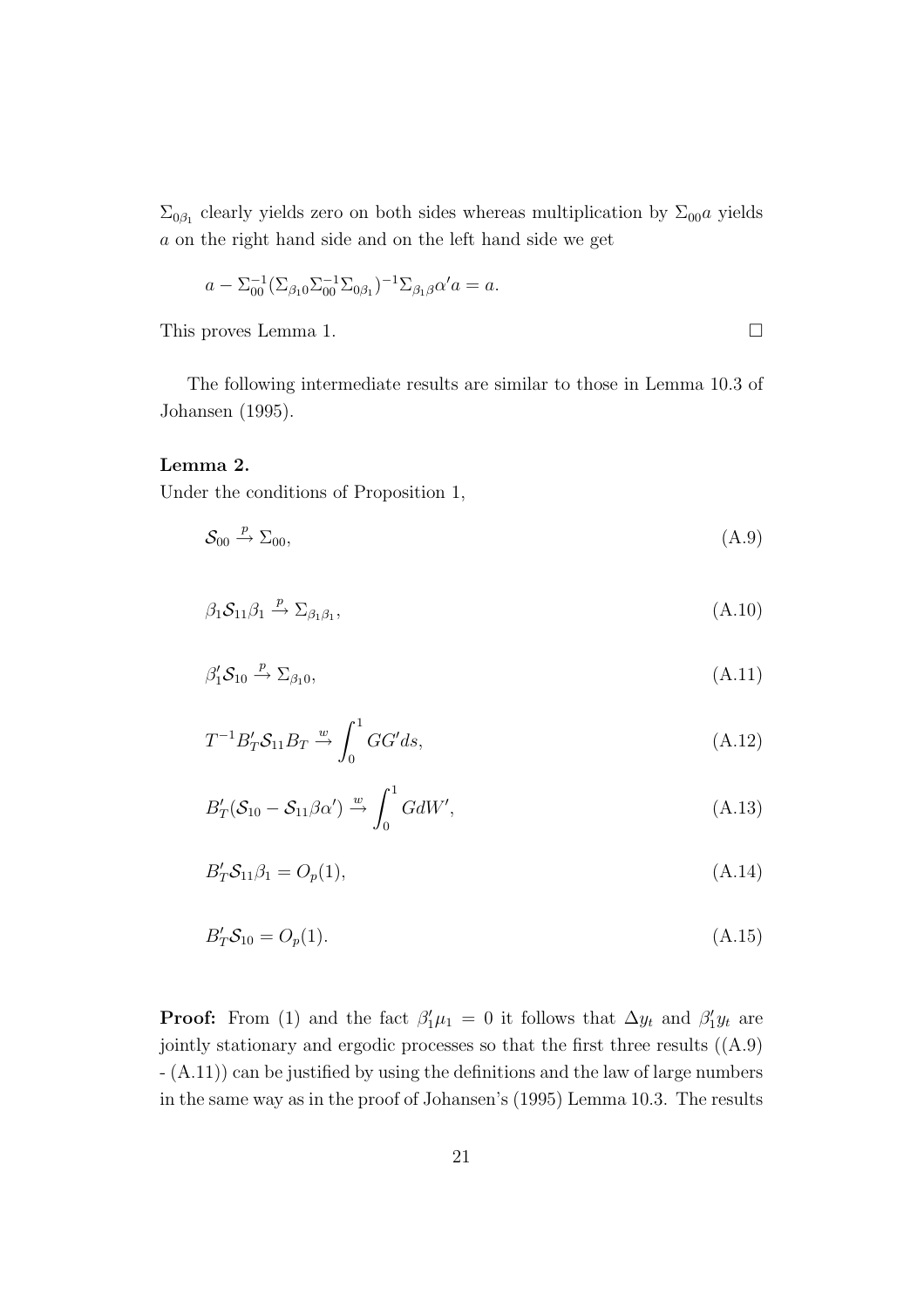(A.12) and (A.14) are also obtained in the same way as their counterparts in Johansen's (1995) Lemma 10.3. Both make use of Johansen's Theorem B.13 and the former also of (A.5) and the continuous mapping theorem. In view of the same theorem and the expansions  $(A.3)$  and  $(A.4)$ ,  $(A.13)$  and  $(A.15)$ are also readily obtained.  $\Box$ 

Now consider the determinant

$$
\det(A'_T \mathcal{S}(\lambda) A_T) \xrightarrow{w} \det \left( \begin{bmatrix} \lambda \Sigma_{\beta_1 \beta_1} & 0 \\ 0 & \lambda \int_0^1 G G' ds \end{bmatrix} - \begin{bmatrix} \Sigma_{\beta_1 0} \Sigma_{00}^{-1} \Sigma_{0\beta_1} & 0 \\ 0 & 0 \end{bmatrix} \right)
$$
  
= 
$$
\det(\lambda \Sigma_{\beta_1 \beta_1} - \Sigma_{\beta_1 0} \Sigma_{00}^{-1} \Sigma_{0\beta_1}) \det \left( \lambda \int_0^1 G G' ds \right).
$$

The weak convergence can be justified by using the definitions and  $(A.9)$ .  $(A.12)$  (cf.  $(11.16)$ ) in Johansen (1995, p. 158)). Setting the limit equal to zero it is seen that there are  $K - r + 1$  zero roots and  $r - 1$  positive roots given by the solutions of

$$
\det(\lambda \Sigma_{\beta_1 \beta_1} - \Sigma_{\beta_1 0} \Sigma_{00}^{-1} \Sigma_{0\beta_1}) = 0.
$$

Thus, the  $r - 1$  largest roots of  $(A.1)$  converge weakly to the roots of this equation and the rest converge weakly to zero. This proves Proposition 1.

To derive an explicit expression for the limiting distribution of  $LR(r)$  we can now follow arguments entirely similar to those starting at the top of page 159 of Johansen (1995). First consider the decomposition

$$
[\beta_1:B_T]' \det(\mathcal{S}(\lambda)) [\beta_1:B_T]
$$

$$
= \det(\beta'_1 \mathcal{S}(\lambda)\beta_1) \det(B'_T \{\mathcal{S}(\lambda) - \mathcal{S}(\lambda)\beta_1 [\beta'_1 \mathcal{S}(\lambda)\beta_1]^{-1} \beta'_1 \mathcal{S}(\lambda)\}B_T) (A.16)
$$

and let  $T \to \infty$  and  $\lambda \to 0$  in such a way that  $\rho = T\lambda$  is fixed. As in Johansen (1995, p. 159), in order to derive the asymptotic distribution of the  $\rho$ 's it suffices to consider the second factor of the right hand side of (A.16). This follows from the fact that

$$
\beta_1' \mathcal{S}(\lambda) \beta_1 = \rho T^{-1} \beta_1' \mathcal{S}_{11} \beta_1 - \beta_1' \mathcal{S}_{10} \mathcal{S}_{00}^{-1} \mathcal{S}_{01} \beta_1 \n= -\Sigma_{\beta_1 0} \Sigma_{00}^{-1} \Sigma_{0\beta_1} + o_p(1),
$$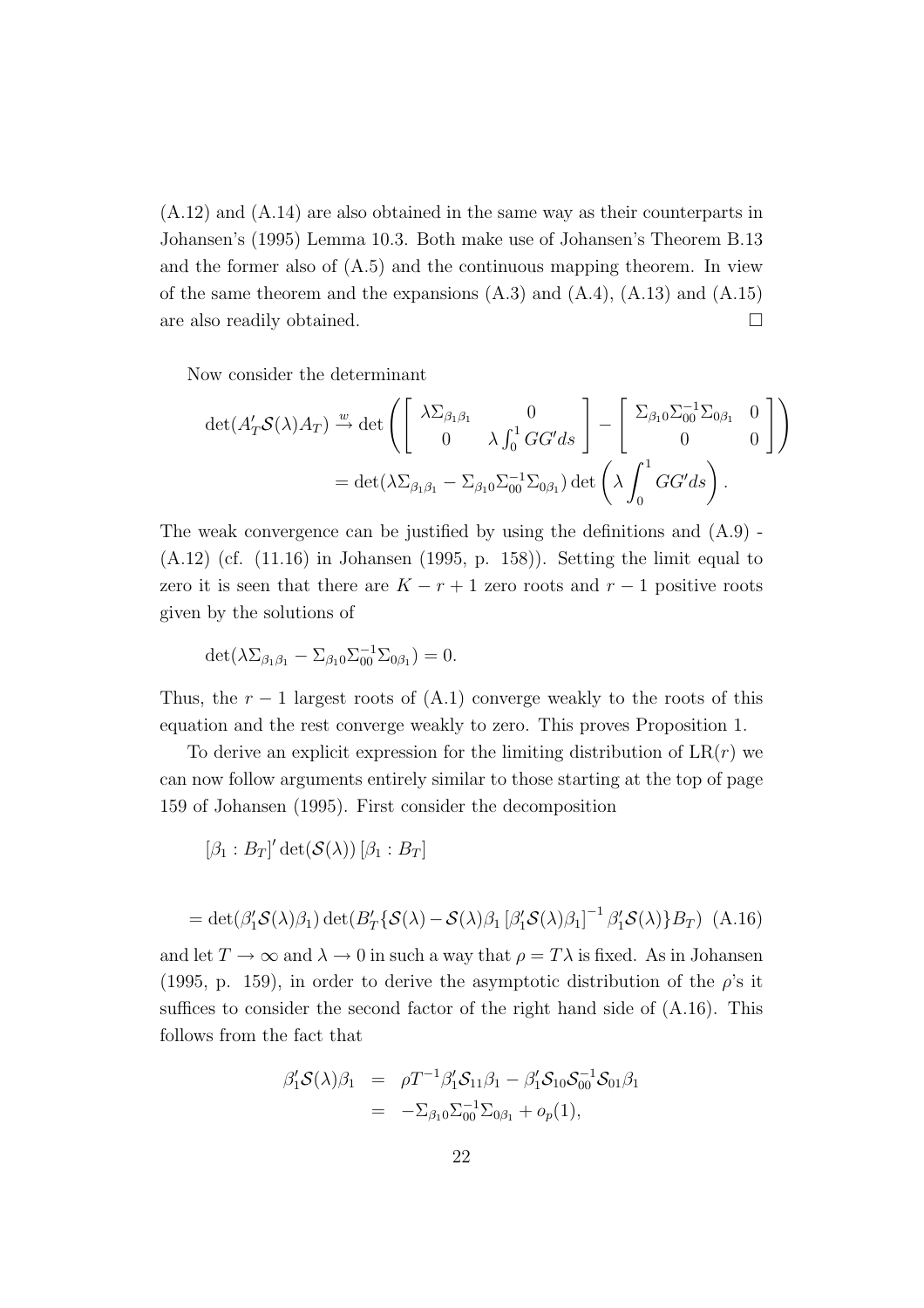which can be concluded from  $(A.9) - (A.11)$  in Lemma 2. Clearly, the determinant of this term does not depend on  $\rho$  in the limit. Hence, to study the properties of the roots we have to consider the second factor in (A.16). For this factor,  $(A.9)$ ,  $(A.11)$ ,  $(A.14)$  and  $(A.15)$  yield

$$
B'_T S(\lambda) \beta_1 = \rho T^{-1} B'_T S_{11} \beta_1 - B'_T S_{10} S_{00}^{-1} S_{01} \beta_1
$$
  
= 
$$
-B'_T S_{10} \Sigma_{00}^{-1} \Sigma_{0\beta_1} + o_p(1)
$$

and

$$
B_T S(\lambda) B_T = \rho T^{-1} B_T' S_{11} B_T - B_T' S_{10} S_{00}^{-1} S_{01} B_T
$$
  
= 
$$
\rho T^{-1} B_T' S_{11} B_T - B_T' S_{10} \Sigma_{00}^{-1} S_{01} B_T + o_p(1).
$$

Using these results we find that (cf. Johansen (1995, p. 159))

$$
B'_T\{S(\lambda) - S(\lambda)\beta_1 [\beta'_1 S(\lambda)\beta_1]^{-1} \beta'_1 S(\lambda)\}B_T
$$
  
=  $\rho T^{-1}B'_T S_{11}B_T - B'_T S_{10}N_1 S_{01}B_T + o_p(1),$ 

where

$$
N_1 = \Sigma_{00}^{-1} - \Sigma_{00}^{-1} \Sigma_{0\beta_1} (\Sigma_{\beta_1 0} \Sigma_{00}^{-1} \Sigma_{0\beta_1})^{-1} \Sigma_{\beta_1 0} \Sigma_{00}^{-1}.
$$

From (A.8) it is known that this matrix can be expressed as

$$
N_1 = a(a'\Sigma_{00}a)^{-1}a',
$$

where  $a(K \times (K-r+1))$  is an orthogonal complement of  $\alpha \Sigma_{\beta \beta_1} (K \times (r-1))$ . It is easy to see that  $a = [\alpha_{\perp} : \bar{\alpha}\kappa]$ , where  $\kappa$  is an orthogonal complement of  $\Sigma_{\beta\beta_1}$  (K × 1).

Thus, we have reduced the problem to investigating the weak limit of the roots of

$$
\det(\rho T^{-1} B'_T S_{11} B_T - B'_T S_{10} a (a' \Sigma_{00} a)^{-1} a' S_{01} B_T) = 0.
$$
 (A.17)

First we use (A.12) to conclude that  $T^{-1}B'_T\mathcal{S}_{11}B_T \stackrel{w}{\rightarrow} \int_0^1$  $\int_0^1 GG' ds$ . Next we consider the matrix

$$
B'_T S_{10} a = B'_T (S_{1u} + S_{11} \beta \alpha') a \stackrel{def}{=} B'_T S_{1v} a,
$$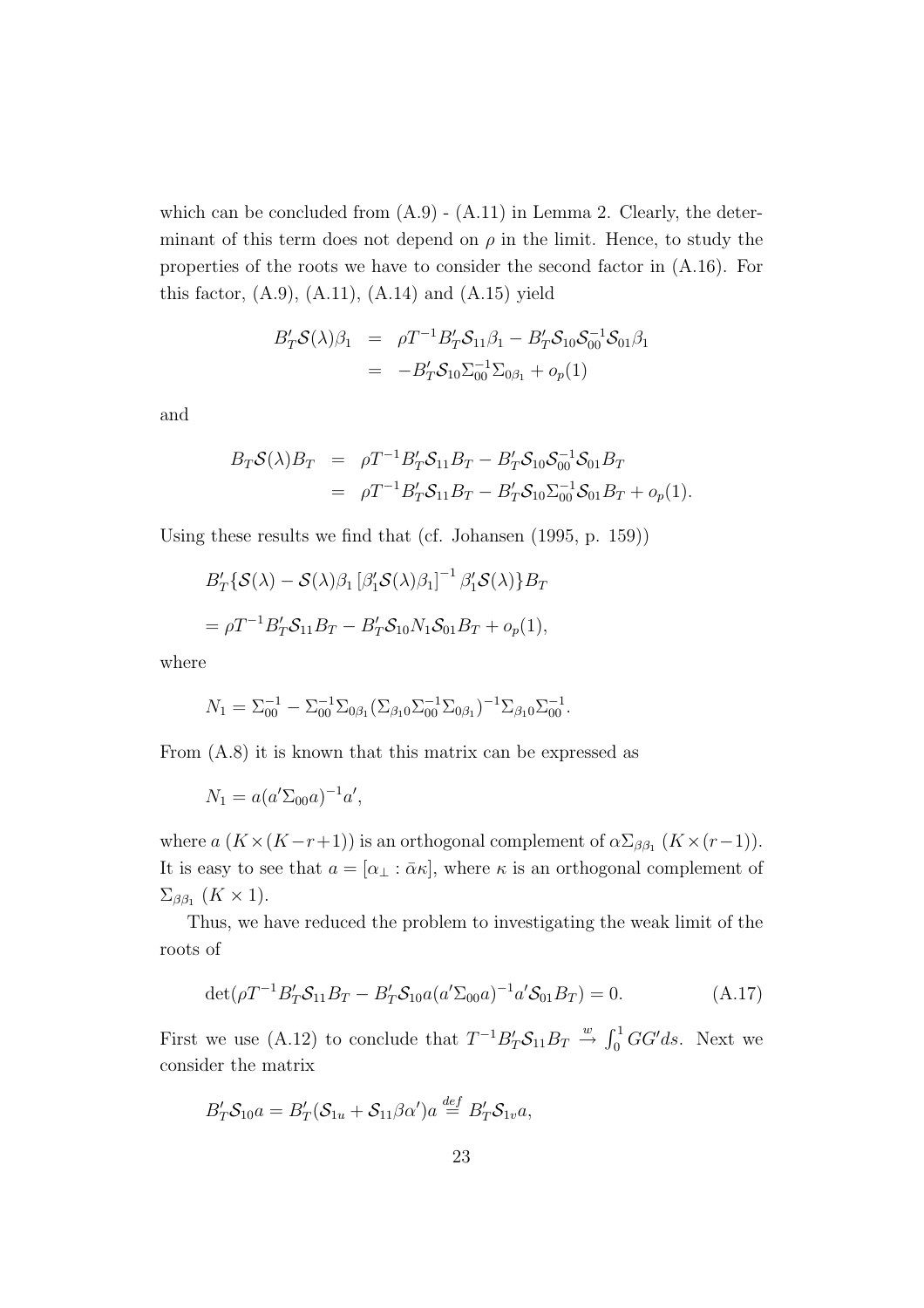where  $S_{1v}$  is the sample moment matrix between  $y_{t-1}$  and the stationary process  $v_t = u_t + \alpha \beta' x_{t-1}$  corrected for  $(1, \Delta y_{t-1}, ..., \Delta y_{t-p+1})$ . The reason why we can define  $v_t$  by using  $x_{t-1}$  instead of  $y_{t-1}$  is that  $v_t$  can be obtained from the error correction form (3) by writing  $\Pi^{(2)}y_{t-1}^{(2)} = \alpha \beta'(y_{t-1} - \mu_0 \mu_1(t-1) + \alpha \beta' \mu_0 = \alpha \beta' x_{t-1} + \alpha \beta' \mu_0$  and including  $\alpha \beta' \mu_0$  in the intercept term. Because mean corrected series are used, the change in the intercept term has no effect.

To derive the weak limit of  $B'_T S_{10} a = B'_T S_{1v} a$  we conclude from (A.2) that the process  $v_t$  has the linear representation

$$
v_t = u_t + \alpha \beta' \Phi(L) u_{t-1} \stackrel{def}{=} u_t + w_t
$$

so that, with obvious notation,

$$
B'_T S_{1v} a = B'_T S_{1u} a + B'_T S_{1w} a.
$$
\n(A.18)

Since  $B'_T(\mathcal{S}_{10} - \mathcal{S}_{11}\beta\alpha') = B'_T\mathcal{S}_{1u}$  we find from (A.13) that

$$
B'_T S_{1u} a \xrightarrow{w} \int_0^1 G dW' a. \tag{A.19}
$$

For  $B'_T S_{1w} a$ , the other component of  $B'_T S_{1v} a$ , we denote  $z_t = (\Delta y'_{t-1}, \ldots, \Delta y'_{t-p+1})'$ and let  $S_{a_{-i}b_{-j}}$  stand for the sample covariance matrix of any two time series  $a_{t-i}$  and  $b_{t-j}$ . Then,

$$
B'_{T}S_{1w}a = B'_{T}S_{y_{-1}w}a - B'_{T}S_{y_{-1}z}S_{zz}^{-1}S_{zw}a.
$$
\n(A.20)

For the first term on the right hand side we can use the definition of  $w_t$  and Theorem B.13 of Johansen (1995) to obtain

$$
B'_{T}S_{y_{-1}w}a \xrightarrow{w} \int_{0}^{1} GdW'\Phi(1)'\beta\alpha'a + \left[\begin{array}{c} \sum_{k=1}^{\infty} \text{Cov}(\Delta y_{t}, w_{t+k})a\\ 0 \end{array}\right]_{0}
$$
  

$$
\stackrel{def}{=} \int_{0}^{1} GdW'\Phi(1)'\beta\alpha'a + \Lambda_{\Delta yw}a,
$$
 (A.21)

where the zero is  $(1 \times K)$  and  $Cov(\Delta y_t, w_{t+k})$  on the right hand side can be expressed by using the parameters in the linear representations of the processes  $\Delta y_t$  and  $w_t$ . A complication in the second term on the right hand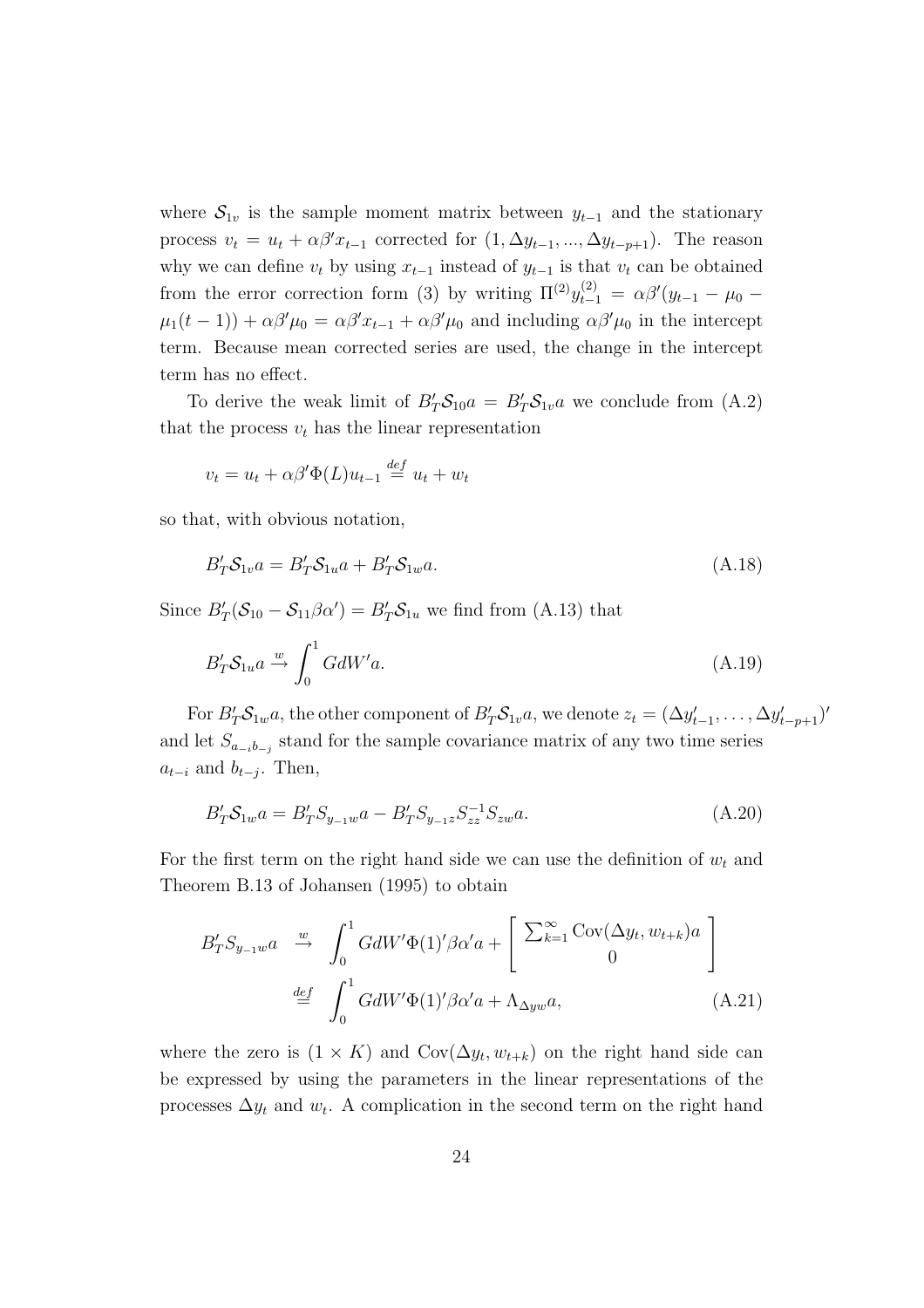side of (A.20) is that the covariance matrix  $S_{zw}$  is not of order  $O_p(T^{-1/2})$  as it is when we have  $u_t$  in place of  $w_t$  (cf. Johansen (1995, p. 148)). Therefore, the second term does not vanish. Because  $z_t$  and  $w_t$  are jointly stationary and ergodic processes, a law of large numbers and the fact  $B'_T S_{y_{-1}z} = O_p(1)$ (to be justified shortly) give

$$
B'_{T}S_{y_{-1}z}S_{zz}^{-1}S_{zw}a = B'_{T}S_{y_{-1}z}\Sigma_{zz}^{-1}\Sigma_{zw}a + o_p(1),
$$
\n(A.22)

where  $\Sigma_{zz} = \text{Cov}(z_t)$  and  $\Sigma_{zw} = \text{Cov}(z_t, w_t)$ . Regarding the matrix  $B'_T S_{y-1z}$ , consider  $B'_T S_{y-1} \Delta y_{-j}$  and conclude from (1), (A.2) and Theorem B.13 of Johansen (1995) that

$$
B'_{T}S_{y_{-1}\Delta y_{-j}} \stackrel{w}{\rightarrow} \int_{0}^{1} GdW'C' + \left[ \begin{array}{c} \sum_{k=1}^{\infty} \text{Cov}(\Delta y_{t}, \Delta y_{t-j+k}) \\ 0 \end{array} \right]
$$
  

$$
\stackrel{def}{=} \int_{0}^{1} GdW'C' + \Lambda_{\Delta y \Delta y_{-j}},
$$

where the zero is  $(1 \times K)$ . Thus, it follows that

$$
B'_{T}S_{y_{-1}z} \xrightarrow{w} \left[ \int_{0}^{1} GdW'C' + \Lambda_{\Delta y \Delta y_{-1}} : \cdots : \int_{0}^{1} GdW'C' + \Lambda_{\Delta y \Delta y_{-p+1}} \right]
$$
  
= 
$$
\int_{0}^{1} GdW'C'J + \Lambda_{\Delta yz},
$$

where  $J = [I_K : \cdots : I_K]$   $(K \times K(p-1))$  and  $\Lambda_{\Delta yz} =$  $\Lambda_{\Delta y \Delta y_{-1}} : \cdots : \Lambda_{\Delta y \Delta y_{-p+1}}]$  $(K \times K(p-1))$ . Note that the last row of  $\Lambda_{\Delta yz}$  is zero and the autocovariances in  $\Lambda_{\Delta yz}$  can again be expressed by using the parameters in the linear representation of the process  $\Delta y_t$ .

Combining  $(A.20)$ ,  $(A.21)$ ,  $(A.22)$  and  $(A.23)$  we get

$$
B'_T S_{1w} a \xrightarrow{w} \int_0^1 G dW' \Phi(1)' \beta \alpha' a + \Lambda_{\Delta y w} a + \left( \int_0^1 G dW' C' J + \Lambda_{\Delta y z} \right) \Sigma_{zz}^{-1} \Sigma_{zw} a,
$$

which in conjunction with (A.18) and (A.19) gives

$$
B'_{T}S_{1v}a \stackrel{w}{\rightarrow} \int_{0}^{1} GdW'a + \int_{0}^{1} GdW'\Phi(1)'\beta\alpha'a + \Lambda_{\Delta yw}a + \left(\int_{0}^{1} GdW'C'J + \Lambda_{\Delta yz}\right)\Sigma_{zz}^{-1}\Sigma_{zw}a \qquad (A.24)
$$

$$
\stackrel{def}{=} \int_{0}^{1} GdW'a + \Xi(G, \Lambda_{\Delta yw}, \Lambda_{\Delta yz}).
$$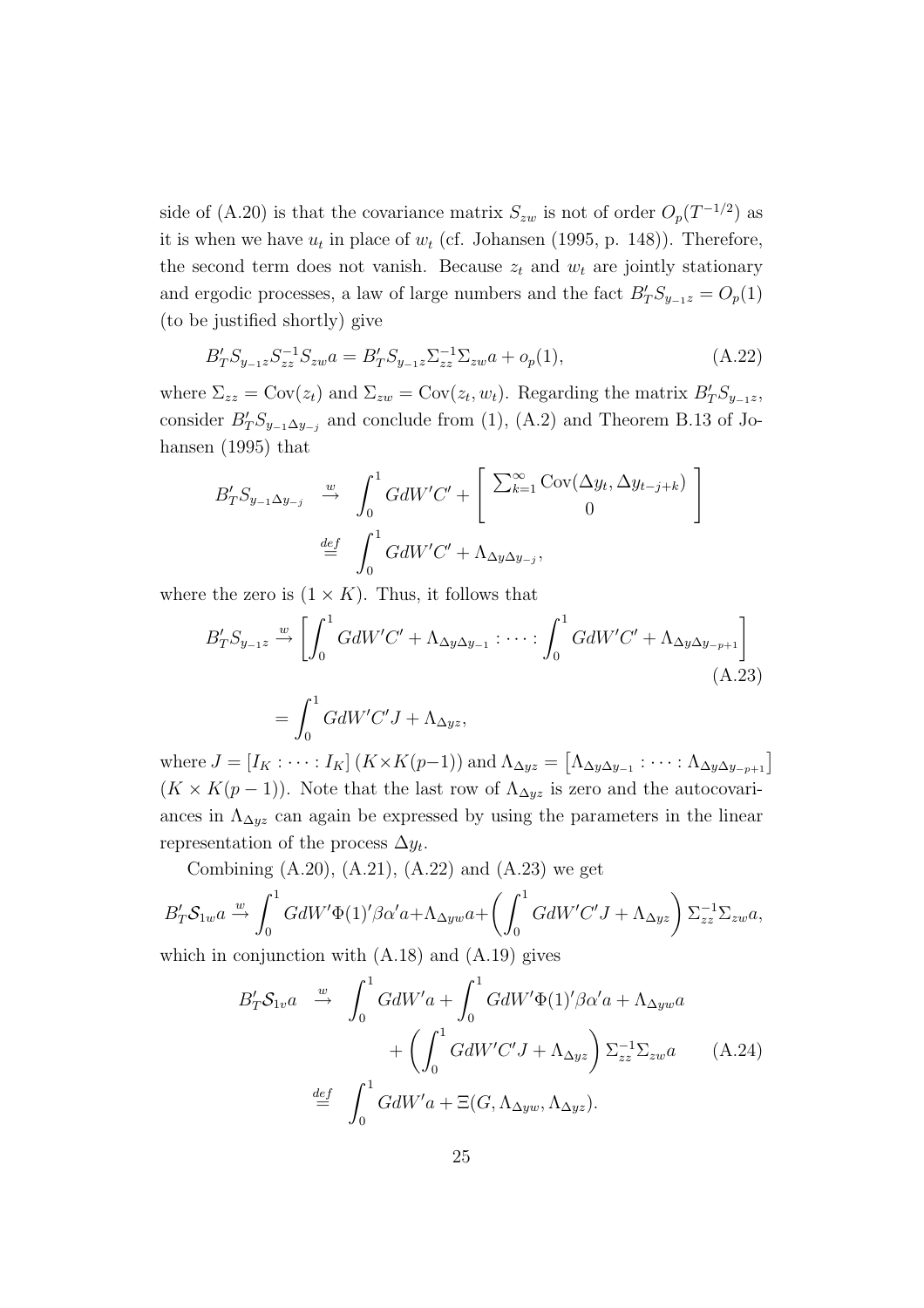Now recall that we need to study the weak limit of the roots of (A.17). By (A.12), (A.24) and the identity  $B'_T S_{1v} a = B'_T S_{01} a$  we get

$$
\rho T^{-1} B'_T S_{11} B_T - B'_T S_{10} a (a' \Sigma_{00} a)^{-1} a' S_{01} B_T
$$

$$
\stackrel{w}{\rightarrow} \rho \left( \int_0^1 GG' ds \right) - \left( \int_0^1 G dW' a + \Xi \right) (a' \Sigma_{00} a)^{-1} \left( \int_0^1 G dW' a + \Xi \right)',
$$
\n(A.25)

where we have written  $\Xi$  for  $\Xi(G, \Lambda_{\Delta yw}, \Lambda_{\Delta yz})$ . The limit is a square matrix of order  $K - r + 1$ . Set the determinant of the limit equal to zero and let  $\rho_1 \geq \cdots \geq \rho_{K-r+1} \geq 0$  be the ordered roots. Then we get the following result.

#### Proposition A.

Under the conditions of Proposition 1,

$$
LR(r) \stackrel{w}{\rightarrow} \sum_{i=2}^{K-r_0+1} \rho_i.
$$

It is seen that the limiting distribution depends on a number of nuisance parameters and, although some simplifications may be achieved, this dependence appears complicated. For instance, the Brownian motion  $\bar{\gamma}'$ CW(s) in the definition of  $G(s)$  can be transformed to the standard Brownian motion  $B_1(s) = (\bar{\gamma}' C \Sigma_u C' \bar{\gamma})^{-1/2} \bar{\gamma}' C W(s)$  without changing the limiting distribution of  $LR(r_0)$  (cf. Johansen (1995, p. 160)). However, since this transformation changes the matrices  $\Lambda_{\Delta yw}$  and  $\Lambda_{\Delta yz}$  by premultiplying their first  $K-r$  rows by  $(\bar{\gamma}' C \Sigma_u C' \bar{\gamma})^{-1/2}$  the resulting simplification (if any) may not be great. Making an analogous transformation from  $W(s)$  to  $B_2(s)$  to deal with the term  $dW$  in  $(A.25)$  (see Johansen (1995, p. 160)) does not work in our case because in place of the matrix  $a'\Sigma_u a$  we have  $a'\Sigma_{00}a$ . Also, since  $a = [\alpha_\perp : \bar{\alpha}\kappa]$ we can write  $\Phi(1)'\beta\alpha' a = \Phi(1)'\beta[0:\kappa]$  and (potentially) achieve a small simplification in the definition of  $\Xi$ . However, it seems that any major simplifications are not possible because it is, for instance, unlikely that the effect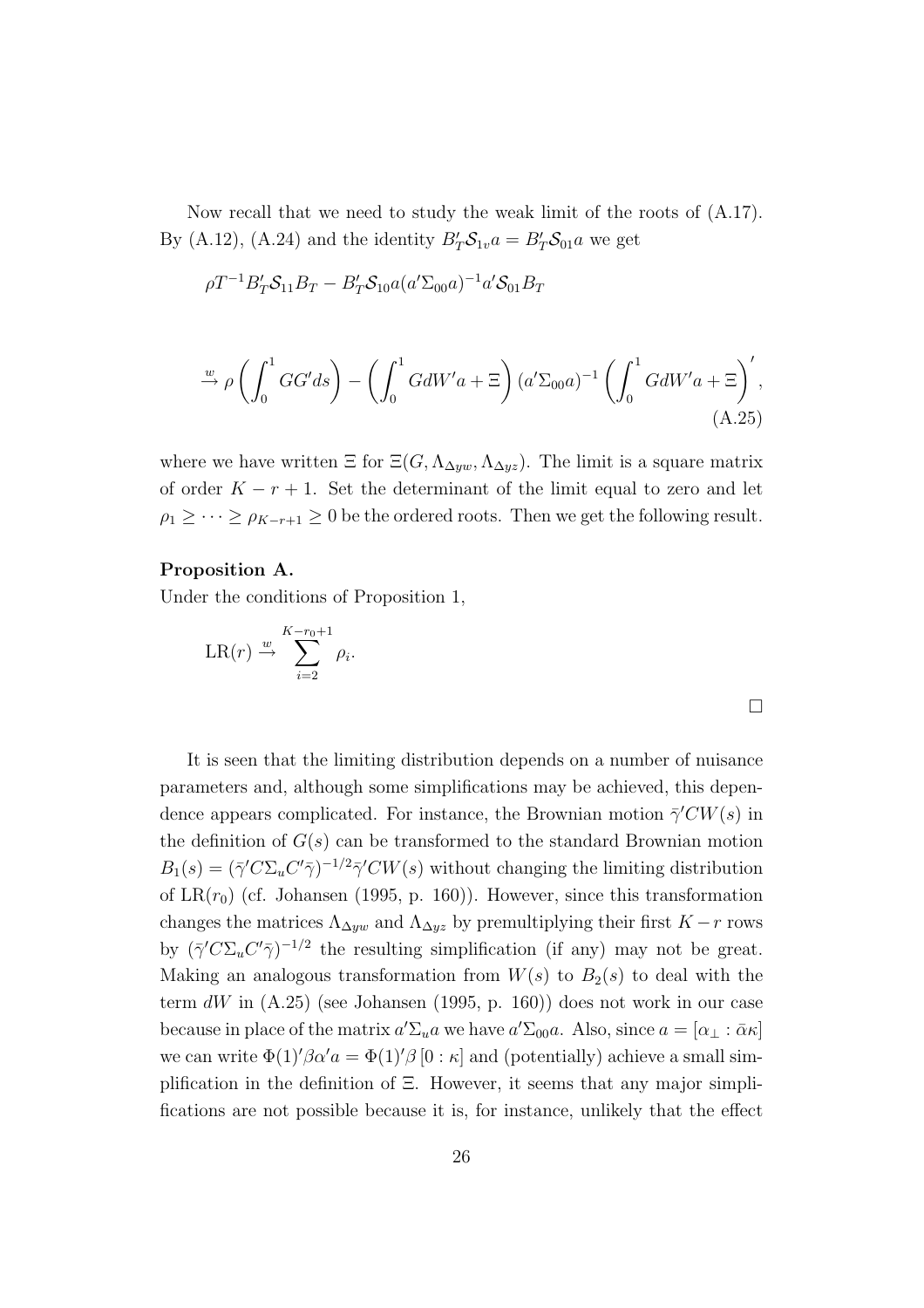of the complicated 'second order bias' terms  $\Lambda_{\Delta yw}$  and  $\Lambda_{\Delta yz}$  could be totally eliminated. Finally, note that the limiting distribution could be derived without using the decomposition of  $B'_T S_{10} a = B'_T S_{1v} a$  given in (A.18). The given derivation shows better, however, how and why the resulting limiting distribution differs from its counterparts obtained for the corresponding correctly specified models.

### References

- Coenen, G. and Vega, J. L. (2001). The demand for M3 in the euro area, Journal of Applied Econometrics 16: 727–748.
- Crowder, W. J. and Hoffman, D. L. (1996). The long-run relationship between nominal interest rates and inflation: The Fisher equation revisited, Journal of Money, Credit, and Banking 28: 102–118.
- Demetrescu, M., Kuzin, V. and Hassler, U. (2008). Long memory testing in the time domain, *Econometric Theory* 24: 176–215.
- Doornik, J. A., Hendry, D. F. and Nielsen, B. (1998). Inference in cointegrating models: UK M1 revisited, Journal of Economic Surveys 12: 533–572.
- Ericsson, N. R. and Sharma, S. (1998). Broad money demand and financial liberalization in Greece, Empirical Economics 23: 417–436.
- Funke, M. and Rahn, J. (2005). Just how undervalued is the Chinese Renminbi?, The World Economy 28: 465–489.
- Harvey, D. I., Leybourne, S. J. and Taylor, A. M. R. (2006). Testing for a unit root when uncertain about the trend, *mimeograph*, University of Nottingham.
- Hubrich, K. (2001). Cointegration Analysis in a German Monetary System, Physica-Verlag, Heidelberg.
- Hubrich, K., Lütkepohl, H. and Saikkonen, P. (2001). A review of systems cointegration tests, Econometric Reviews 20: 247–318.
- Johansen, S. (1995). Likelihood-based Inference in Cointegrated Vector Autoregressive Models, Oxford University Press, Oxford.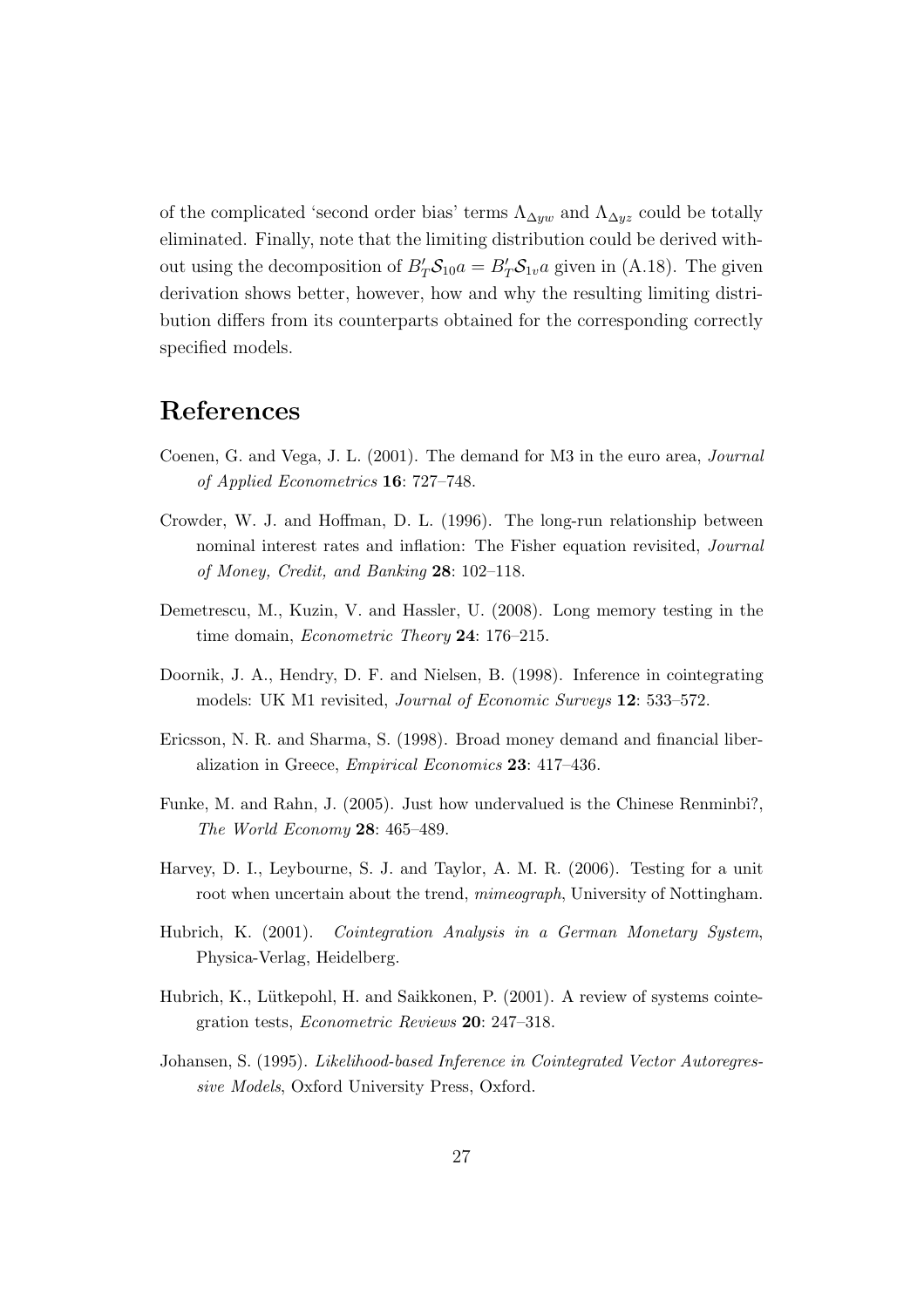- Lettau, M. and Ludvigson, S. (2001). Consumption, aggregate wealth, and expected stock returns, Journal of Finance 56: 815–849.
- Lütkepohl, H. (2005). New Introduction to Multiple Time Series Analysis, Springer-Verlag, Berlin.
- Lütkepohl, H. (2007). General-to-specific or specific-to-general modelling: An opinion on current econometric terminology, Journal of Econometrics 136: 319–324.
- Peytrignet, M. and Stahel, C. (1998). Stability of money demand in Switzerland: A comparison of the M2 and M3 cases, *Empirical Economics* 23: 437–454.
- Phillips, P. C. B. (1987). Time series regression with a unit root, Econometrica 55: 277–301.
- Phillips, P. C. B. and Perron, P. (1988). Testing for a unit root in time series regression, Biometrika 75: 335–346.
- Ribba, A. (2006). The joint dynamics of inflation, unemployment and interest rate in the United States since 1980, Empirical Economics 31: 497–511.
- Saikkonen, P. and Lütkepohl, H. (1999). Local power of likelihood ratio tests for the cointegrating rank of a VAR process, Econometric Theory 15: 50–78.
- Saikkonen, P. and Lütkepohl, H. (2000). Testing for the cointegrating rank of a VAR process with an intercept, Econometric Theory 16: 373–406.
- Schwert, G. W. (1989). Tests for unit roots: A Monte Carlo investigation, Journal of Business & Economic Statistics 7: 147–159.
- Stephan, S. (2006). German exports to the euro area, Empirical Economics 31: 871–882.
- Toda, H. Y. (1994). Finite sample properties of likelihood ratio tests for cointegrating ranks when linear trends are present, Review of Economics and Statistics 76: 66–79.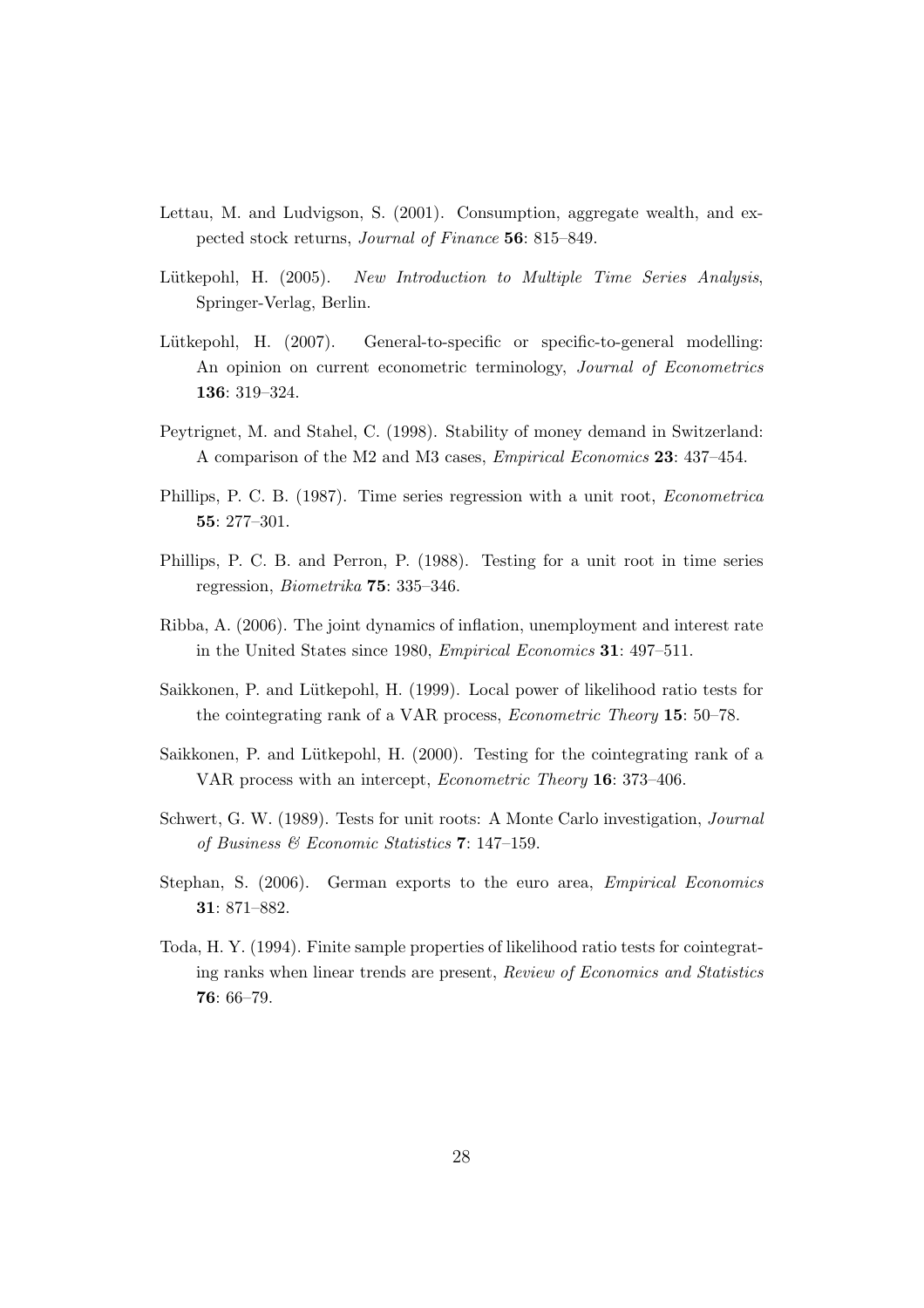Table 1: Relative Rejection Frequencies of  $H_0$ :  $rk(\Pi) = r_0$  vs.  $H_1 : rk(\Pi) >$  $r_0$  in 25000 Replications Based on Time Series from DGP (10)-(12) with  $K=3, \psi=0.5, \varphi=0,$  Varying  $c, \Theta, r$  and  $T=100$  (the nominal significance level of the tests is 5% and the true VAR order  $p = 1$  is used)

|           |                |           | $\Theta = 0$ |        |        |                                                 |             |        |        |  |  |
|-----------|----------------|-----------|--------------|--------|--------|-------------------------------------------------|-------------|--------|--------|--|--|
|           |                |           | $c=0.1$      |        |        |                                                 | $c=0.5$     |        |        |  |  |
| true rank | $r_0$          | $LR(r_0)$ | $LR^*(r_0)$  | Proc 1 | Proc 2 | $LR(r_0)$                                       | $LR^*(r_0)$ | Proc 1 | Proc 2 |  |  |
| $r=1$     | $\Omega$       | 47.6      | 90.8         | 91.5   | 91.5   | 26.3                                            | 90.9        | 90.9   | 90.9   |  |  |
|           | 1              | 3.3       | 5.3          | 7.3    | 4.4    | 1.0                                             | 5.4         | 5.7    | 4.7    |  |  |
|           | $\overline{2}$ | 4.1       | 0.3          | 4.4    | 0.3    | 0.6                                             | 0.3         | 1.0    | 0.3    |  |  |
| $r=2$     | $\theta$       | 99.1      | 100.0        | 100.0  | 100.0  | 98.2                                            | 100.0       | 100.0  | 100.0  |  |  |
|           | 1              | 23.4      | 96.7         | 96.9   | 63.4   | 8.7                                             | 97.0        | 97.0   | 58.3   |  |  |
|           | $\overline{2}$ | 3.1       | 5.1          | 8.0    | 4.6    | 0.1                                             | 5.2         | 5.3    | 5.1    |  |  |
|           |                |           |              |        |        | $\Theta = (0.8, 0.4)$ or $\Theta' = (0.8, 0.4)$ |             |        |        |  |  |
| $r=1$     | $\theta$       | 87.8      | 100.0        | 100.0  | 100.0  | 53.0                                            | 100.0       | 100.0  | 100.0  |  |  |
|           | 1              | 6.9       | 6.8          | 11.1   | 6.8    | 1.9                                             | 7.0         | 7.6    | 7.0    |  |  |
|           | $\overline{2}$ | 7.1       | 0.4          | 7.5    | 0.4    | 0.0                                             | 0.4         | 0.5    | 0.4    |  |  |
| $r=2$     | $\theta$       | 99.8      | 100.0        | 100.0  | 100.0  | 99.4                                            | 100.0       | 100.0  | 100.0  |  |  |
|           | 1              | 46.1      | 99.1         | 99.3   | 99.1   | 6.7                                             | 99.2        | 99.2   | 99.2   |  |  |
|           | $\overline{2}$ | 11.6      | 5.3          | 16.0   | 5.3    | 0.4                                             | 5.4         | 5.8    | 5.4    |  |  |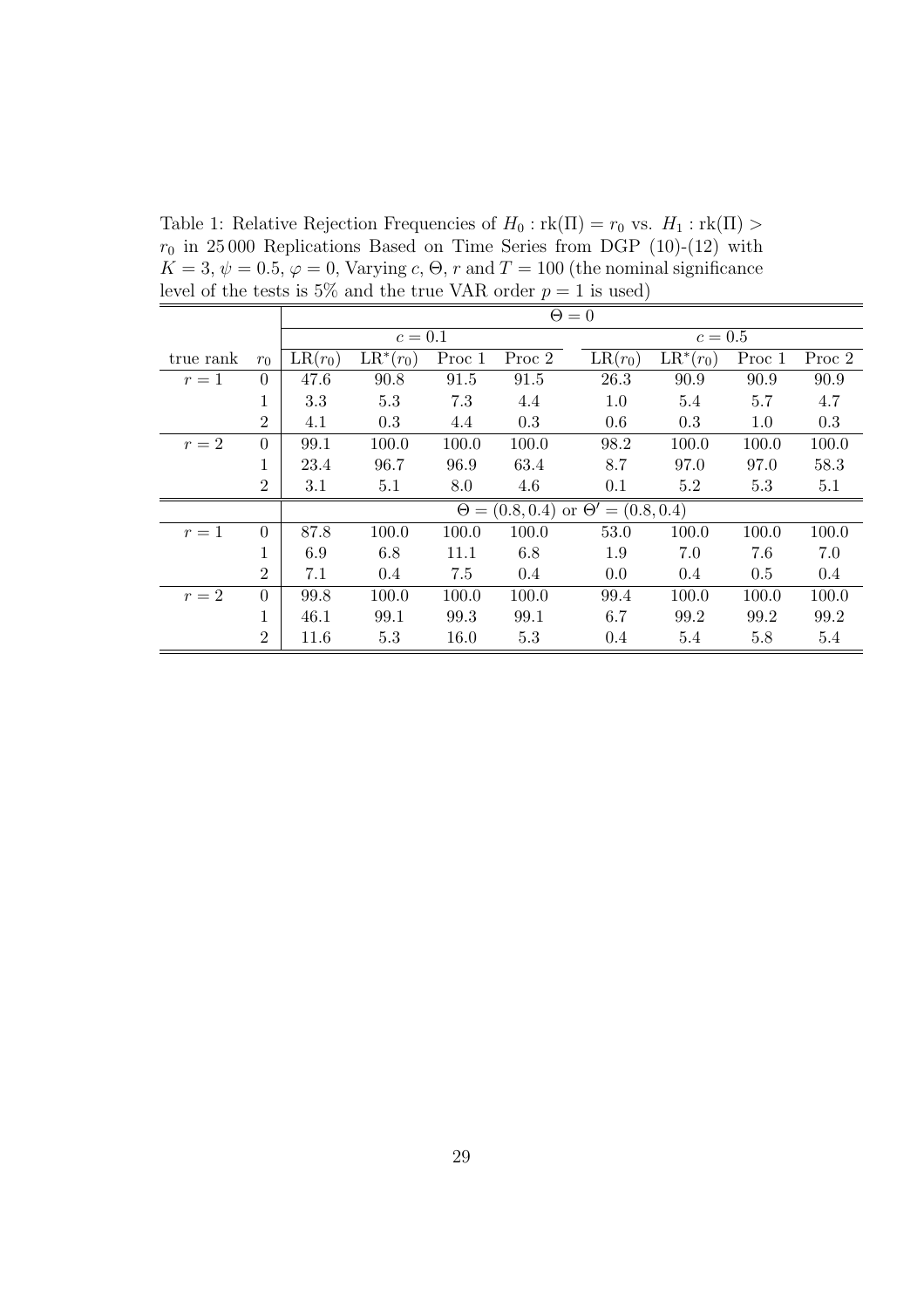Table 2: Relative Frequencies of Cointegrating Ranks Selected in 25 000 Replications Based on Time Series from DGP (10)-(12) with  $K = 3$ ,  $\psi = 0.5$ ,  $\varphi = 0$ , Varying c,  $\Theta$ , r and  $T = 100$  (the nominal significance level of the tests is 5% and the true VAR order  $p = 1$  is used)

|           |                |         |        | $\Theta = 0$ | $\Theta = (0.8, 0.4)$ or $\Theta' = (0.8, 0.4)$ |         |               |        |         |        |
|-----------|----------------|---------|--------|--------------|-------------------------------------------------|---------|---------------|--------|---------|--------|
|           |                | $c=0.1$ |        | $c=0.5$      |                                                 | $c=0.1$ |               |        | $c=0.5$ |        |
| true rank | $r_0$          | Proc 1  | Proc 2 | Proc 1       | Proc 2                                          |         | Proc 1 Proc 2 | Proc 1 |         | Proc 2 |
| $r=1$     | $\Omega$       | 8.4     | 8.4    | 9.0          | 9.0                                             | 0.0     | 0.0           | 0.0    |         | 0.0    |
|           |                | 84.2    | 87.0   | 85.2         | 86.2                                            | 88.8    | 93.1          | 92.3   |         | 92.9   |
|           | $\overline{2}$ | 6.0     | 4.2    | 5.3          | 4.4                                             | 8.2     | 6.3           | 7.1    |         | 6.5    |
| $r=2$     | $\Omega$       | 0.0     | 0.0    | 0.0          | 0.0                                             | 0.0     | 0.0           | 0.0    |         | 0.0    |
|           |                | 3.0     | 36.5   | 2.9          | 41.6                                            | 0.6     | 0.8           | 0.7    |         | 0.7    |
|           | $\overline{2}$ | 88.9    | 59.0   | 91.6         | 53.6                                            | 83.3    | 93.7          | 93.3   |         | 93.7   |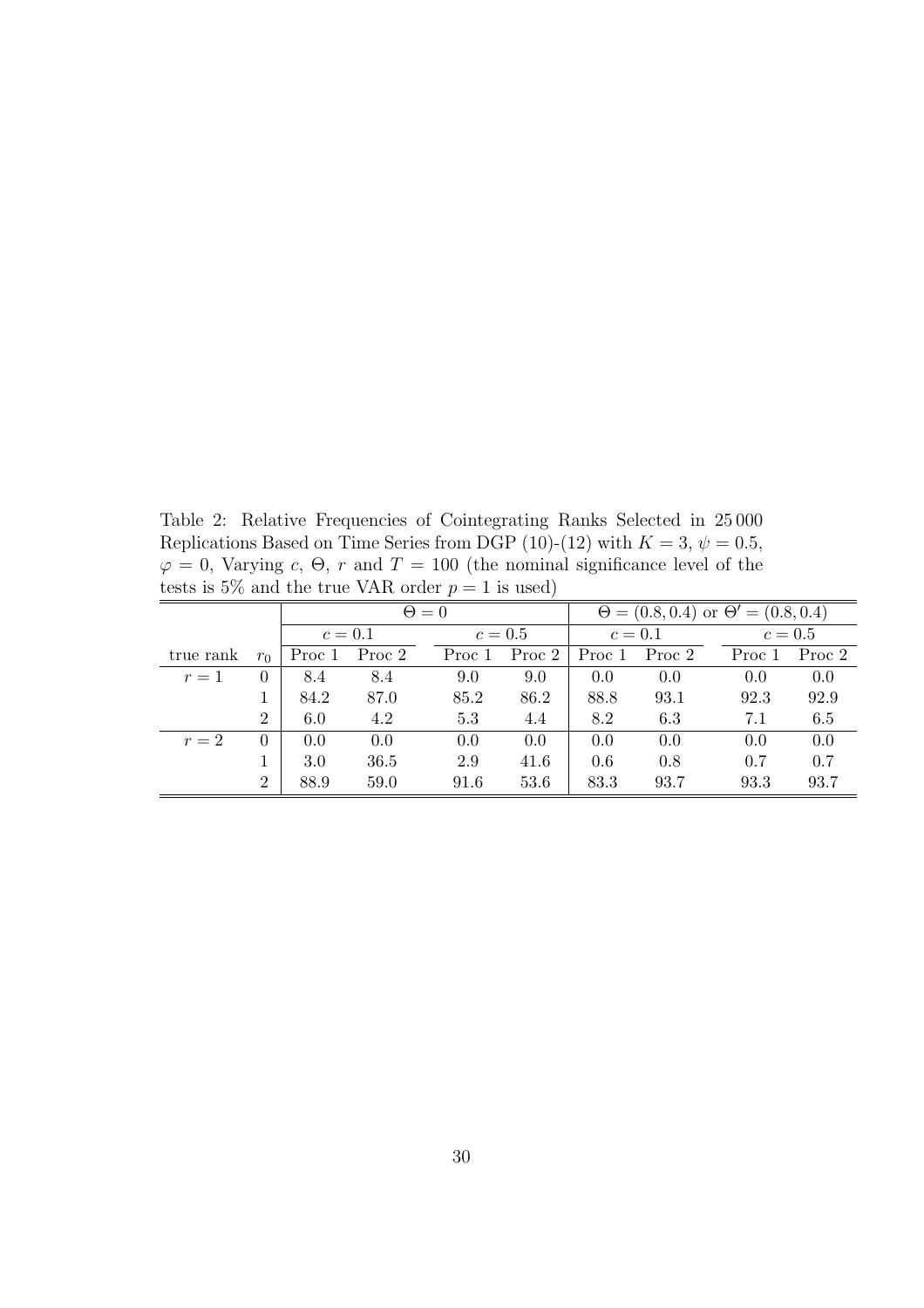|           |                |        |         | $\Theta = 0$ |         | $\Theta \neq 0$ |         |         |         |  |
|-----------|----------------|--------|---------|--------------|---------|-----------------|---------|---------|---------|--|
|           |                |        | $c=0.1$ |              | $c=0.5$ |                 | $c=0.1$ |         | $c=0.5$ |  |
| true rank | $r_0$          | Proc 1 | Proc 2  | Proc 1       | Proc 2  | Proc 1          | Proc 2  | Proc 1  | Proc 2  |  |
| $r=1$     | $\overline{0}$ | 32.0   | 32.0    | 35.2         | 35.2    | $5.0\,$         | $5.0\,$ | $5.3\,$ | 5.3     |  |
|           | 1              | 60.4   | 63.4    | 58.1         | 60.1    | 84.6            | 87.7    | 85.8    | 87.0    |  |
|           | $\overline{2}$ | 6.8    | 4.1     | 6.0          | $4.2\,$ | 9.2             | 6.5     | 8.1     | 7.0     |  |
|           | 3              | 0.6    | 0.3     | 0.5          | 0.3     | 0.9             | 0.5     | $0.5\,$ | $0.4\,$ |  |
|           | $\overline{4}$ | 0.0    | 0.0     | 0.0          | 0.0     | 0.1             | 0.0     | 0.0     | 0.0     |  |
| $r=2$     | $\overline{0}$ | 1.3    | 1.3     | 1.5          | 1.5     | 0.0             | 0.0     | 0.0     | 0.0     |  |
|           | 1              | 39.5   | 58.6    | 40.5         | 62.5    | 16.7            | 20.8    | 19.0    | 21.6    |  |
|           | $\overline{2}$ | 53.5   | 36.2    | 53.0         | 32.1    | 75.1            | 72.5    | 74.4    | 71.9    |  |
|           | 3              | 5.1    | 3.4     | 4.5          | 3.4     | $7.2\,$         | 6.0     | 6.0     | 5.9     |  |
|           | $\overline{4}$ | 0.3    | $0.2\,$ | 0.3          | $0.2\,$ | 0.6             | $0.4\,$ | 0.4     | $0.4\,$ |  |
| $r=3$     | $\overline{0}$ | 0.0    | 0.0     | 0.0          | $0.0\,$ | 0.0             | $0.0\,$ | 0.0     | 0.0     |  |
|           | 1              | 0.8    | 8.8     | $0.8\,$      | 12.7    | 0.0             | 0.5     | 0.0     | 1.0     |  |
|           | $\overline{2}$ | 32.6   | 43.3    | 33.0         | 41.2    | 17.9            | 19.1    | 18.8    | 18.7    |  |
|           | 3              | 61.5   | 44.0    | 61.6         | 42.2    | 75.7            | 74.8    | 75.8    | 74.9    |  |
|           | $\overline{4}$ | 4.4    | $3.5\,$ | 4.1          | 3.4     | $5.5\,$         | 5.0     | 4.8     | 4.8     |  |
| $r=4$     | $\overline{0}$ | 0.0    | 0.0     | 0.0          | 0.0     | 0.0             | 0.0     | 0.0     | 0.0     |  |
|           | 1              | 0.0    | 0.0     | 0.0          | 0.0     | 0.0             | 0.0     | 0.0     | 0.0     |  |
|           | $\overline{2}$ | 0.0    | 3.4     | 0.0          | $5.2\,$ | 0.0             | 0.4     | 0.0     | 0.9     |  |
|           | 3              | 12.1   | 27.4    | 12.5         | 27.4    | 7.5             | 9.1     | 7.6     | 9.1     |  |
|           | $\overline{4}$ | 82.4   | 64.9    | 82.2         | 62.7    | 85.6            | 85.2    | 87.3    | 84.9    |  |

Table 3: Relative Frequencies of Cointegrating Ranks Selected in 25 000 Replications Based on Time Series from DGP (10)-(12) with  $K = 5$ ,  $\psi = 0.5$ ,  $\varphi = 0$ , Varying c,  $\Theta$ , r and  $T = 100$  (the nominal significance level of the tests is 5% and the true VAR order  $p = 1$  is used)

For  $\Theta \neq 0$  the following matrices were used:  $\Theta = (0.4, 0.2, 0.4, 0.2), \Theta =$ 0.4 0.2 0.4  $\left.\begin{array}{cc} 0.4 & 0.2 & 0.4\ 0.2 & 0.4 & 0.2 \end{array}\right],\ \Theta'=\left[\begin{array}{cc} 0.4 & 0.2 & 0.4\ 0.2 & 0.4 & 0.2 \end{array}\right]$  $\begin{bmatrix} 0.4 & 0.2 & 0.4 \\ 0.2 & 0.4 & 0.2 \end{bmatrix}$  and  $\Theta' = (0.4, 0.2, 0.4, 0.2)$  for  $r = 1$ ,  $r = 2, r = 3$  and  $r = 4$ , respectively.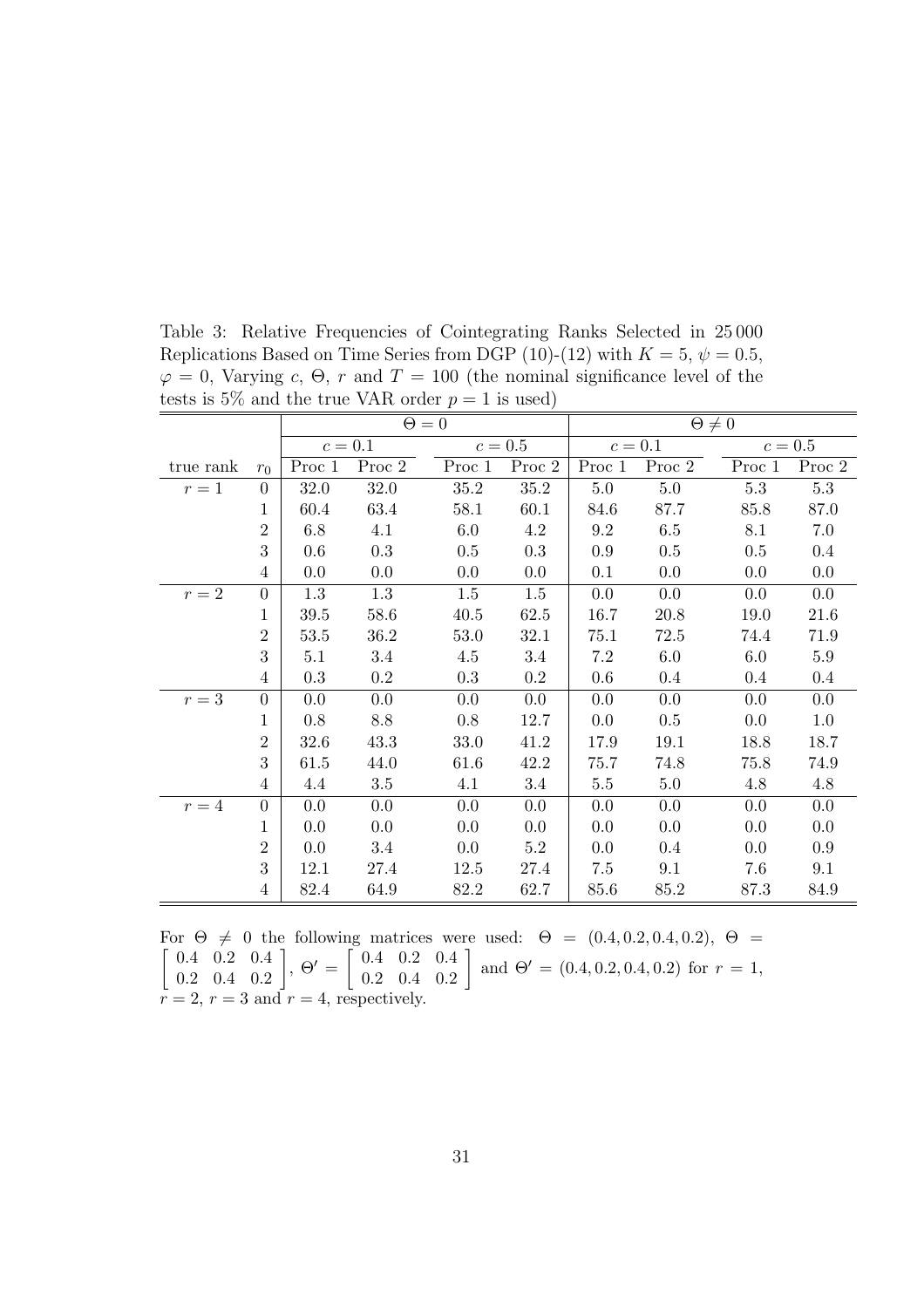| $\mu$ is $J/0$ , $\mu$ . The order selected by $\Lambda$ IC |                |         |           |              |           |                 |          |          |           |  |
|-------------------------------------------------------------|----------------|---------|-----------|--------------|-----------|-----------------|----------|----------|-----------|--|
|                                                             |                |         |           | $\Theta = 0$ |           | $\Theta \neq 0$ |          |          |           |  |
|                                                             |                |         | $c = 0.1$ |              | $c=0.5$   |                 | $c=0.1$  |          | $c = 0.5$ |  |
| true rank                                                   | $r_0$          | Proc 1  | Proc 2    | Proc 1       | Proc 2    | Proc 1          | Proc 2   | Proc 1   | Proc 2    |  |
| $r=1$                                                       | $\Omega$       | 73.5    | $73.5\,$  | 74.2         | 74.2      | $58.5\,$        | 58.5     | $59.2\,$ | 59.2      |  |
|                                                             | $\mathbf 1$    | 22.1    | 23.8      | 21.8         | $23.2\,$  | 34.2            | 36.9     | $33.9\,$ | $36.6\,$  |  |
|                                                             | $\overline{2}$ | $3.5\,$ | 2.2       | $3.3\,$      | 2.1       | 6.0             | 3.8      | $5.8\,$  | $3.5\,$   |  |
|                                                             | 3              | 0.5     | $0.2\,$   | $0.5\,$      | $0.2\,$   | 0.9             | 0.5      | 0.7      | $0.4\,$   |  |
|                                                             | $\overline{4}$ | 0.0     | 0.0       | 0.0          | 0.0       | 0.1             | 0.0      | 0.1      | $0.0\,$   |  |
| $r=2$                                                       | $\theta$       | 63.4    | 63.4      | 64.1         | 64.1      | 34.0            | 34.0     | 34.8     | 34.8      |  |
|                                                             | 1              | 29.6    | 32.2      | $29.0\,$     | 31.8      | 47.7            | 53.6     | 47.4     | 53.6      |  |
|                                                             | $\overline{2}$ | 5.9     | $3.8\,$   | $5.8\,$      | $3.4\,$   | 15.1            | 10.2     | 15.0     | $9.7\,$   |  |
|                                                             | 3              | 0.9     | $0.4\,$   | 0.7          | $\rm 0.3$ | 2.6             | 1.7      | 2.3      | 1.5       |  |
|                                                             | $\overline{4}$ | 0.1     | 0.0       | 0.1          | 0.0       | $0.3\,$         | $0.2\,$  | 0.3      | $0.2\,$   |  |
| $r=3$                                                       | $\overline{0}$ | 48.7    | 48.7      | 49.0         | 49.0      | $23.0\,$        | $23.0\,$ | $23.2\,$ | $23.2\,$  |  |
|                                                             | $\mathbf{1}$   | 37.7    | 42.7      | 37.4         | 42.8      | 45.8            | 55.8     | 46.0     | 56.2      |  |
|                                                             | $\overline{2}$ | 11.0    | 7.1       | 11.1         | $6.8\,$   | 24.3            | 16.5     | 24.0     | 15.9      |  |
|                                                             | 3              | 2.0     | 1.1       | 1.9          | $0.9\,$   | $5.8\,$         | 3.9      | 5.6      | 3.7       |  |
|                                                             | $\overline{4}$ | 0.3     | 0.1       | 0.3          | 0.1       | 0.8             | 0.6      | 0.8      | $0.6\,$   |  |
| $r=4$                                                       | $\overline{0}$ | 31.9    | 31.9      | 32.1         | 32.1      | 20.3            | 20.3     | 20.3     | 20.3      |  |
|                                                             | 1              | 40.1    | 49.1      | 39.8         | 49.4      | 39.2            | 52.1     | 38.4     | 52.4      |  |
|                                                             | $\overline{2}$ | 19.9    | 14.5      | 20.2         | 14.1      | 27.0            | 19.1     | 27.3     | 19.0      |  |
|                                                             | 3              | 6.1     | $3.5\,$   | 6.1          | 3.4       | 10.3            | 6.4      | 10.8     | 6.3       |  |
|                                                             | $\overline{4}$ | 1.4     | $0.7\,$   | $1.3\,$      | 0.6       | $2.7\,$         | 1.6      | $2.5\,$  | 1.5       |  |

Table 4: Relative Frequencies of Cointegrating Ranks Selected in 25 000 Replications Based on Time Series from DGP (10)-(12) with  $K = 5$ ,  $\psi = 0.8$ ,  $\varphi = -0.8$ , Varying c,  $\Theta$ , r and  $T = 100$  (the nominal significance level of the tests is 5%, VAR order selected by AIC)

For  $\Theta \neq 0$  see footnote of Table 3.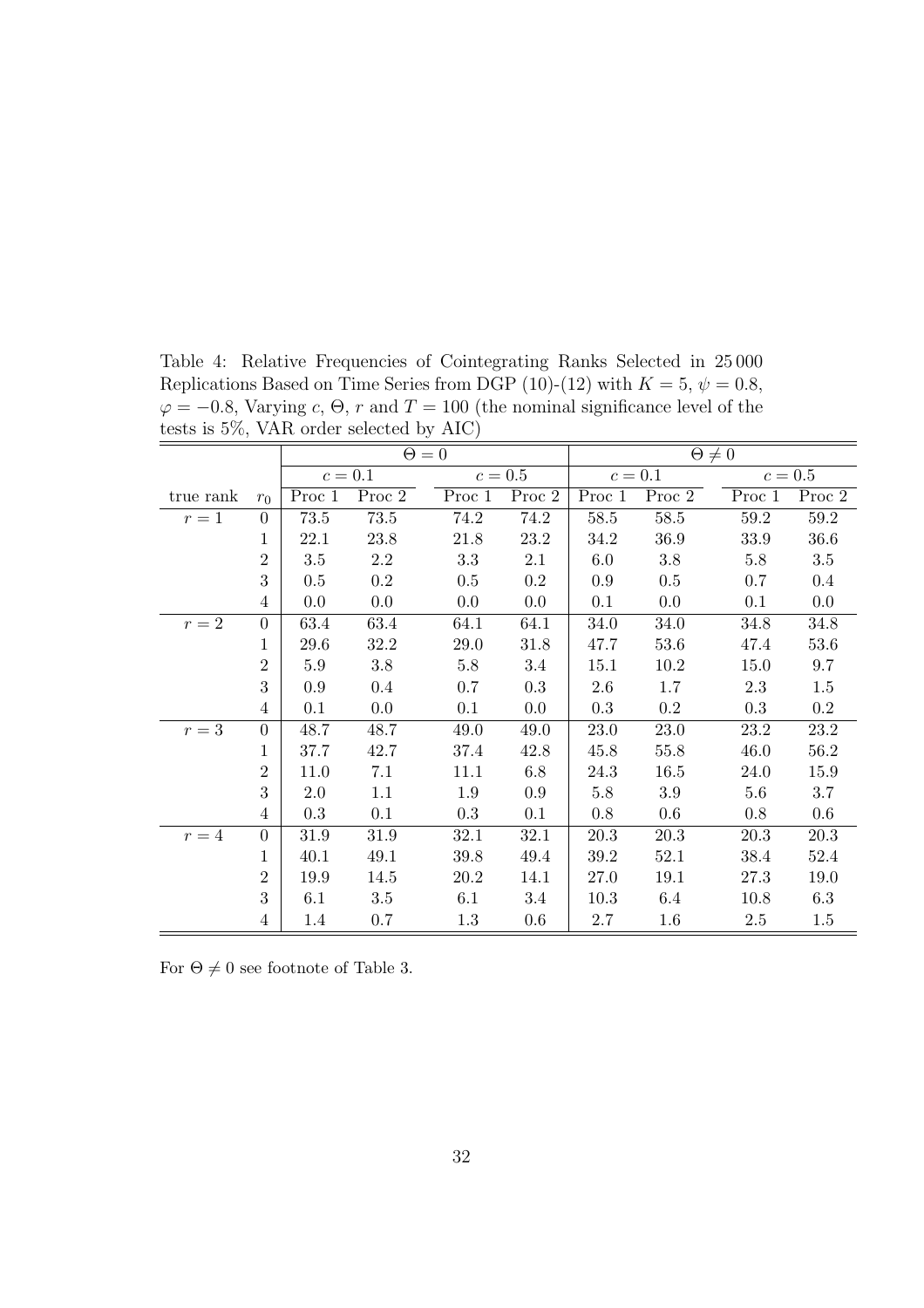| $\frac{1}{2}$ |                |          |           |              |           |                 |          |          |           |  |
|---------------|----------------|----------|-----------|--------------|-----------|-----------------|----------|----------|-----------|--|
|               |                |          |           | $\Theta = 0$ |           | $\Theta \neq 0$ |          |          |           |  |
|               |                |          | $c = 0.1$ |              | $c=0.5$   |                 | $c=0.1$  |          | $c = 0.5$ |  |
| true rank     | $r_0$          | Proc 1   | Proc 2    | Proc 1       | Proc 2    | Proc 1          | Proc 2   | Proc 1   | Proc 2    |  |
| $r=1$         | $\overline{0}$ | $43.5\,$ | 43.5      | 43.9         | $43.9\,$  | 8.4             | 8.4      | $8.5\,$  | $8.5\,$   |  |
|               | 1              | 50.7     | 52.8      | $50.2\,$     | 52.3      | 82.8            | 84.1     | 83.1     | 84.0      |  |
|               | $\overline{2}$ | 5.1      | 3.2       | 5.3          | 3.4       | 8.0             | 6.7      | 7.5      | 6.7       |  |
|               | 3              | $0.4\,$  | $0.2\,$   | $0.4\,$      | 0.3       | 0.6             | 0.5      | 0.7      | $0.5\,$   |  |
|               | $\overline{4}$ | 0.0      | $0.0\,$   | 0.0          | 0.0       | 0.0             | 0.0      | 0.0      | 0.0       |  |
| $r=2$         | $\overline{0}$ | 4.0      | 4.0       | $3.8\,$      | $3.8\,$   | 0.0             | 0.0      | 0.0      | 0.0       |  |
|               | 1              | 48.8     | 67.1      | 48.3         | 68.0      | 26.0            | $29.1\,$ | $26.4\,$ | $29.5\,$  |  |
|               | $\overline{2}$ | 42.6     | 25.5      | 43.1         | 24.7      | 67.3            | 64.3     | 66.9     | 63.8      |  |
|               | 3              | 4.0      | $2.8\,$   | 4.1          | $2.9\,$   | 6.0             | $5.9\,$  | $5.9\,$  | 5.8       |  |
|               | $\overline{4}$ | $0.4\,$  | $0.2\,$   | 0.3          | $0.2\,$   | $0.4\,$         | $0.4\,$  | $0.5\,$  | $0.5\,$   |  |
| $r=3$         | $\overline{0}$ | 0.0      | 0.0       | 0.0          | 0.0       | 0.0             | 0.0      | 0.0      | 0.0       |  |
|               | $\mathbf{1}$   | $2.5\,$  | $20.2\,$  | $2.7\,$      | $20.9\,$  | 0.4             | $2.5\,$  | $0.5\,$  | $2.8\,$   |  |
|               | $\overline{2}$ | 42.7     | 43.7      | 42.9         | 43.2      | 27.7            | 26.7     | 27.9     | 27.1      |  |
|               | 3              | 50.2     | 32.6      | 49.9         | 32.3      | 66.4            | 65.2     | 66.1     | 64.6      |  |
|               | $\overline{4}$ | 4.1      | 3.1       | 3.9          | 3.1       | $5.0\,$         | $5.0\,$  | 4.9      | 4.9       |  |
| $r=4$         | $\overline{0}$ | 0.0      | 0.0       | 0.0          | 0.0       | 0.0             | 0.0      | 0.0      | 0.0       |  |
|               | $\mathbf 1$    | 0.0      | $\rm 0.2$ | 0.0          | $\rm 0.2$ | 0.0             | 0.0      | 0.0      | 0.1       |  |
|               | $\overline{2}$ | 0.3      | 9.4       | 0.3          | 9.7       | 0.1             | 1.9      | $0.2\,$  | 1.9       |  |
|               | 3              | 20.3     | 31.8      | $20.5\,$     | $31.8\,$  | 13.4            | 14.6     | 13.9     | 15.1      |  |
|               | $\overline{4}$ | 74.3     | 54.1      | 74.0         | 53.9      | 81.1            | 78.3     | 80.7     | 77.7      |  |

Table 5: Relative Frequencies of Cointegrating Ranks Selected in 25 000 Replications Based on Time Series from DGP (10)-(12) with  $K = 5$ ,  $\psi = 0.8$ ,  $\varphi = -0.8$ , Varying c,  $\Theta$ , r and  $T = 250$  (the nominal significance level of the tests is 5%, VAR order selected by AIC)

For  $\Theta \neq 0$  see footnote of Table 3.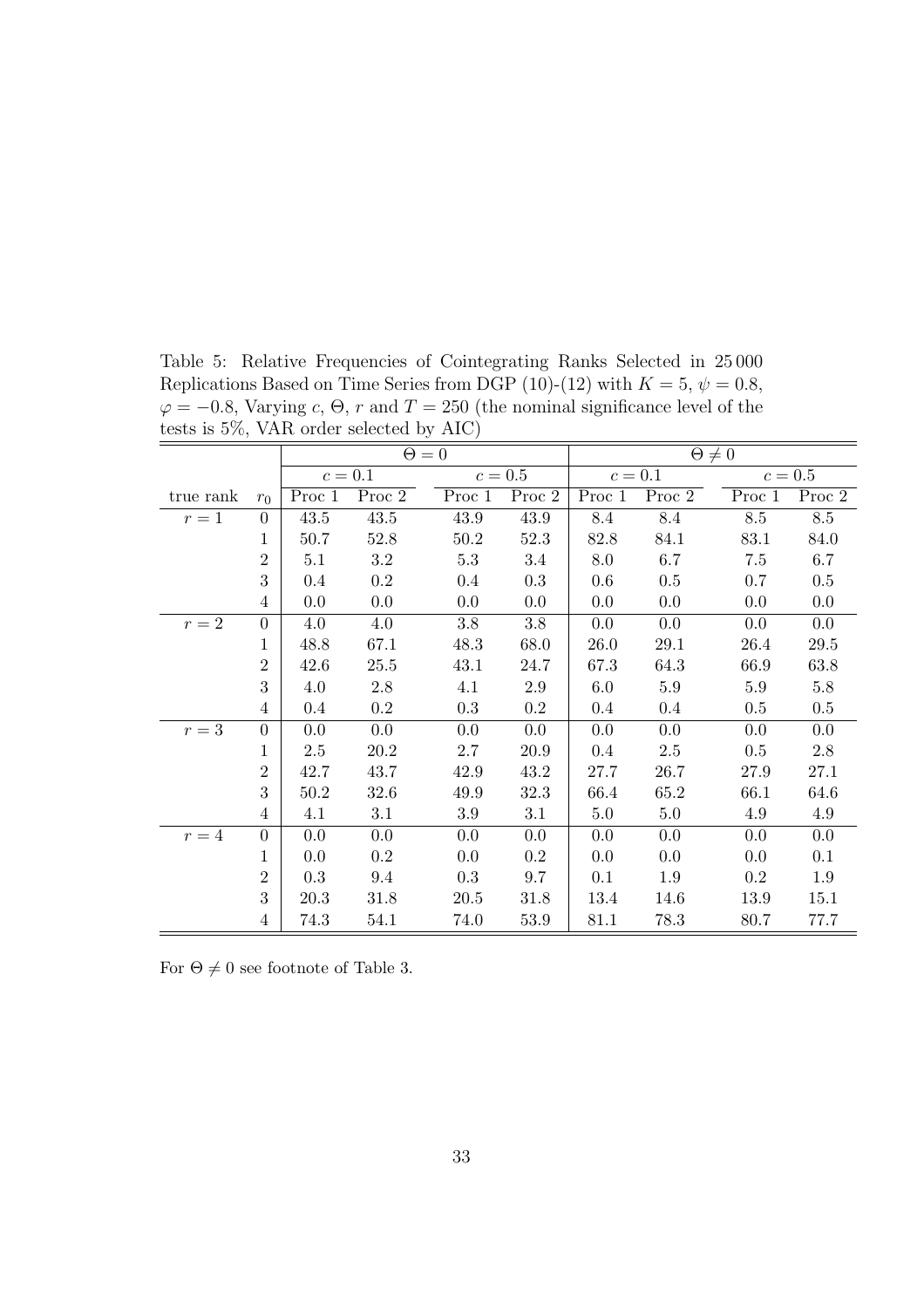Table 6: Relative Rejection Frequencies of  $H_0 : \text{rk}(\Pi) = r_0$  vs.  $H_1 : \text{rk}(\Pi) >$  $r_0$  in 25 000 Replications Based on Time Series from DGP (13) with  $K = 3$ ,  $\psi = 0.5, \varphi = 0$ , Varying c,  $\Theta$ , r and  $T = 100$  (the nominal significance level of the tests is 5% and the true VAR order  $p = 1$  is used)

|           |                |           | $\Theta = 0$           |        |        |                                                 |                               |        |        |  |  |
|-----------|----------------|-----------|------------------------|--------|--------|-------------------------------------------------|-------------------------------|--------|--------|--|--|
|           |                |           | $c=0.1$                |        |        |                                                 | $c=0.5$                       |        |        |  |  |
| true rank | $r_0$          | $LR(r_0)$ | $\overline{LR}^*(r_0)$ | Proc 1 | Proc 2 | $LR(r_0)$                                       | $\overline{\text{LR}}^*(r_0)$ | Proc 1 | Proc 2 |  |  |
| $r=1$     | $\Omega$       | 98.5      | 91.1                   | 98.8   | 98.8   | 98.0                                            | 91.0                          | 98.4   | 98.4   |  |  |
|           | 1              | 9.4       | 5.3                    | 12.2   | 9.0    | 5.5                                             | 5.4                           | 9.0    | 5.5    |  |  |
|           | $\overline{2}$ | 8.8       | 0.3                    | 9.1    | 6.8    | 2.6                                             | 0.3                           | 2.9    | 1.9    |  |  |
| $r=2$     | $\theta$       | 100.0     | 99.9                   | 100.0  | 100.0  | 100.0                                           | 100.0                         | 100.0  | 100.0  |  |  |
|           |                | 99.9      | 96.6                   | 99.9   | 99.6   | 99.9                                            | 96.6                          | 99.9   | 99.5   |  |  |
|           | $\overline{2}$ | 25.8      | 4.9                    | 28.6   | 23.9   | 6.2                                             | 5.1                           | 10.8   | 6.1    |  |  |
|           |                |           |                        |        |        | $\Theta = (0.8, 0.4)$ or $\Theta' = (0.8, 0.4)$ |                               |        |        |  |  |
| $r=1$     | $\theta$       | 100.0     | 100.0                  | 100.0  | 100.0  | 100.0                                           | 100.0                         | 100.0  | 100.0  |  |  |
|           | 1.             | 11.1      | 7.0                    | 14.7   | 10.8   | 7.0                                             | 6.9                           | 11.3   | 7.1    |  |  |
|           | $\overline{2}$ | 9.3       | 0.4                    | 9.6    | 7.2    | 3.2                                             | 0.3                           | 3.6    | 2.5    |  |  |
| $r=2$     | $\Omega$       | 100.0     | 100.0                  | 100.0  | 100.0  | 100.0                                           | 100.0                         | 100.0  | 100.0  |  |  |
|           |                | 99.9      | 99.2                   | 100.0  | 99.9   | 99.9                                            | 99.1                          | 99.9   | 99.9   |  |  |
|           | $\overline{2}$ | 25.3      | 5.5                    | 28.5   | 23.6   | 7.3                                             | 5.3                           | 11.8   | 7.1    |  |  |

Table 7: Relative Frequencies of Cointegrating Ranks Selected in 25 000 Replications Based on Time Series from DGP (13) with  $K = 3, \psi = 0.5$ ,  $\varphi = 0$ , Varying c,  $\Theta$ , r and  $T = 100$  (the nominal significance level of the tests is 5% and the true VAR order  $p = 1$  is used)

|           |                |         |        | $\Theta = 0$ |          | $\Theta = (0.8, 0.4)$ or $\Theta' = (0.8, 0.4)$ |               |        |         |        |
|-----------|----------------|---------|--------|--------------|----------|-------------------------------------------------|---------------|--------|---------|--------|
|           |                | $c=0.1$ |        | $c=0.5$      |          | $c=0.1$                                         |               |        | $c=0.5$ |        |
| true rank | $r_0$          | Proc 1  | Proc 2 | Proc 1       | Proc $2$ |                                                 | Proc 1 Proc 2 | Proc 1 |         | Proc 2 |
| $r=1$     | $\Omega$       | 1.2     | 1.2    | 1.5          | 1.5      | 0.0                                             | 0.0           | 0.0    |         | 0.0    |
|           |                | 86.5    | 89.7   | 89.4         | 92.9     | 85.2                                            | 89.1          | 88.6   |         | 92.8   |
|           | $\overline{2}$ | 8.1     | 6.0    | 7.5          | 4.7      | 10.1                                            | 7.3           | 9.5    |         | 5.9    |
| $r=2$     | 0              | 0.0     | 0.0    | 0.0          | 0.0      | 0.0                                             | 0.0           | 0.0    |         | 0.0    |
|           |                | 0.0     | 0.3    | 0.0          | 0.4      | 0.0                                             | 0.0           | 0.0    |         | 0.0    |
|           | $\overline{2}$ | 71.3    | 75.7   | 89.1         | 93.3     | 71.4                                            | 76.2          | 88.1   |         | 92.7   |